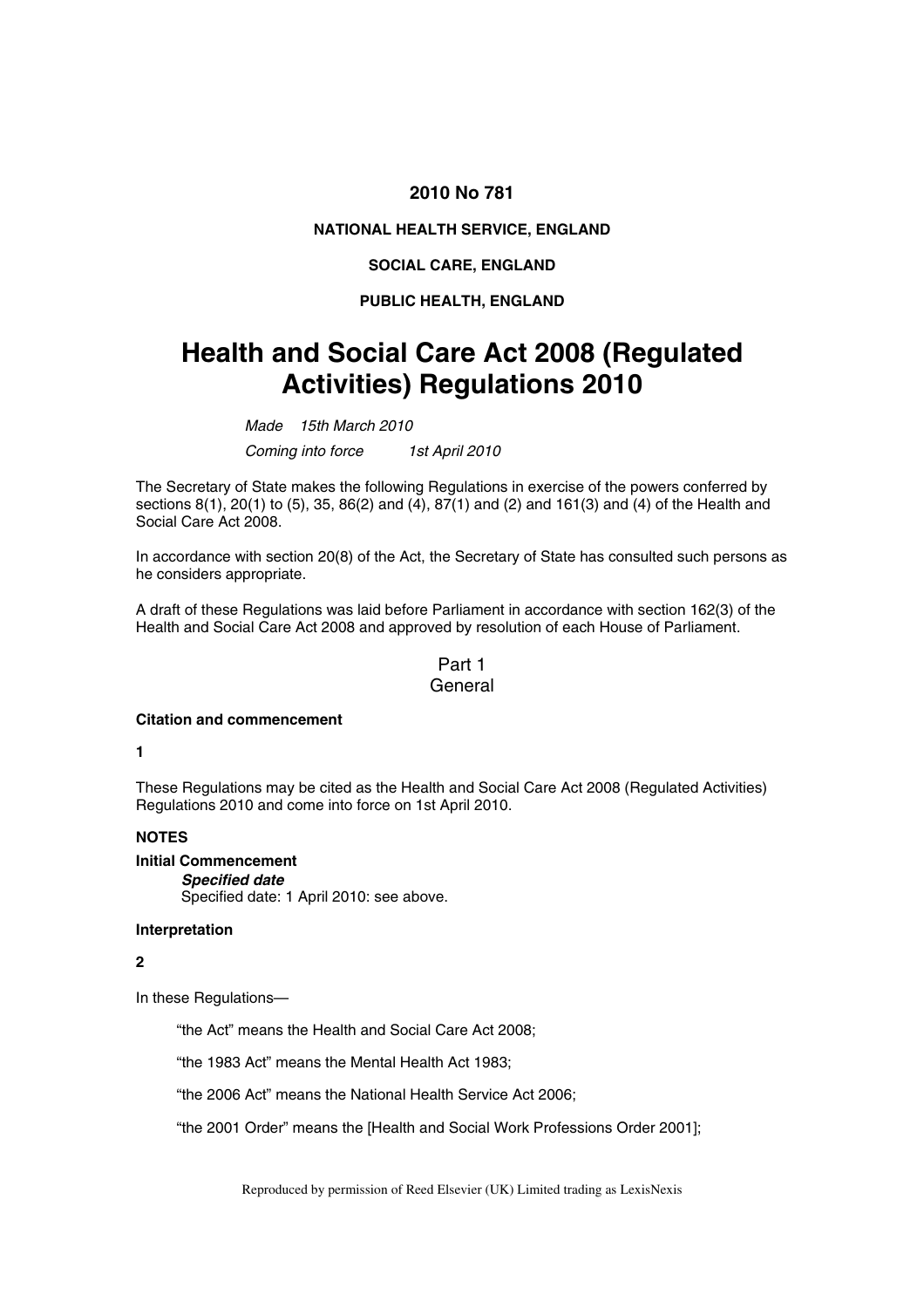"adult placement carer" means an individual who, under the terms of a carer agreement, provides, or intends to provide, personal care for service users together with, where necessary, accommodation in the individual's home;

"adult placement scheme" means a scheme carried on (whether or not for profit) by a local authority or other person for the purposes of—

- (a) recruiting and training adult placement carers;
- (b) making arrangements for the placing of service users with adult placement carers; and
	- (c) supporting and monitoring placements;

"carer agreement" means an agreement entered into between a person carrying on an adult placement scheme and an individual for the provision, by that individual, of personal care to a service user together with, where necessary, accommodation in the individual's home;

"chiropodist or podiatrist" means a person registered as such with the Health Professions Council pursuant to article 5 of the 2001 Order;

"employment" means—

(a) employment under a contract of service, an apprenticeship, a contract for services or otherwise than under a contract (including under a carer agreement); and

(b) the grant of practising privileges,

and "employed" and "employer" should be construed accordingly;

- "employment agency" and "employment business" have the same meanings as in the Employment Agencies Act 1973;
- "health care professional" means, except in paragraph 5 of Schedule 1, a person who is registered as a member of any profession to which section 60(2) of the Health Act 1999 applies;
- "hospital", except in paragraphs 1(3)(d) and 6 of Schedule 1, has the same meaning as in section 275 of the 2006 Act;
- "institution within the further education sector" has the same meaning as in section 91 of the Further and Higher Education Act 1992;
- "local anaesthesia" means any anaesthesia other than general, spinal or epidural anaesthesia, and also excludes the administration of a regional nerve block;

"medical practitioner" means a registered medical practitioner;

"nominated individual" must be construed in accordance with regulation 5(2);

"nurse" means a registered nurse;

"nursing care" means any services provided by a nurse and involving—

- (a) the provision of care; or
- (b) the planning, supervision or delegation of the provision of care,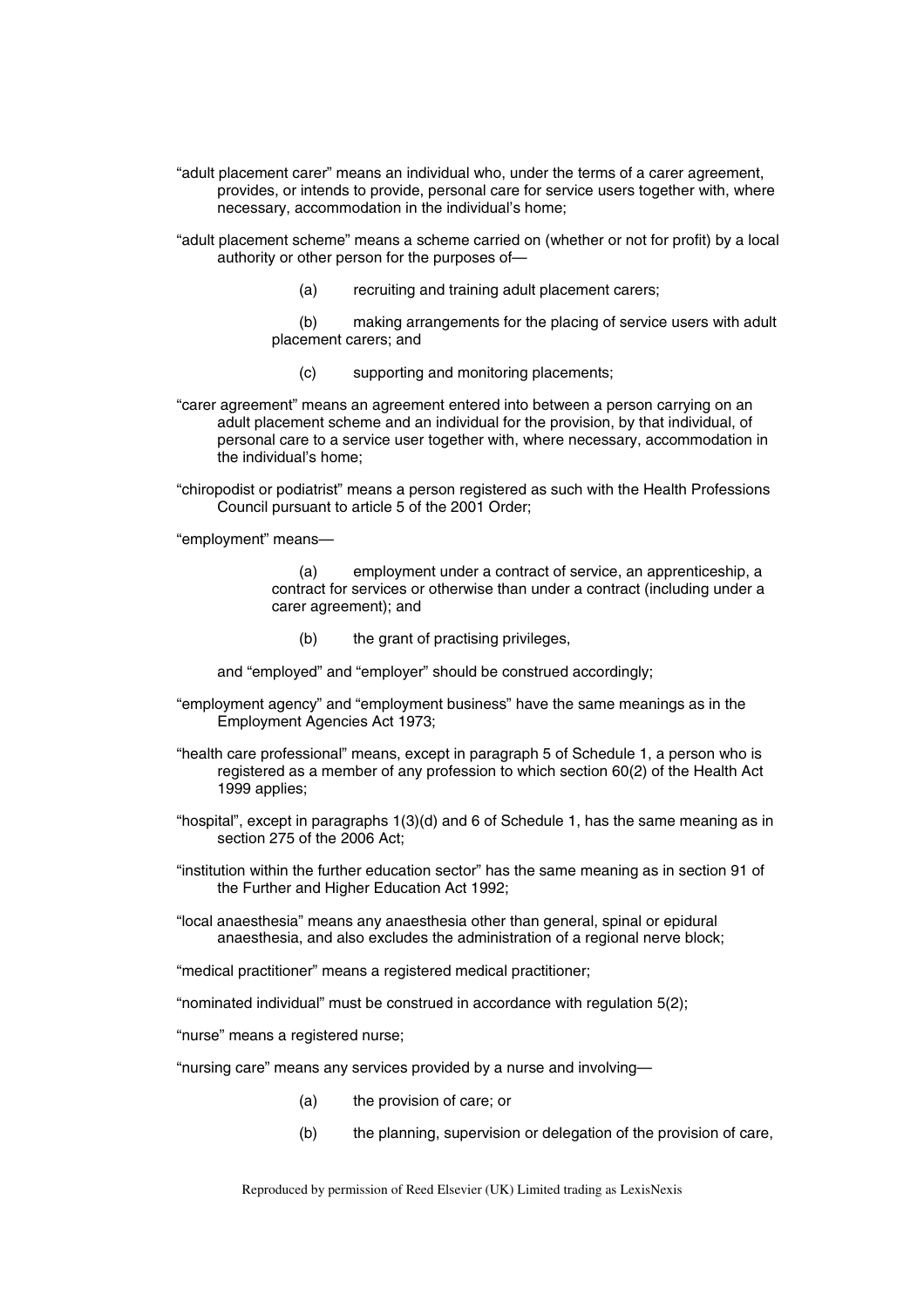other than any services which, having regard to their nature and the circumstances in which they are provided, do not need to be provided by a nurse;

"personal care" means—

- (a) physical assistance given to a person in connection with—
	- (i) eating or drinking (including the administration of parenteral nutrition),
	- (ii) toileting (including in relation to the process of menstruation),
	- (iii) washing or bathing,
	- (iv) dressing,
	- (v) oral care, or
	- (vi) the care of skin, hair and nails (with the exception of nail care provided by a chiropodist or podiatrist); or

(b) the prompting, together with supervision, of a person, in relation to the performance of any of the activities listed in paragraph (a), where that person is unable to make a decision for themselves in relation to performing such an activity without such prompting and supervision;

"practising privileges" means the grant, by a person managing a hospital, to a medical practitioner of permission to practise as a medical practitioner in that hospital;

"premises" means—

(a) any building or other structure, including any machinery or engineering systems which are physically affixed and integral to such building or structure; or

- (b) a vehicle;
- "registered manager" means, in respect of a regulated activity, a person registered with the Commission under Chapter 2 of Part 1 of the Act as a manager in respect of that activity, and "manage" should be construed accordingly;
- "registered person" means, in respect of a regulated activity, a person who is the service provider or registered manager in respect of that activity;

"school" has the same meaning as in the Education Act 1996;

- "service provider" means, in respect of a regulated activity, a person registered with the Commission under Chapter 2 of Part 1 of the Act as a service provider in respect of that activity;
- "service user" means a person who receives services provided in the carrying on of a regulated activity;

"treatment", except in paragraph 6 of Schedule 1, includes—

(a) a diagnostic or screening procedure carried out for medical purposes;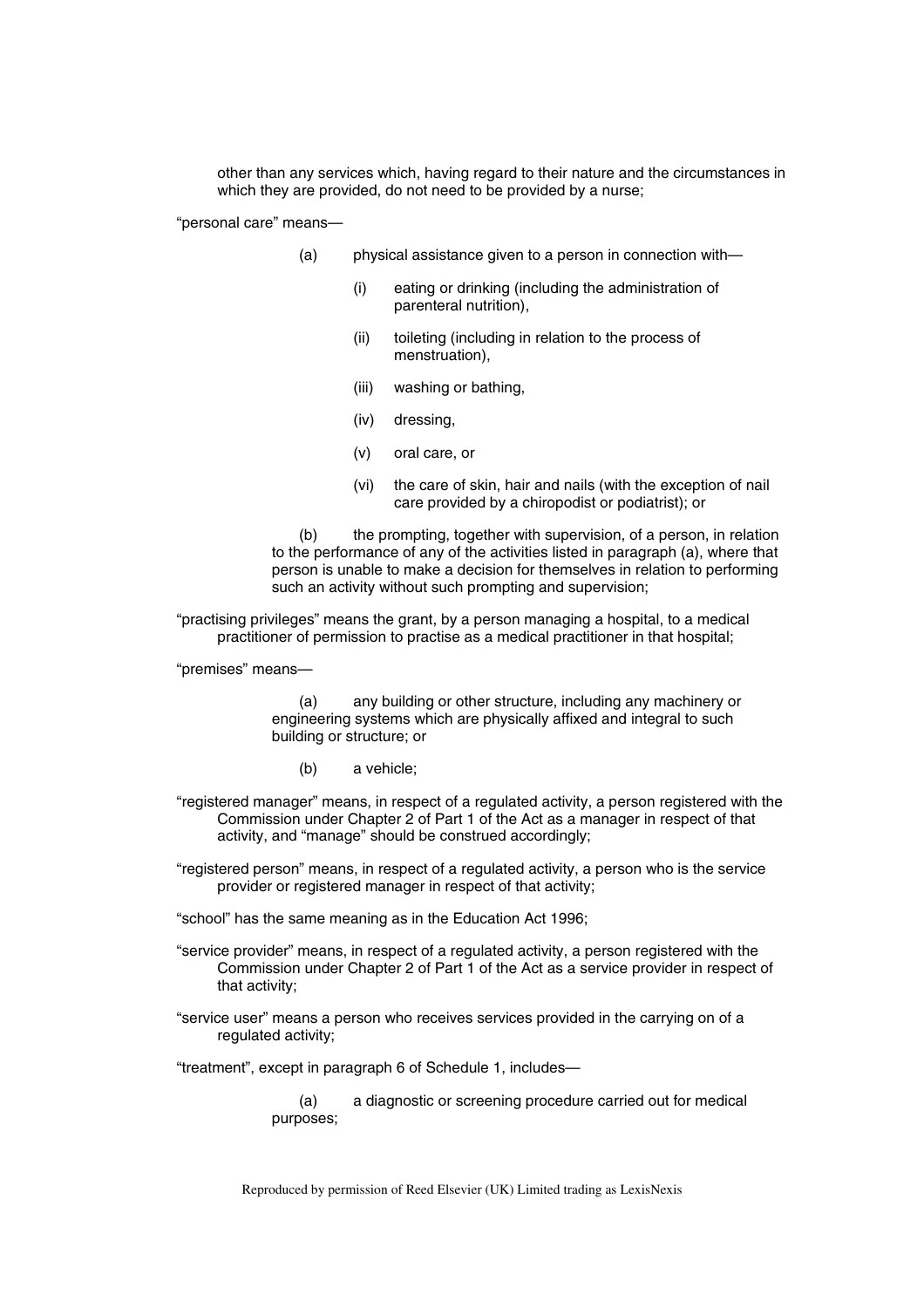- (b) the ongoing assessment of a service user's mental or physical state;
	- (c) nursing, personal and palliative care; and
	- (d) the giving of vaccinations and immunisations;

"vulnerable adult" has the same meaning as in section 59 of the Safeguarding Vulnerable Groups Act 2006.

## **NOTES**

#### **Initial Commencement**

*Specified date* 

Specified date: 1 April 2010: see reg 1.

#### **Amendment**

In definition "the 2001 Order" words "Health and Social Work Professions Order 2001" in square brackets substituted by SI 2012/1479, art 11, Schedule, Pt 1, para 64. Date in force: 1 August 2012: see SI 2012/1479, art 1(2).

## Part 2 Regulated Activities

#### **Prescribed activities**

#### **3**

(1) Subject to paragraphs (3) to (8), for the purposes of section 8(1) of the Act, the activities specified in Schedule 1 are prescribed as regulated activities.

(2) An activity which is ancillary to, or is carried on wholly or mainly in relation to, a regulated activity shall be treated as part of that activity.

- $(3)$  ...
- $(4)$  ...

(5) An activity is only a regulated activity if it is carried on in England.

 $(6)$  ...

(7) Subject to paragraph (8), the activities specified in Schedule 2 are not regulated activities.

[(8) In Schedule 2, paragraphs 3, 6 and 7 and, in paragraph 4, the words "and except where paragraph 3 applies," shall cease to have effect—

- (a) on 1st April 2012 in relation to all activities carried on by providers of out of hours services (whether or not those activities are carried on in the out of hours period); and
- (b) on 1st April 2013 for all other purposes.]
- [(9) The following definitions shall apply for the purposes of paragraph (8)—

"bank holiday" means any day that is specified or proclaimed as a bank holiday in England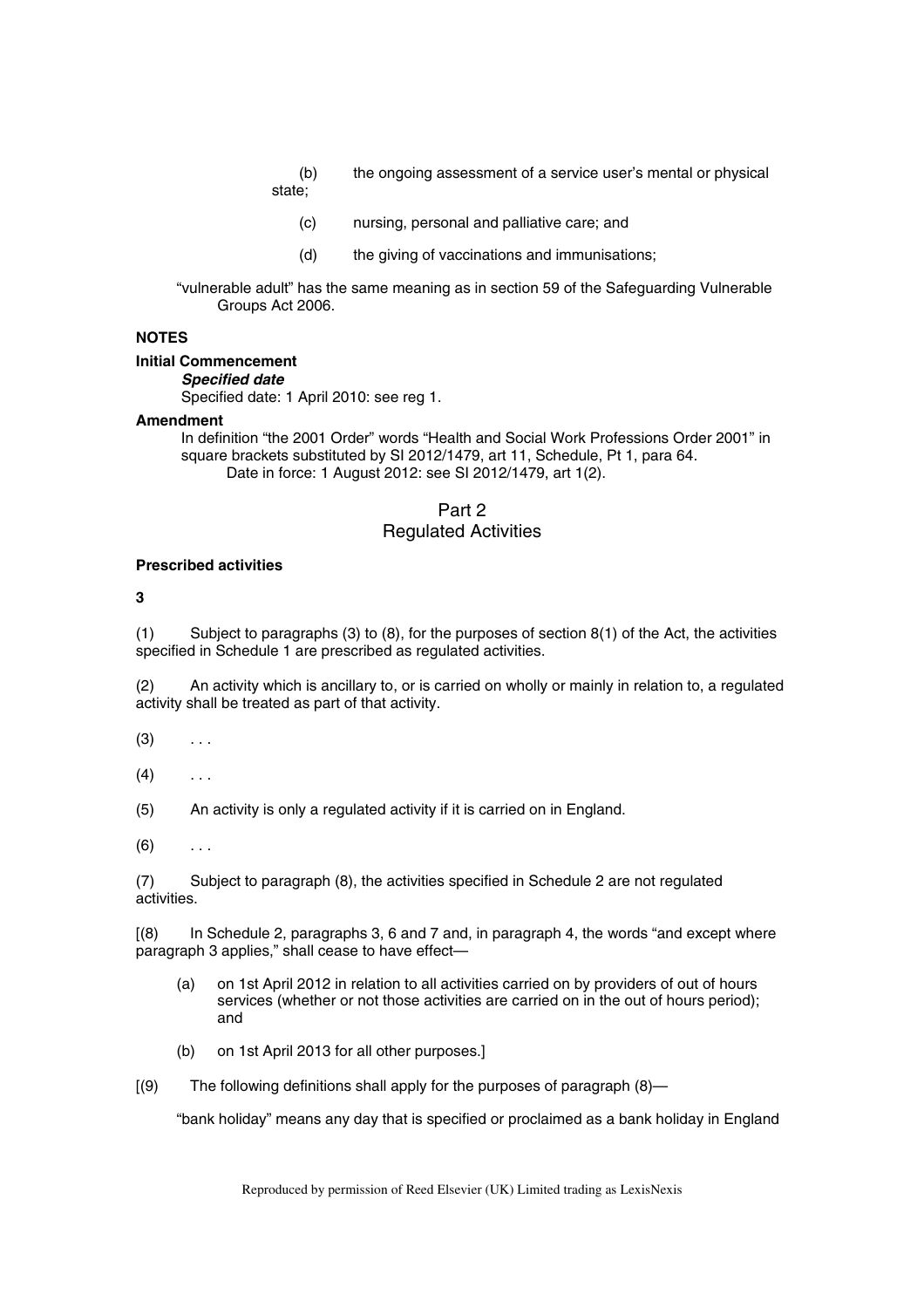pursuant to section 1 (bank holidays) of the Banking and Financial Dealings Act 1971;

"out of hours period" means—

 $(a)$  in the case of arrangements made pursuant to section  $83(2)(b)$ (primary medical services) of the 2006 Act—

- (i) except where sub-paragraph (ii) applies, the period which falls outside the period defined as core hours under the terms of the arrangements, or
- (ii) where the primary medical services under the terms of the arrangements are required to be provided only outside the period beginning at 8am and ending at 6.30pm on any day from Monday to Friday unless that day is Good Friday, Christmas Day or a bank holiday, the period which falls outside the period beginning at 8am and ending at 6.30pm on any day from Monday to Friday unless that day is Good Friday, Christmas Day or a bank holiday;
- (b) in all other cases—
	- (i) the period beginning at 6.30pm on any day from Monday to Thursday and ending at 8am on the following day,
	- (ii) the period between 6.30pm on Friday and 8am the following Monday, and
	- (iii) Good Friday, Christmas Day and bank holidays;
- "out of hours services" means primary medical services provided in all or part of the out of hours period;

"provider of out of hours services" means a person that provides out of hours services—

(a) as a provider of primary medical services under arrangements made pursuant to section 83(2)(b) (primary medical services) of the 2006 Act to patients who are neither registered patients of that provider nor accepted as temporary residents by that provider;

(b) under arrangements made pursuant to section 92 (arrangements by Strategic Health Authorities for the provision of primary medical services) of the 2006 Act to patients who are neither registered patients of that provider nor accepted as temporary residents by that provider; or

(c) as an out of hours services sub-contractor of a provider of primary medical services under—

- (i) arrangements made pursuant to section 83(2)(b) (primary medical services) of the 2006 Act;
- (ii) a contract entered into pursuant to section 84 (general medical services contracts: introductory) of the 2006 Act; or
- (iii) arrangements made pursuant to section 92 (arrangements by Strategic Health Authorities for the provision of primary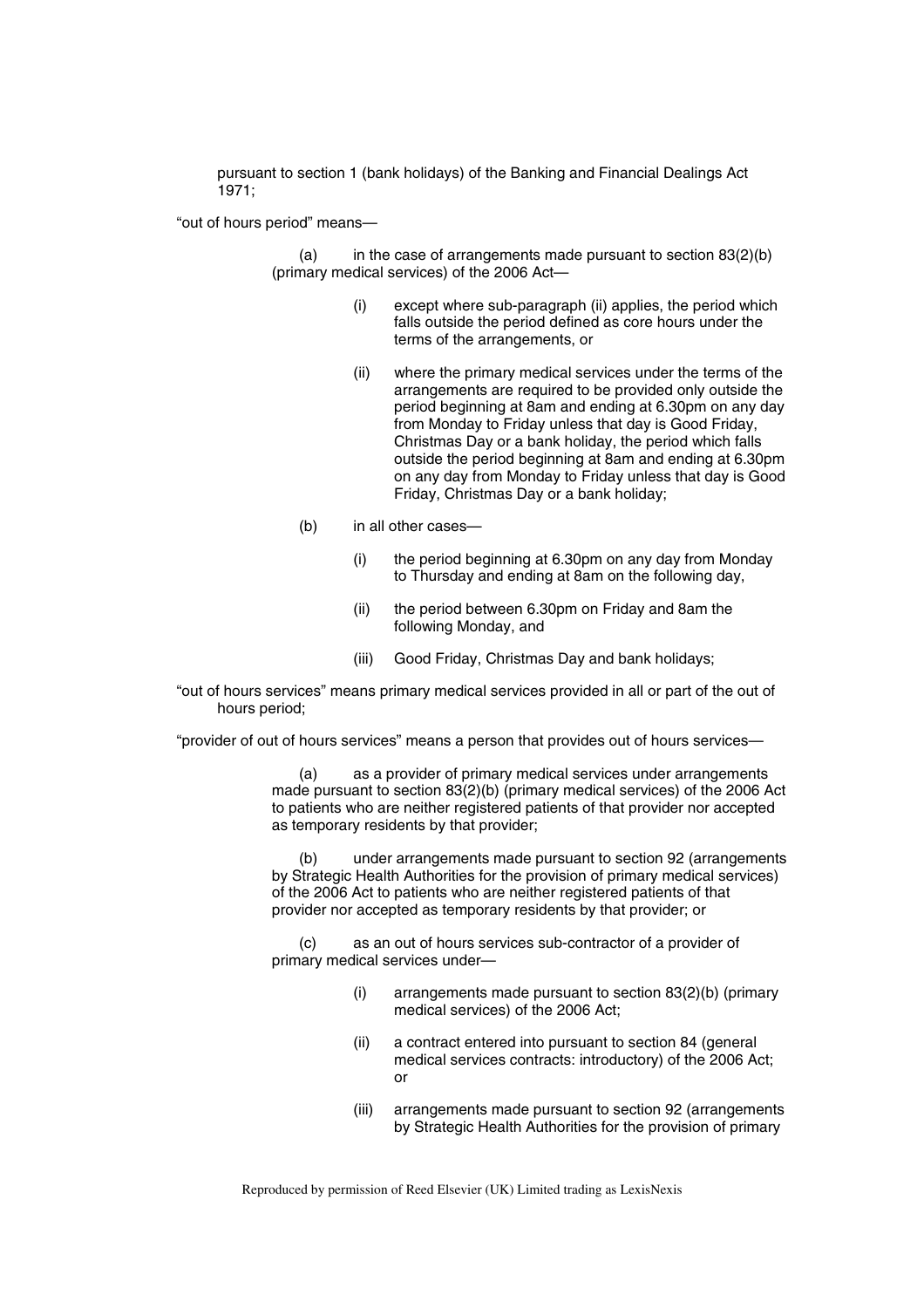medical services) of the 2006 Act;

"registered patient" means—

(a) a person who is recorded by the Primary Care Trust as being on the provider's list of patients; or

(b) a person whom the provider has accepted for inclusion on its list of patients (whether or not notification of that acceptance has been received by the Primary Care Trust) and who has not been the subject of a notification by the Primary Care Trust to the provider as having ceased to be on that list; and

"temporary resident" means a person who is not a registered patient and who is accepted by a provider of primary medical services as a patient under the terms of that provider's contract.]

## **NOTES**

### **Initial Commencement**

*Specified date* 

Specified date: 1 April 2010: see reg 1.

### **Amendment**

Paras (3), (4): revoked by SI 2011/2711, reg 2(1), (2). Date in force: 30 November 2011: see SI 2011/2711, reg 1. Para (6): revoked by SI 2011/2711, reg 2(1), (2). Date in force: 30 November 2011: see SI 2011/2711, reg 1. Para (8): substituted by SI 2011/2711, reg 2(1), (3). Date in force: 30 November 2011: see SI 2011/2711, reg 1. Para (9): inserted by SI 2011/2711, reg 2(1), (4). Date in force: 30 November 2011: see SI 2011/2711, reg 1.

## Part 3

Requirements Relating to Persons Carrying on or Managing a Regulated Activity

### **Requirements where the service provider is an individual or partnership**

**4** 

- (1) This regulation applies where a service provider (P) is an individual or a partnership.
- (2) P must not carry on a regulated activity unless P is fit to do so.
- (3) P is not fit to carry on a regulated activity unless P is—
	- (a) an individual who carries on the regulated activity, otherwise than in partnership with others, and satisfies the requirements set out in paragraph (4); or
	- [(b) a partnership and—

(i) each of the partners satisfies the requirements set out in paragraph (5); and

- (ii) P satisfies the requirement set out in paragraph (6).]
- (4) The requirements referred to  $\lim_{n \to \infty}$  paragraph 3(a) are that P is-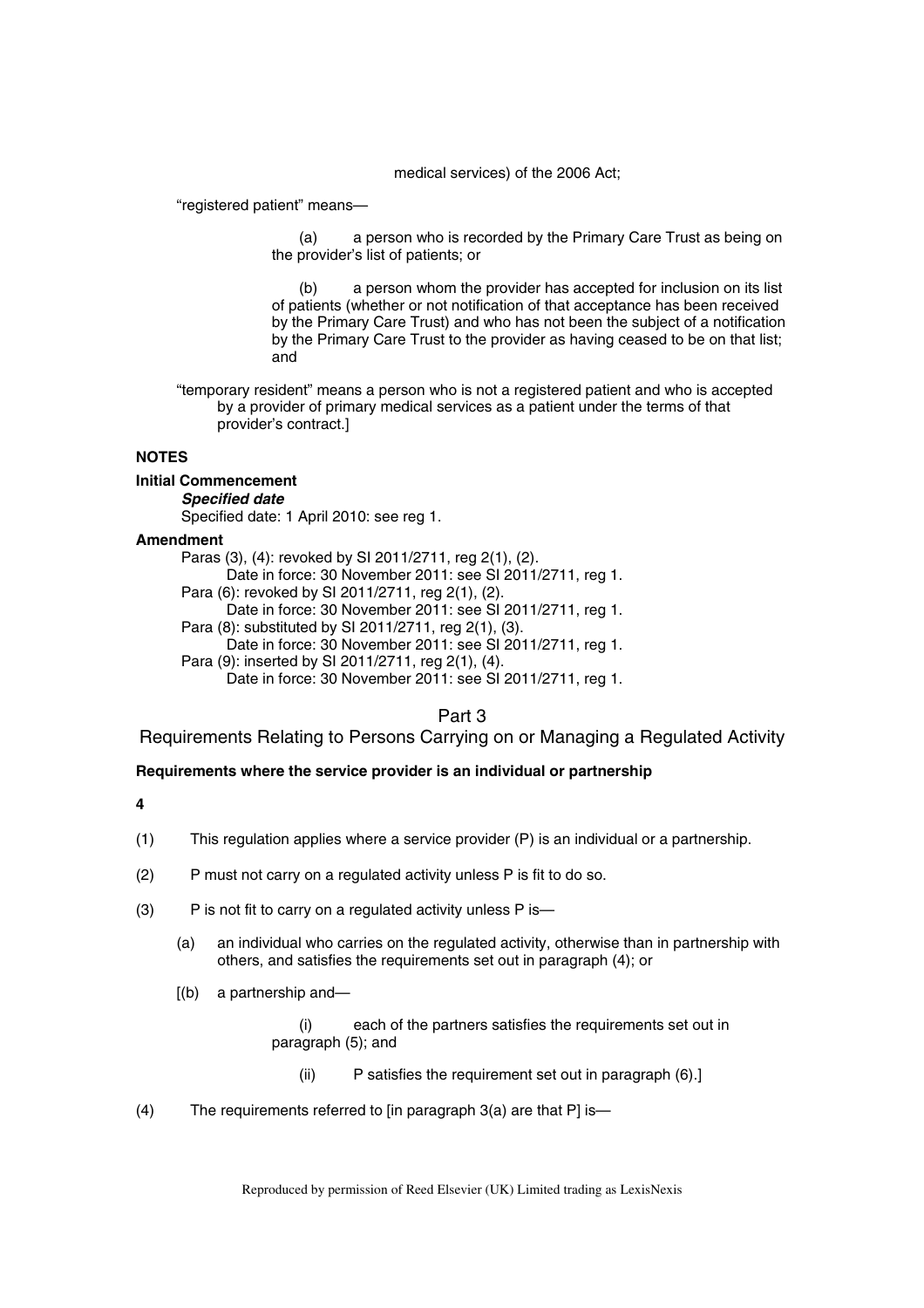- (a) of good character;
- (b) physically and mentally fit to carry on the regulated activity and has the necessary qualifications, skills and experience to do so; and
- (c) able to supply to the Commission, or arrange for the availability of, information relating to themselves specified in Schedule 3.
- $(5)$  The requirements referred to in paragraph 3(b)(i) are that each of the partners is—
	- (a) of good character;
	- (b) physically and mentally fit to carry on the regulated activity; and
	- (c) able to supply to the Commission, or arrange for the availability of, information relating to themselves specified in Schedule 3.

(6) The requirement referred to in paragraph 3(b)(ii) is that, through the combination of the qualifications, skills and experience of the partners, P has the necessary qualifications, skills and experience to carry on the regulated activity.]

#### **NOTES**

#### **Initial Commencement**

*Specified date* 

Specified date: 1 April 2010: see reg 1.

#### **Amendment**

Para (3): sub-para (b) substituted by SI 2012/1513, regs 2, 3(a). Date in force: 18 June 2012: see SI 2012/1513, reg 1(2)(a). Para (4): words "in paragraph 3(a) are that P" in square brackets substituted by SI 2012/1513, regs 2, 3(b). Date in force: 18 June 2012: see SI 2012/1513, reg 1(2)(a). Paras (5), (6): inserted by SI 2012/1513, regs 2, 3(c). Date in force: 18 June 2012: see SI 2012/1513, reg 1(2)(a).

## **Requirement where the service provider is a body other than a partnership**

## **5**

(1) This regulation applies where the service provider is a body other than a partnership.

(2) The body must give notice to the Commission of the name, address and position in the body of an individual (in these Regulations referred to as "the nominated individual") who is employed as a director, manager or secretary of the body and who is responsible for supervising the management of the carrying on of the regulated activity by the body.

(3) The registered person must take all reasonable steps to ensure that the nominated individual is—

- (a) of good character;
- (b) physically and mentally fit to supervise the management of the carrying on of the regulated activity and has the necessary qualifications, skills and experience to do so; and
- (c) able to supply to the registered person, or arrange for the availability of, the information specified in Schedule 3.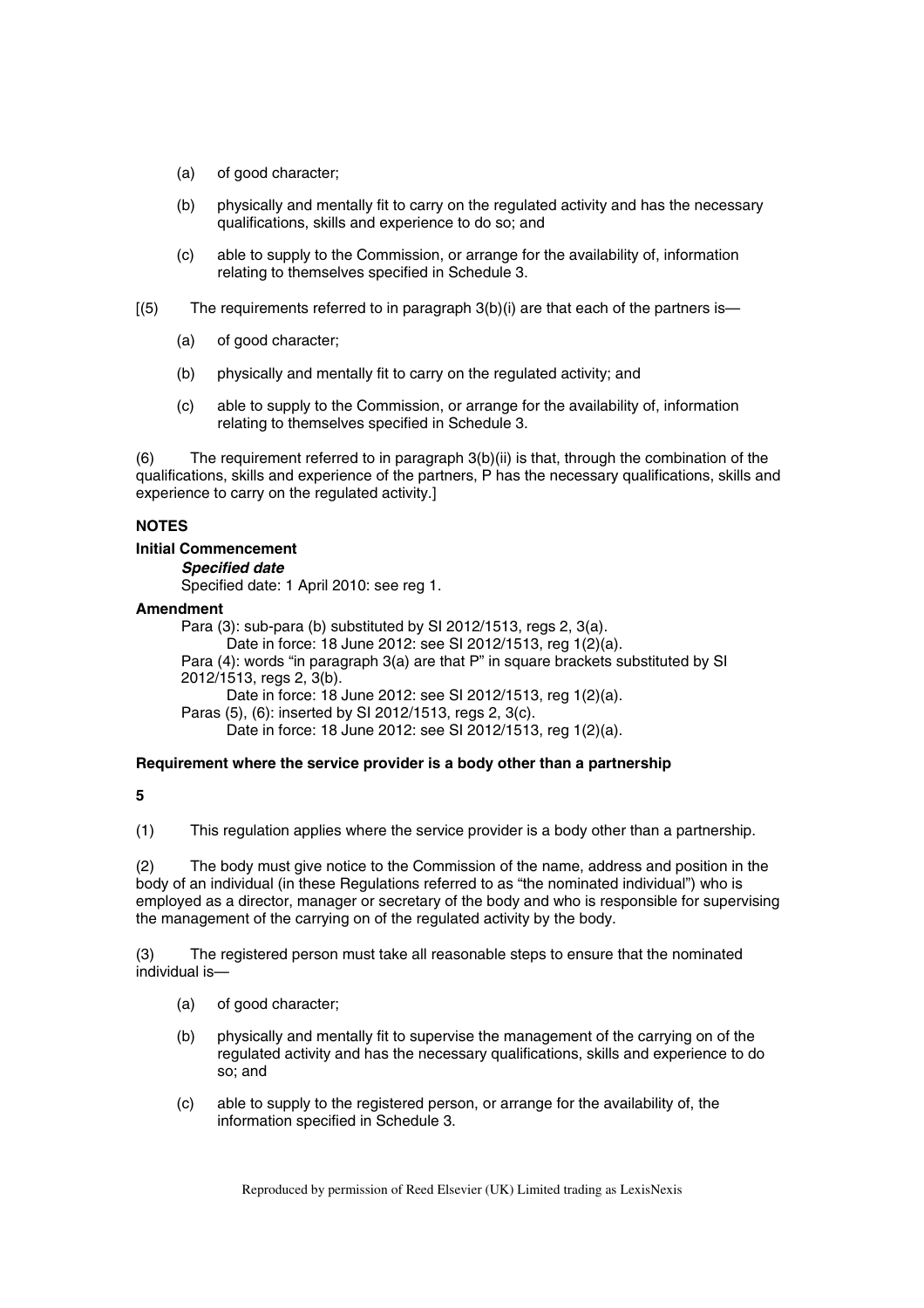## **NOTES Initial Commencement**  *Specified date*  Specified date: 1 April 2010: see reg 1.

## **Requirements relating to registered managers**

## **6**

(1) A person (M) shall not manage the carrying on of a regulated activity as a registered manager unless M is fit to do so.

- (2) M is not fit to be a registered manager in respect of a regulated activity unless M is—
	- (a) of good character;
	- (b) physically and mentally fit to carry on the regulated activity and has the necessary qualifications, skills and experience to do so; and
	- (c) able to supply to the Commission, or arrange for the availability of, the information relating to themselves specified in Schedule 3.

## **NOTES**

## **Initial Commencement**

*Specified date*  Specified date: 1 April 2010: see reg 1.

## **Registered person: training**

### **7**

- (1) If the service provider is—
	- (a) an individual, the individual must undertake;
	- (b) a partnership, it must ensure that one of the partners undertakes; or
	- (c) a body other than a partnership, it must ensure that the nominated individual undertakes,

from time to time such training as is reasonably practicable and appropriate to ensure that there are the necessary experience and skills available for carrying on the regulated activity.

(2) The registered manager must undertake from time to time such training as is appropriate to ensure that the manager has the experience and skills necessary for managing the carrying on of the regulated activity.

## **NOTES**

### **Initial Commencement**

*Specified date*  Specified date: 1 April 2010: see reg 1.

Part 4

Quality and Safety of Service Provision in Relation to Regulated Activity

## **General**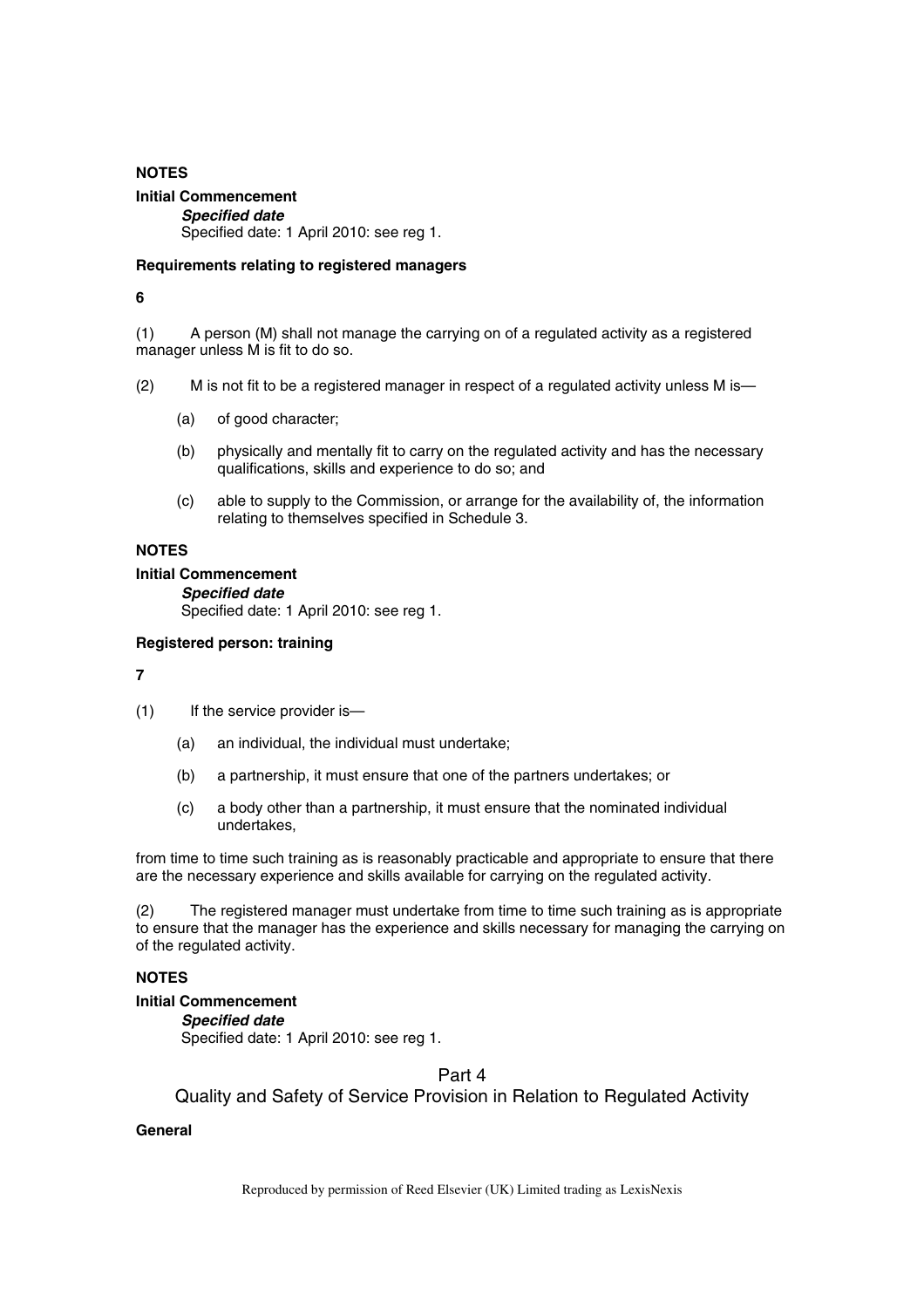**8** 

A registered person must, in so far as they are applicable, comply with the requirements specified in regulations 9 to 24 in relation to any regulated activity in respect of which they are registered.

### **NOTES**

#### **Initial Commencement**

*Specified date* 

Specified date: 1 April 2010: see reg 1.

#### **Care and welfare of service users**

### **9**

(1) The registered person must take proper steps to ensure that each service user is protected against the risks of receiving care or treatment that is inappropriate or unsafe, by means of—

- (a) the carrying out of an assessment of the needs of the service user; and
- (b) the planning and delivery of care and, where appropriate, treatment in such a way as to—
	- (i) meet the service user's individual needs,
	- (ii) ensure the welfare and safety of the service user,

(iii) reflect, where appropriate, published research evidence and guidance issued by the appropriate professional and expert bodies as to good practice in relation to such care and treatment, and

(iv) avoid unlawful discrimination including, where applicable, by providing for the making of reasonable adjustments in service provision to meet the service user's individual needs.

(2) The registered person must have procedures in place for dealing with emergencies which are reasonably expected to arise from time to time and which would, if they arose, affect, or be likely to affect, the provision of services, in order to mitigate the risks arising from such emergencies to service users.

### **NOTES**

## **Initial Commencement**

### *Specified date*

Specified date: 1 April 2010: see reg 1.

### **Assessing and monitoring the quality of service provision**

**10** 

(1) The registered person must protect service users, and others who may be at risk, against the risks of inappropriate or unsafe care and treatment, by means of the effective operation of systems designed to enable the registered person to—

(a) regularly assess and monitor the quality of the services provided in the carrying on of the regulated activity against the requirements set out in this Part of these Regulations; and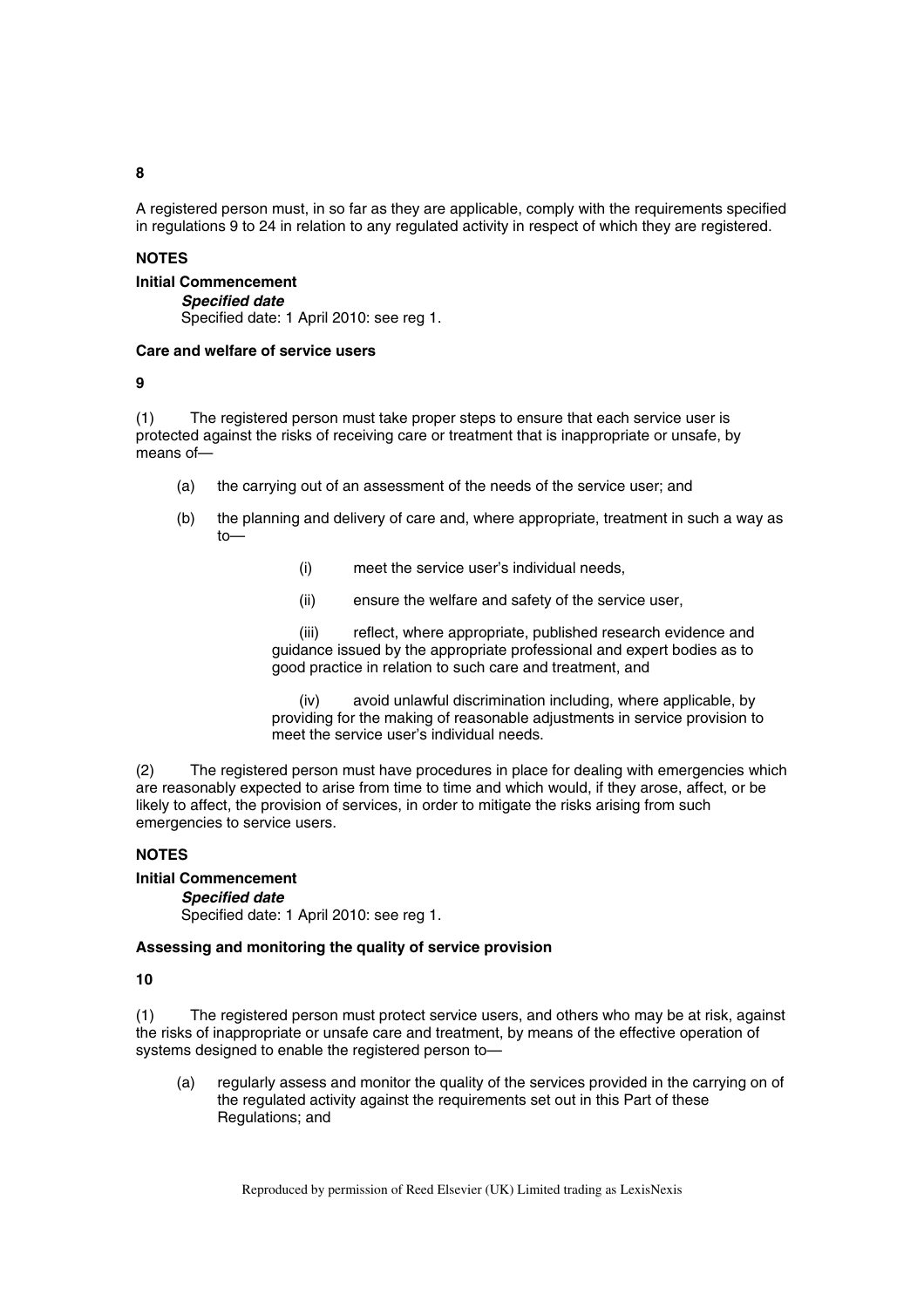- (b) identify, assess and manage risks relating to the health, welfare and safety of service users and others who may be at risk from the carrying on of the regulated activity.
- (2) For the purposes of paragraph (1), the registered person must—
	- (a) where appropriate, obtain relevant professional advice;
	- (b) have regard to—

(i) the complaints and comments made, and views (including the descriptions of their experiences of care and treatment) expressed, by service users, and those acting on their behalf, pursuant to sub-paragraph (e) and regulation 19,

(ii) any investigation carried out by the registered person in relation to the conduct of a person employed for the purpose of carrying on the regulated activity,

(iii) the information contained in the records referred to in regulation 20,

(iv) appropriate professional and expert advice (including any advice obtained pursuant to sub-paragraph (a)),

(v) reports prepared by the Commission from time to time relating to the registered person's compliance with the provisions of these Regulations, and

(vi) periodic reviews and special reviews and investigations carried out by the Commission in relation to the provision of health or social care, where such reviews or investigations are relevant to the regulated activity carried on by the service provider;

(c) where necessary, make changes to the treatment or care provided in order to reflect information, of which it is reasonable to expect that a registered person should be aware, relating to—

> the analysis of incidents that resulted in, or had the potential to result in, harm to a service user, and

(ii) the conclusions of local and national service reviews, clinical audits and research projects carried out by appropriate expert bodies;

(d) establish mechanisms for ensuring that—

(i) decisions in relation to the provision of care and treatment for service users are taken at the appropriate level and by the appropriate person (P), and

(ii) P is subject to an appropriate obligation to answer for a decision made by P, in relation to the provision of care and treatment for a service user, to the person responsible for supervising or managing P in relation to that decision; and

(e) regularly seek the views (including the descriptions of their experiences of care and treatment) of service users, persons acting on their behalf and persons who are employed for the purposes of the carrying on of the regulated activity, to enable the registered person to come to an informed view in relation to the standard of care and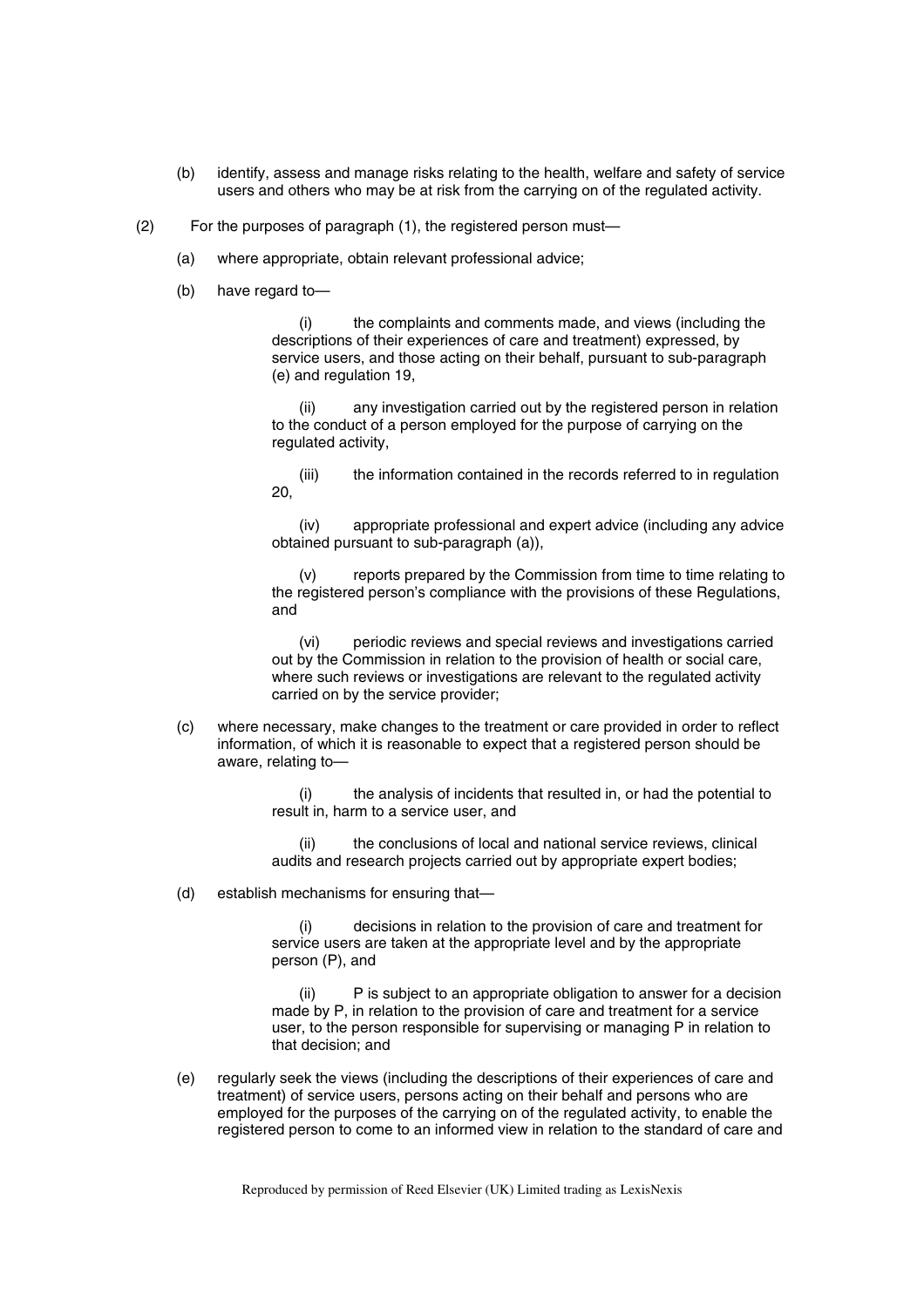treatment provided to service users.

(3) The registered person must send to the Commission, when requested to do so, a written report setting out how, and the extent to which, in the opinion of the registered person, the requirements of paragraph (1) are being complied with, together with any plans that the registered person has for improving the standard of the services provided to service users with a view to ensuring their health and welfare.

#### **NOTES**

**Initial Commencement** 

*Specified date*  Specified date: 1 April 2010: see reg 1.

#### **Safeguarding service users from abuse**

**11** 

(1) The registered person must make suitable arrangements to ensure that service users are safeguarded against the risk of abuse by means of—

- (a) taking reasonable steps to identify the possibility of abuse and prevent it before it occurs; and
- (b) responding appropriately to any allegation of abuse.

(2) Where any form of control or restraint is used in the carrying on of the regulated activity, the registered person must have suitable arrangements in place to protect service users against the risk of such control or restraint being—

- (a) unlawful; or
- (b) otherwise excessive.
- (3) For the purposes of paragraph (1), "abuse", in relation to a service user, means—
	- (a) sexual abuse;
	- (b) physical or psychological ill-treatment;
	- (c) theft, misuse or misappropriation of money or property; or
	- (d) neglect and acts of omission which cause harm or place at risk of harm.

### **NOTES**

## **Initial Commencement**

*Specified date* 

Specified date: 1 April 2010: see reg 1.

### **Cleanliness and infection control**

**12** 

- (1) The registered person must, so far as reasonably practicable, ensure that—
	- (a) service users;
	- (b) persons employed for the purpose of the carrying on of the regulated activity; and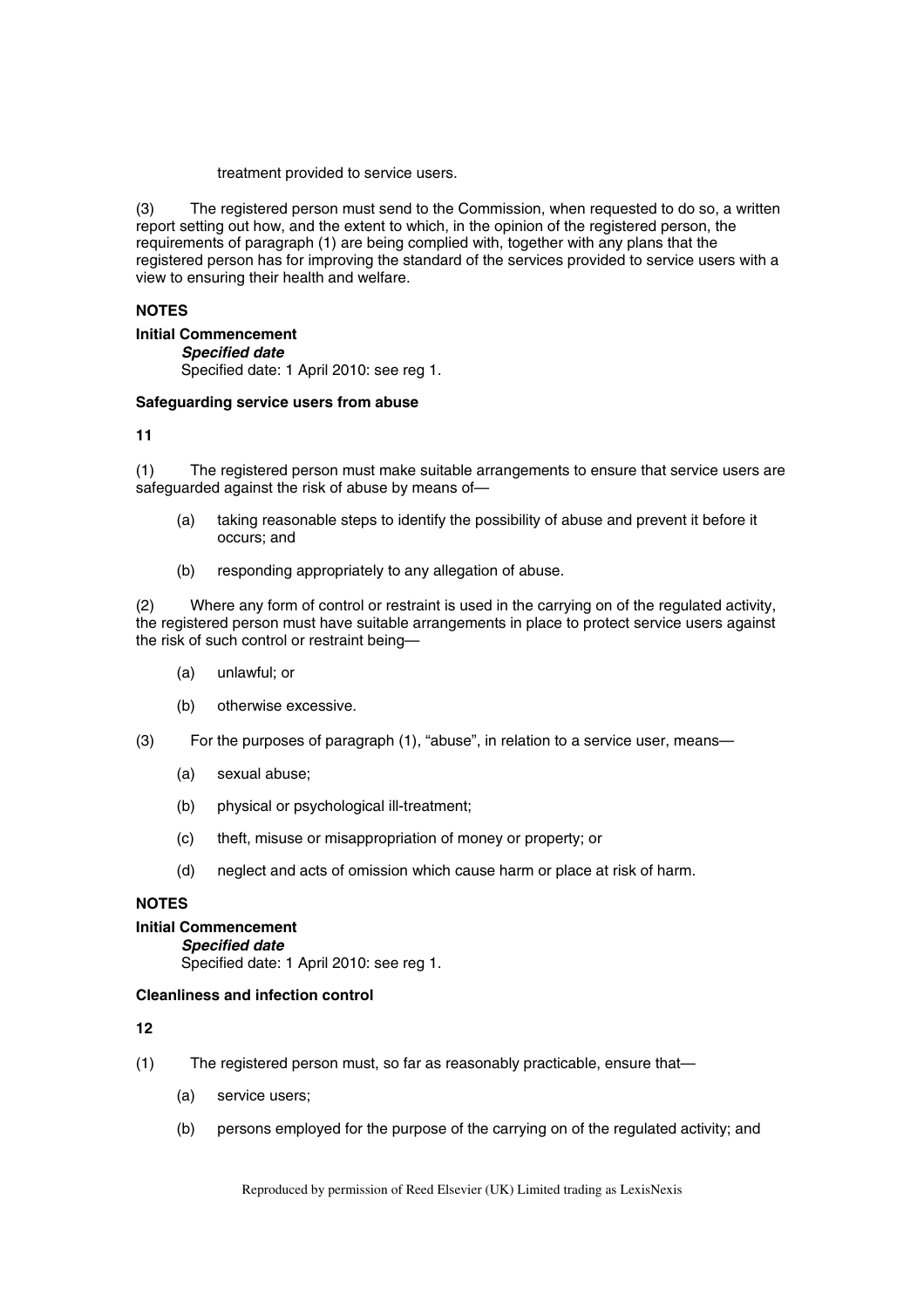(c) others who may be at risk of exposure to a health care associated infection arising from the carrying on of the regulated activity,

are protected against identifiable risks of acquiring such an infection by the means specified in paragraph (2).

- (2) The means referred to in paragraph (1) are—
	- (a) the effective operation of systems designed to assess the risk of and to prevent, detect and control the spread of a health care associated infection;
	- (b) where applicable, the provision of appropriate treatment for those who are affected by a health care associated infection; and
	- (c) the maintenance of appropriate standards of cleanliness and hygiene in relation to—

premises occupied for the purpose of carrying on the regulated activity,

(ii) equipment and reusable medical devices used for the purpose of carrying on the regulated activity, and

(iii) materials to be used in the treatment of service users where such materials are at risk of being contaminated with a health care associated infection.

[(3) In this regulation, "medical device" has the same meaning as in regulation 2 (interpretation) of the Medical Devices Regulations 2002.]

### **NOTES**

### **Initial Commencement**

*Specified date* 

Specified date: 1 April 2010: see reg 1.

### **Amendment**

Para (3): inserted by SI 2012/1513, regs 2, 4. Date in force: 18 June 2012: see SI 2012/1513, reg 1(2)(a).

#### **Management of medicines**

### **13**

The registered person must protect service users against the risks associated with the unsafe use and management of medicines, by means of the making of appropriate arrangements for the obtaining, recording, handling, using, safe keeping, dispensing, safe administration and disposal of medicines used for the purposes of the regulated activity.

### **NOTES**

```
Initial Commencement
```

```
Specified date
```
Specified date: 1 April 2010: see reg 1.

#### **Meeting nutritional needs**

**14** 

(1) Where food and hydration are provided to service users as a component of the carrying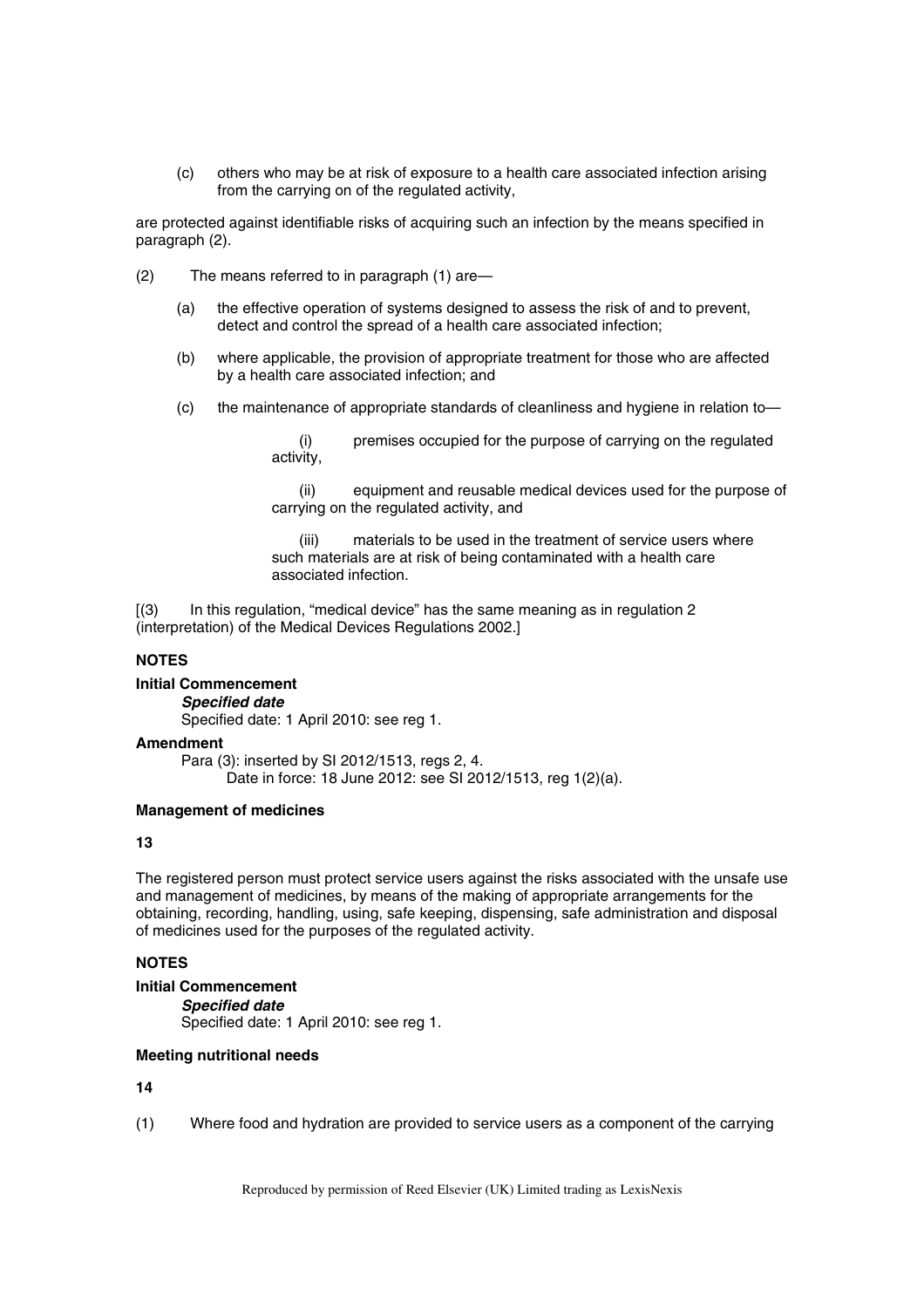on of the regulated activity, the registered person must ensure that service users are protected from the risks of inadequate nutrition and dehydration, by means of the provision of—

- (a) a choice of suitable and nutritious food and hydration, in sufficient quantities to meet service users' needs;
- (b) food and hydration that meet any reasonable requirements arising from a service user's religious or cultural background; and
- (c) support, where necessary, for the purposes of enabling service users to eat and drink sufficient amounts for their needs.

(2) For the purposes of this regulation, "food and hydration" includes, where applicable, parenteral nutrition and the administration of dietary supplements where prescribed.

#### **NOTES**

**Initial Commencement**  *Specified date* 

Specified date: 1 April 2010: see reg 1.

#### **Safety and suitability of premises**

**15** 

(1) The registered person must ensure that service users and others having access to premises where a regulated activity is carried on are protected against the risks associated with unsafe or unsuitable premises, by means of—

- (a) suitable design and layout;
- (b) appropriate measures in relation to the security of the premises; and
- (c) adequate maintenance and, where applicable, the proper—
	- (i) operation of the premises, and
	- (ii) use of any surrounding grounds,

which are owned or occupied by the service provider in connection with the carrying on of the regulated activity.

(2) In paragraph (1), the term "premises where a regulated activity is carried on" does not include a service user's own home.

## **NOTES**

**Initial Commencement** 

#### *Specified date*

Specified date: 1 April 2010: see reg 1.

#### **Safety, availability and suitability of equipment**

## **16**

(1) The registered person must make suitable arrangements to protect service users and others who may be at risk from the use of unsafe equipment by ensuring that equipment provided for the purposes of the carrying on of a regulated activity is—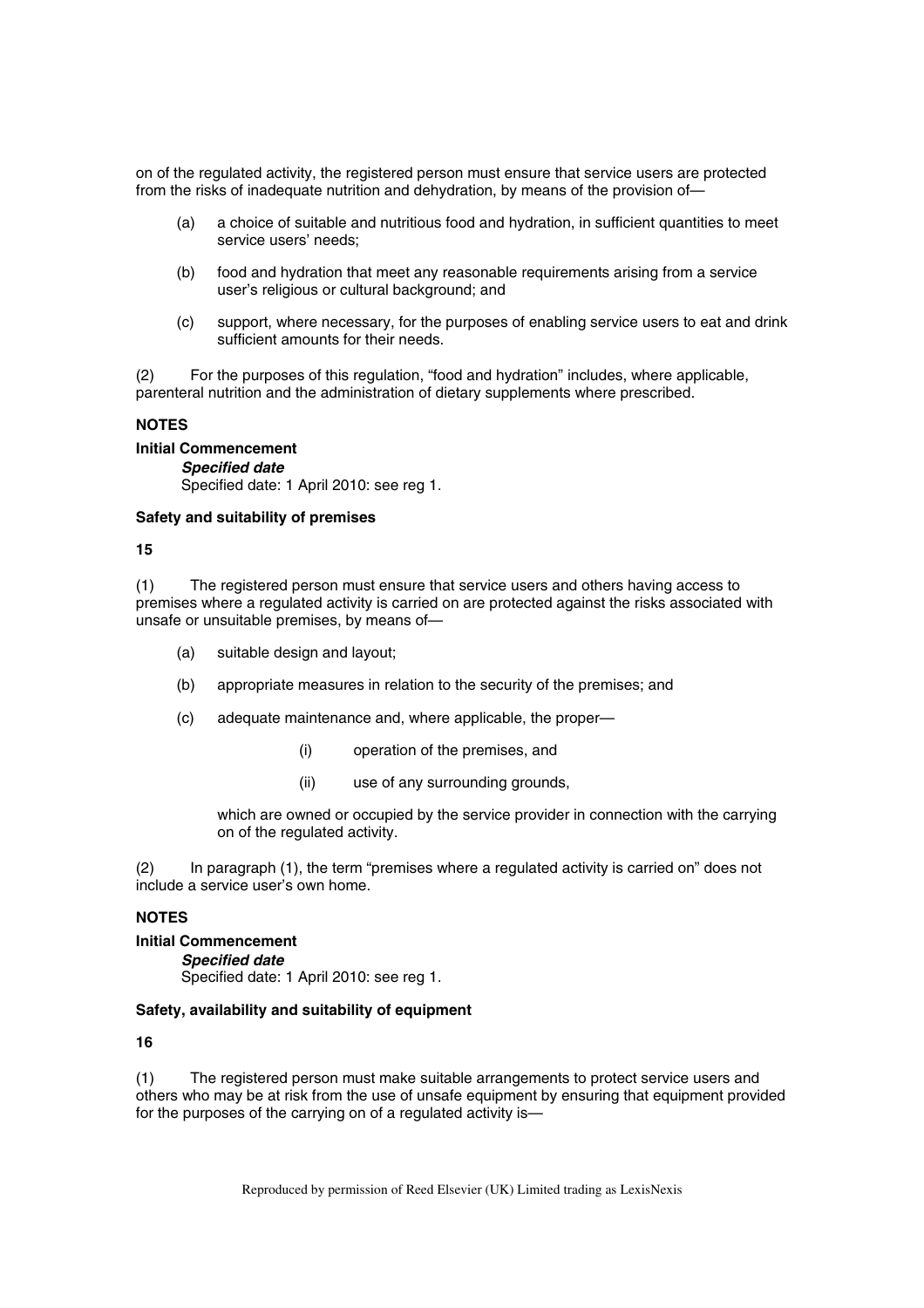- (a) properly maintained and suitable for its purpose; and
- (b) used correctly.

(2) The registered person must ensure that equipment is available in sufficient quantities in order to ensure the safety of service users and meet their assessed needs.

(3) Where equipment is provided to support service users in their day to day living, the registered person must ensure that, as far as reasonably practicable, such equipment promotes the independence and comfort of service users.

- (4) For the purposes of this regulation—
	- (a) "equipment" includes a medical device; and
	- (b) "medical device" has the same meaning as in the Medical Devices Regulations 2002.

#### **NOTES**

#### **Initial Commencement**

*Specified date*  Specified date: 1 April 2010: see reg 1.

#### **Respecting and involving service users**

**17** 

(1) The registered person must, so far as reasonably practicable, make suitable arrangements to ensure—

- (a) the dignity, privacy and independence of service users; and
- (b) that service users are enabled to make, or participate in making, decisions relating to their care or treatment.
- (2) For the purposes of paragraph (1), the registered person must—
	- (a) treat service users with consideration and respect;
	- (b) provide service users with appropriate information and support in relation to their care or treatment;
	- (c) encourage service users, or those acting on their behalf, to—

(i) understand the care or treatment choices available to the service user, and discuss with an appropriate health care professional, or other appropriate person, the balance of risks and benefits involved in any particular course of care or treatment, and

(ii) express their views as to what is important to them in relation to the care or treatment;

- (d) where necessary, assist service users, or those acting on their behalf, to express the views referred to in sub-paragraph (c)(ii) and, so far as appropriate and reasonably practicable, accommodate those views;
- (e) where appropriate, provide opportunities for service users to manage their own care or treatment;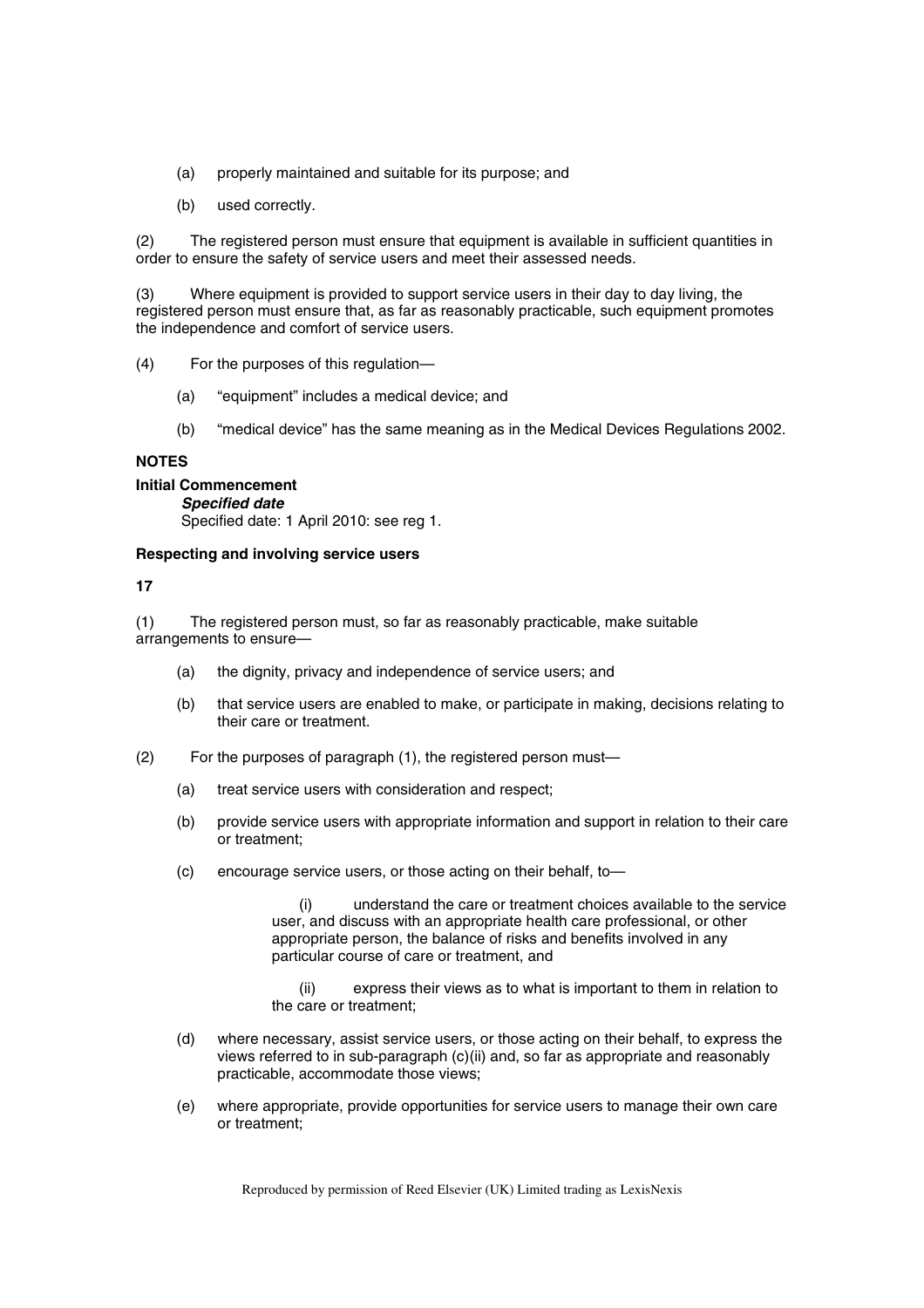- (f) where appropriate, involve service users in decisions relating to the way in which the regulated activity is carried on in so far as it relates to their care or treatment;
- (g) provide appropriate opportunities, encouragement and support to service users in relation to promoting their autonomy, independence and community involvement; and
- (h) take care to ensure that care and treatment is provided to service users with due regard to their age, sex, religious persuasion, sexual orientation, racial origin, cultural and linguistic background and any disability they may have.

## **NOTES**

#### **Initial Commencement**

#### *Specified date*

Specified date: 1 April 2010: see reg 1.

#### **[Consent to care and treatment]**

### **NOTES**

#### **Amendment**

Substituted by SI 2012/1513, regs 2, 5. Date in force: 18 June 2012: see SI 2012/1513, reg 1(2)(a).

## **[18]**

[(1) In relation to the care and treatment provided for the service user, the registered person must have suitable arrangements in place for—

- (a) obtaining, and acting in accordance with, the consent of service users, or the consent of another person who is able lawfully to consent to care and treatment on that service user's behalf; or
- (b) where (a) does not apply, establishing, and acting in accordance with, the best interests of the service user.

(2) Section 4 of the Mental Capacity Act 2005 (best interests) applies for the purposes of this regulation as it applies for the purposes of that Act.]

## **NOTES**

#### **Amendment**

Substituted by SI 2012/1513, regs 2, 5, Date in force: 18 June 2012: see SI 2012/1513, reg 1(2)(a).

### **Complaints**

#### **19**

(1) For the purposes of assessing, and preventing or reducing the impact of, unsafe or inappropriate care or treatment, the registered person must have an effective system in place (referred to in this regulation as "the complaints system") for identifying, receiving, handling and responding appropriately to complaints and comments made by service users, or persons acting on their behalf, in relation to the carrying on of the regulated activity.

- (2) In particular, the registered person must—
	- (a) bring the complaints system to the attention of service users and persons acting on their behalf in a suitable manner and format;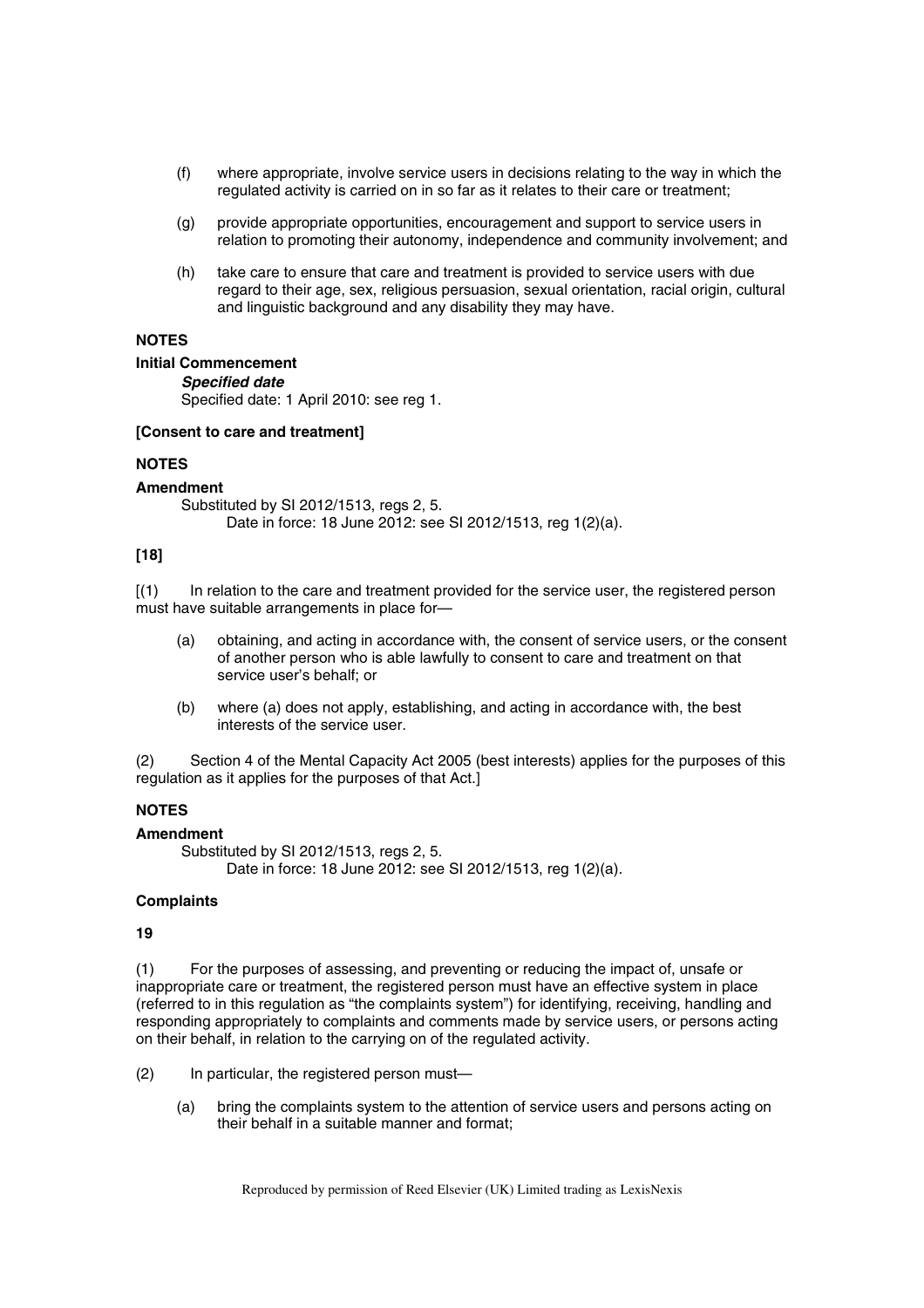- (b) provide service users and those acting on their behalf with support to bring a complaint or make a comment, where such assistance is necessary;
- (c) ensure that any complaint made is fully investigated and, so far as reasonably practicable, resolved to the satisfaction of the service user, or the person acting on the service user's behalf; and
- (d) take appropriate steps to coordinate a response to a complaint where that complaint relates to care or treatment provided to a service user in circumstances where the provision of such care or treatment has been shared with, or transferred to, others.

(3) The registered person must send to the Commission, when requested to do so, a summary of the—

- (a) complaints made pursuant to paragraph (1); and
- (b) responses made by the registered person to such complaints.

#### **NOTES**

### **Initial Commencement**

*Specified date* 

Specified date: 1 April 2010: see reg 1.

## **Records**

#### **20**

(1) The registered person must ensure that service users are protected against the risks of unsafe or inappropriate care and treatment arising from a lack of proper information about them by means of the maintenance of—

- (a) an accurate record in respect of each service user which shall include appropriate information and documents in relation to the care and treatment provided to each service user; and
- (b) such other records as are appropriate in relation to—

(i) persons employed for the purposes of carrying on the regulated activity, and

(ii) the management of the regulated activity.

(2) The registered person must ensure that the records referred to in paragraph (1) (which may be in paper or electronic form) are—

- (a) kept securely and can be located promptly when required;
- (b) retained for an appropriate period of time; and
- (c) securely destroyed when it is appropriate to do so.

### **NOTES**

## **Initial Commencement**

*Specified date*  Specified date: 1 April 2010: see reg 1.

### **Requirements relating to workers**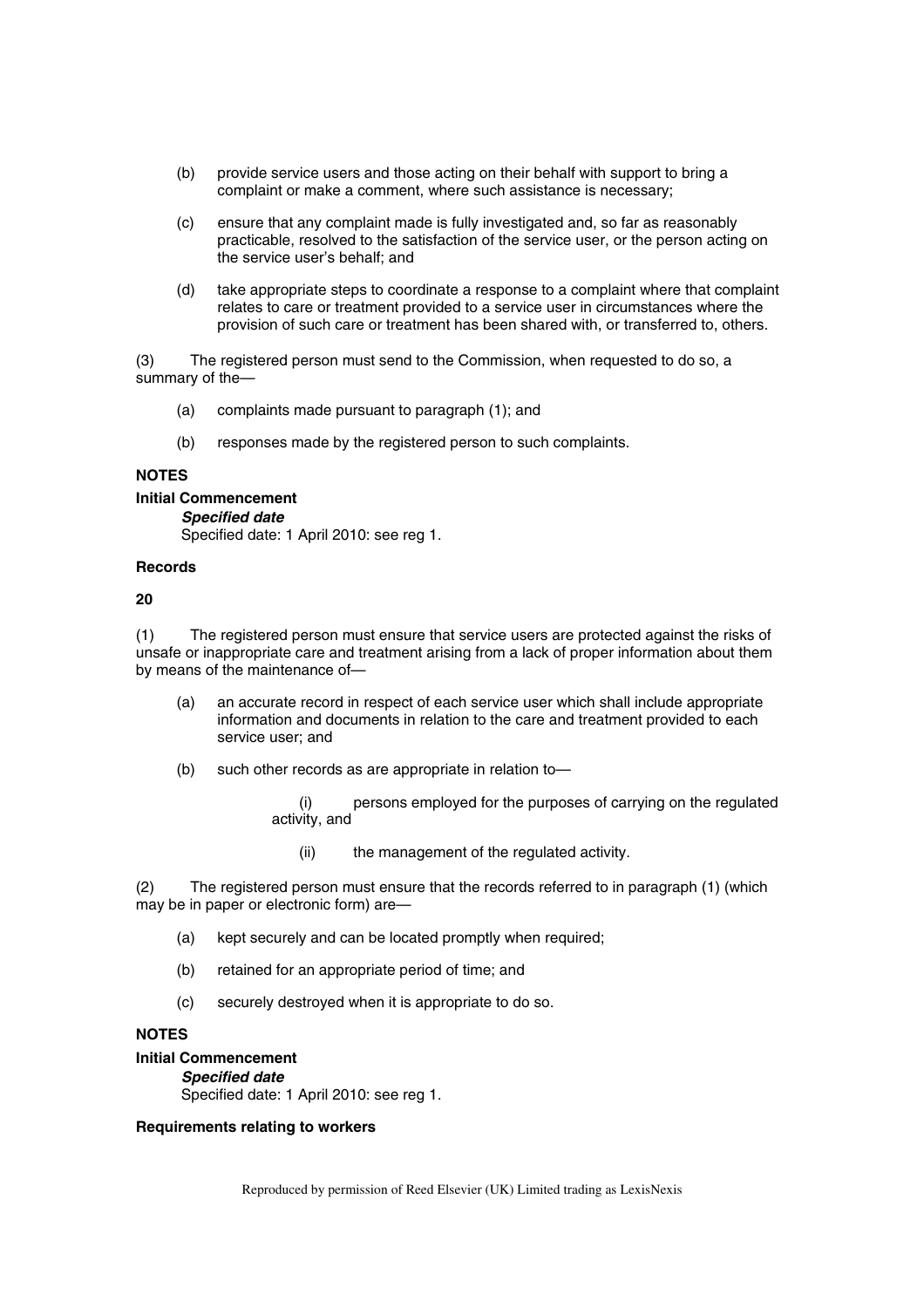The registered person must—

- (a) operate effective recruitment procedures in order to ensure that no person is employed for the purposes of carrying on a regulated activity unless that person—
	- (i) is of good character,
	- (ii) has the qualifications, skills and experience which are necessary for the work to be performed, and
		- (iii) is physically and mentally fit for that work;
- (b) ensure that information specified in Schedule 3 is available in respect of a person employed for the purposes of carrying on a regulated activity, and such other information as is appropriate;
- (c) ensure that a person employed for the purposes of carrying on a regulated activity is registered with the relevant professional body where such registration is required by, or under, any enactment in relation to—
	- (i) the work that the person is to perform, or
	- (ii) the title that the person takes or uses; and
- (d) take appropriate steps in relation to a person who is no longer fit to work for the purposes of carrying on a regulated activity including—

where the person is a health care professional, informing the body responsible for regulation of the health care profession in question, or

where the person is a [social worker registered in Part 16 of the register maintained by the Health and Care Professions Council,] informing the Council.

#### **NOTES**

#### **Initial Commencement**

*Specified date* 

Specified date: 1 April 2010: see reg 1.

#### **Amendment**

In para (d)(ii) words from "social worker registered" to "Care Professions Council," in square brackets substituted by SI 2012/1479, art 11, Schedule, Pt 2, para 88(1), (2). Date in force: 1 August 2012: see SI 2012/1479, art 1(2).

## **Staffing**

#### **22**

In order to safeguard the health, safety and welfare of service users, the registered person must take appropriate steps to ensure that, at all times, there are sufficient numbers of suitably qualified, skilled and experienced persons employed for the purposes of carrying on the regulated activity.

## **NOTES**

**Initial Commencement**  *Specified date*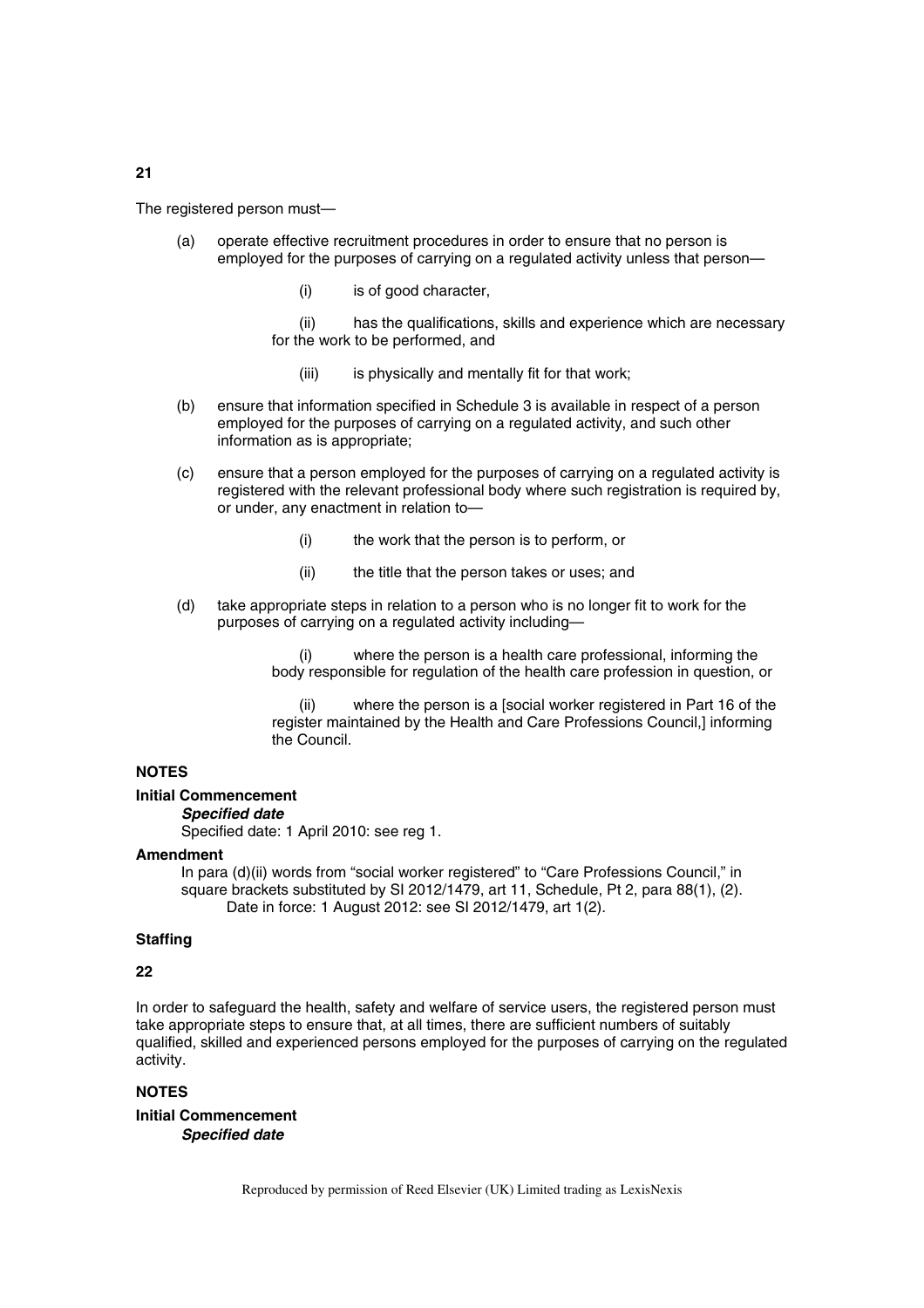Specified date: 1 April 2010: see reg 1.

#### **Supporting workers**

**23** 

(1) The registered person must have suitable arrangements in place in order to ensure that persons employed for the purposes of carrying on the regulated activity are appropriately supported in relation to their responsibilities, to enable them to deliver care and treatment to service users safely and to an appropriate standard, including by-

- (a) receiving appropriate training, professional development, supervision and appraisal; and
- (b) being enabled, from time to time, to obtain further qualifications appropriate to the work they perform.

(2) Where the regulated activity carried on involves the provision of health care, the registered person must (as part of a system of clinical governance and audit) ensure that healthcare professionals employed for the purposes of carrying on the regulated activity are enabled to provide evidence to their relevant professional body demonstrating, where it is possible to do so, that they continue to meet the professional standards which are a condition of their ability to practise.

(3) For the purposes of paragraph (2), "system of clinical governance and audit" means a framework through which the registered person endeavours continuously to—

- (a) evaluate and improve the quality of the services provided; and
- (b) safeguard high standards of care by creating an environment in which clinical excellence can flourish.

### **NOTES**

### **Initial Commencement**

*Specified date* 

Specified date: 1 April 2010: see reg 1.

### **Cooperating with other providers**

**24** 

(1) The registered person must make suitable arrangements to protect the health, welfare and safety of service users in circumstances where responsibility for the care and treatment of service users is shared with, or transferred to, others, by means of—

- (a) so far as reasonably practicable, working in cooperation with others to ensure that appropriate care planning takes place;
- (b) subject to paragraph (2), the sharing of appropriate information in relation to—
	- (i) the admission, discharge and transfer of service users, and
	- (ii) the co-ordination of emergency procedures; and
- (c) supporting service users, or persons acting on their behalf, to obtain appropriate health and social care support.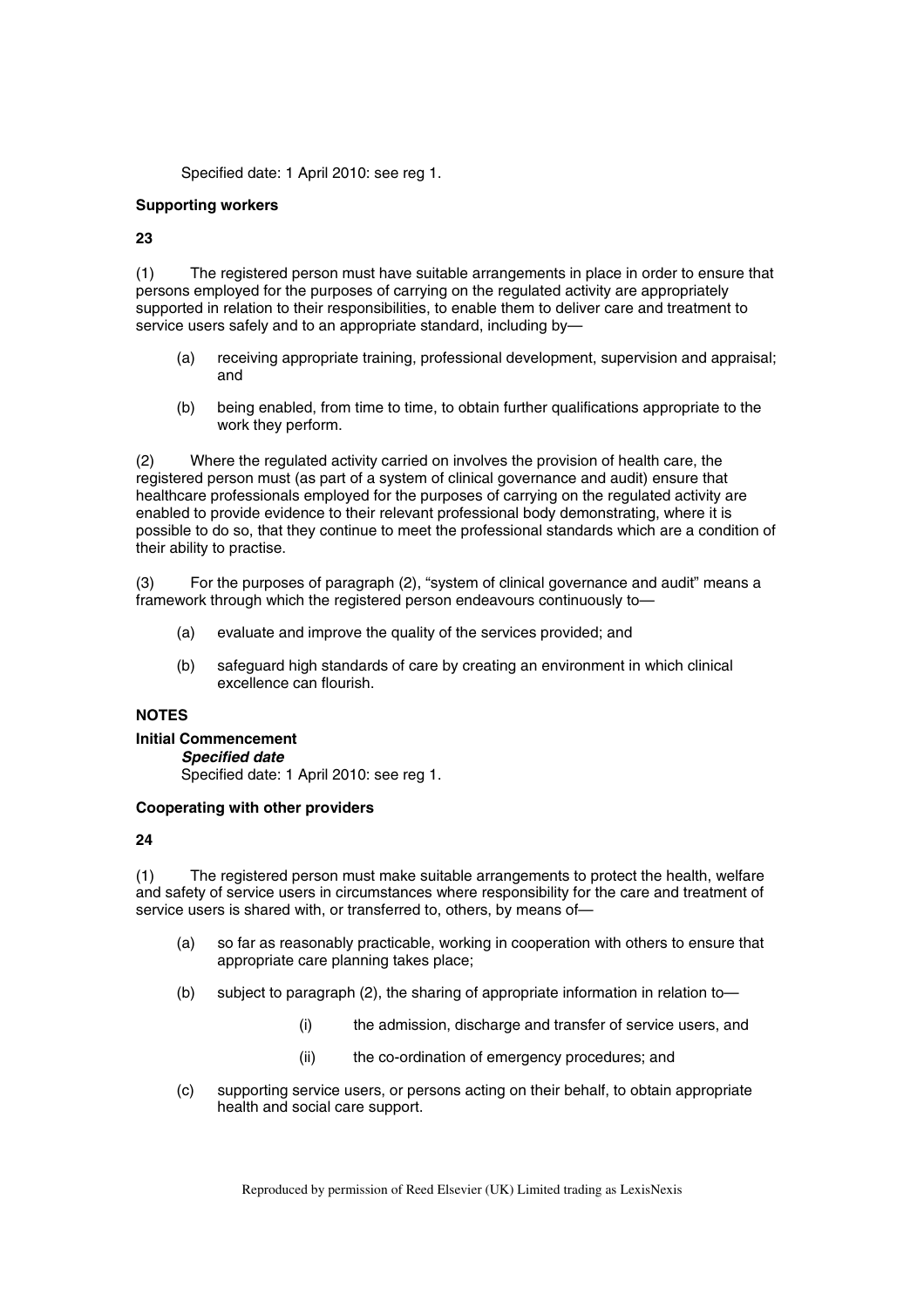(2) Nothing in this regulation shall require or permit any disclosure or use of information which is prohibited by or under any enactment, or by court order.

### **NOTES**

## **Initial Commencement**

*Specified date*  Specified date: 1 April 2010: see reg 1.

## Part 5 Compliance and Offences

### **Compliance with regulations**

### **25**

Where there is more than one registered person in respect of a regulated activity, or in respect of that activity as carried on at or from particular premises, anything which is required under these Regulations to be done by the registered person shall, if done by one of the registered persons, not be required to be done by any of the other registered persons.

### **NOTES**

### **Initial Commencement**

*Specified date* 

Specified date: 1 April 2010: see reg 1.

## **Guidance and Code**

### **26**

(1) For the purposes of compliance with the requirements set out in these Regulations, the registered person must have regard to—

- (a) guidance issued by the Commission in relation to the requirements set out in Parts 3 and 4 (with the exception of regulation 12 in so far as it applies to health care associated infections); and
- (b) in relation to regulation 12, any Code of Practice issued by the Secretary of State in relation to the prevention or control of health care associated infections.
- (2) For the purposes of paragraph (1)—
	- (a) "guidance" means the guidance referred to in section 23 of the Act; and
	- (b) "Code of Practice" means the code of practice referred to in section 21 of the Act.

## **NOTES**

## **Initial Commencement**

*Specified date*  Specified date: 1 April 2010: see reg 1.

### **Offences**

## **27**

(1) A failure to comply with any of the provisions of regulations 9 to 24 shall be an offence.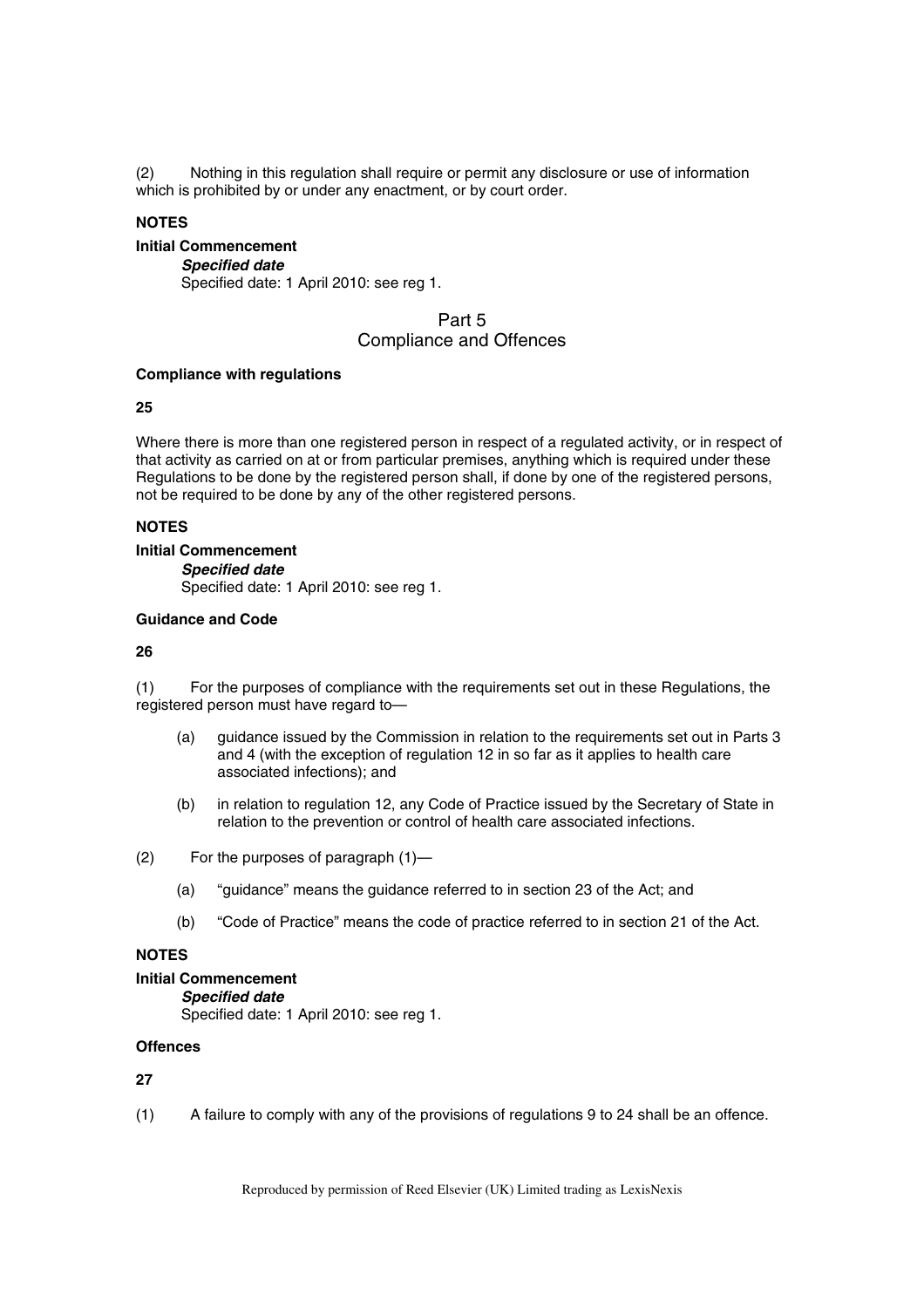(2) The Commission may not bring proceedings in respect of a failure by a registered person to comply with any of those provisions unless—

- (a) the alleged failure is one in respect of which the Commission has given a warning notice to the registered person under section 29 of the Act;
- (b) that warning notice specified a time within which the registered person must take action to secure compliance pursuant to section 29(2)(c)(ii) of the Act; and
- (c) the registered person did not secure compliance within the specified time.

(3) A person guilty of an offence under paragraph (1) is liable, on summary conviction, to a fine not exceeding £50,000.

(4) In any proceedings for an offence under this regulation, it is a defence for the registered person to prove that they [took all reasonable steps and exercised all due diligence] to ensure that the provision in question was complied with.

### **NOTES**

#### **Initial Commencement**

*Specified date* 

Specified date: 1 April 2010: see reg 1.

#### **Amendment**

Para (4): words "took all reasonable steps and exercised all due diligence" in square brackets substituted by SI 2012/1513, regs 2, 6.

Date in force: 18 June 2012: see SI 2012/1513, reg 1(2)(a).

## Part 6 Penalty Notices

## **28**

(1) The offences under the provisions listed in the first column of Schedule 4 are prescribed as fixed penalty offences for the purposes of section 86 of the Act.

(2) The monetary amount of the penalty for each fixed penalty offence is prescribed in the third column of Schedule 4.

(3) The time by which the penalty specified in a penalty notice is to be paid is the end of the period of 28 days beginning with the date of receipt of the notice.

(4) Subject to paragraph (5), the methods by which a penalty may be paid are by cash, cheque, credit or debit card, postal order or electronic transfer of funds to the Commission's bank account.

(5) A penalty may only be paid by credit or debit card from the date on which the Commission has in place arrangements to accept such payments.

(6) Where a person is given a penalty notice, proceedings for the offence to which the notice relates may not be instituted before the end of the period of 28 days beginning with the date of receipt of the notice.

(7) Section 93 of the Act applies to a penalty notice as it applies to a notice required to be given under Part 1 of the Act.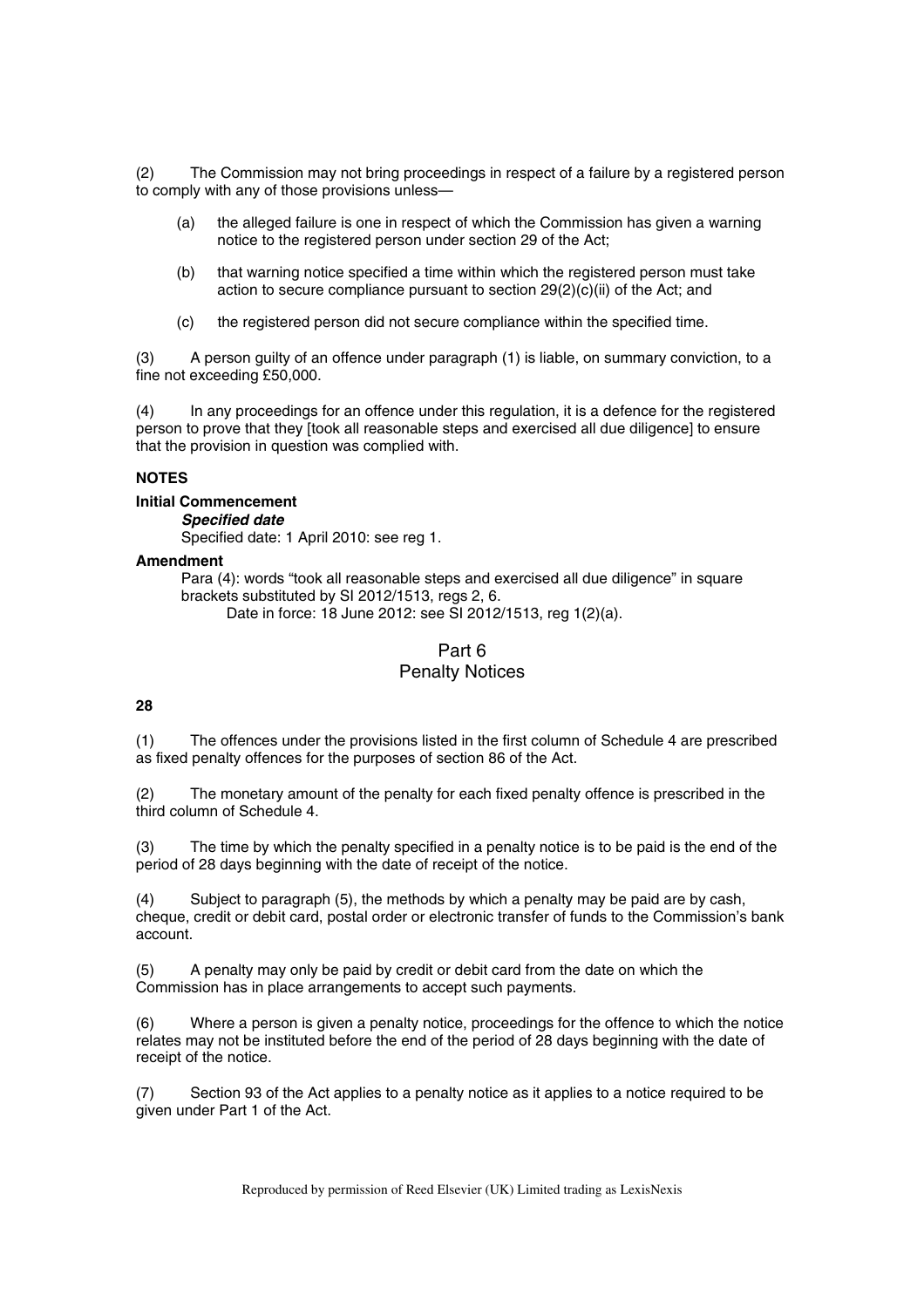(8) Where a penalty notice is given by being sent by an electronic communication, in accordance with section 94 of the Act, the notice is, unless the contrary is proved, to be taken to have been received on the next working day after the day on which it is sent.

(9) A penalty notice must give such particulars of the circumstances alleged to constitute the offence as seem to the Commission to be reasonably required to provide the person to whom the notice is given with information about it.

- (10) A penalty notice must state—
	- (a) the name and address of the person to whom the notice is given;
	- (b) the amount of the penalty;
	- (c) the period during which proceedings will not be taken for the offence;
	- (d) that payment within that period will discharge any liability for the offence;
	- (e) the consequences of the penalty not being paid before the expiration of the period for paying it;
	- (f) the person to whom and the address at which the penalty may be paid and to which any correspondence about the penalty may be sent; and
	- (g) the means by which payment of the penalty may be made.

(11) The Commission may withdraw a penalty notice by giving written notice of the withdrawal to the person to whom the notice was given if—

- (a) the Commission determines that it ought not to have been given or it ought not to have been given to the person to whom it was addressed; or
- (b) it appears to the Commission that the notice contains material errors.

(12) A penalty notice may be withdrawn in accordance with paragraph (11) whether or not the period for payment referred to in paragraph (3) has expired, and whether or not the penalty has been paid.

(13) Where a penalty notice has been withdrawn in accordance with paragraph (11), the Commission must—

- (a) repay any amount paid by way of penalty in pursuance of that notice to the person who paid it, within 14 days beginning with the day on which written notice of the withdrawal was given; and
- (b) remove from publication any information about the payment of the penalty which has been published in accordance with regulations made under section 89 of the Act, within 7 days beginning with the day on which written notice of the withdrawal was given.

(14) Except as provided in paragraph (15), no proceedings may be instituted or continued against the person to whom a penalty notice was given for the offence to which the penalty notice relates where that notice has been withdrawn in accordance with paragraph (11).

(15) Where a penalty notice has been withdrawn pursuant to paragraph (11)(b), proceedings may be instituted or continued for the offence in connection with which that penalty notice was issued if a further penalty notice in respect of the offence has been given and the penalty has not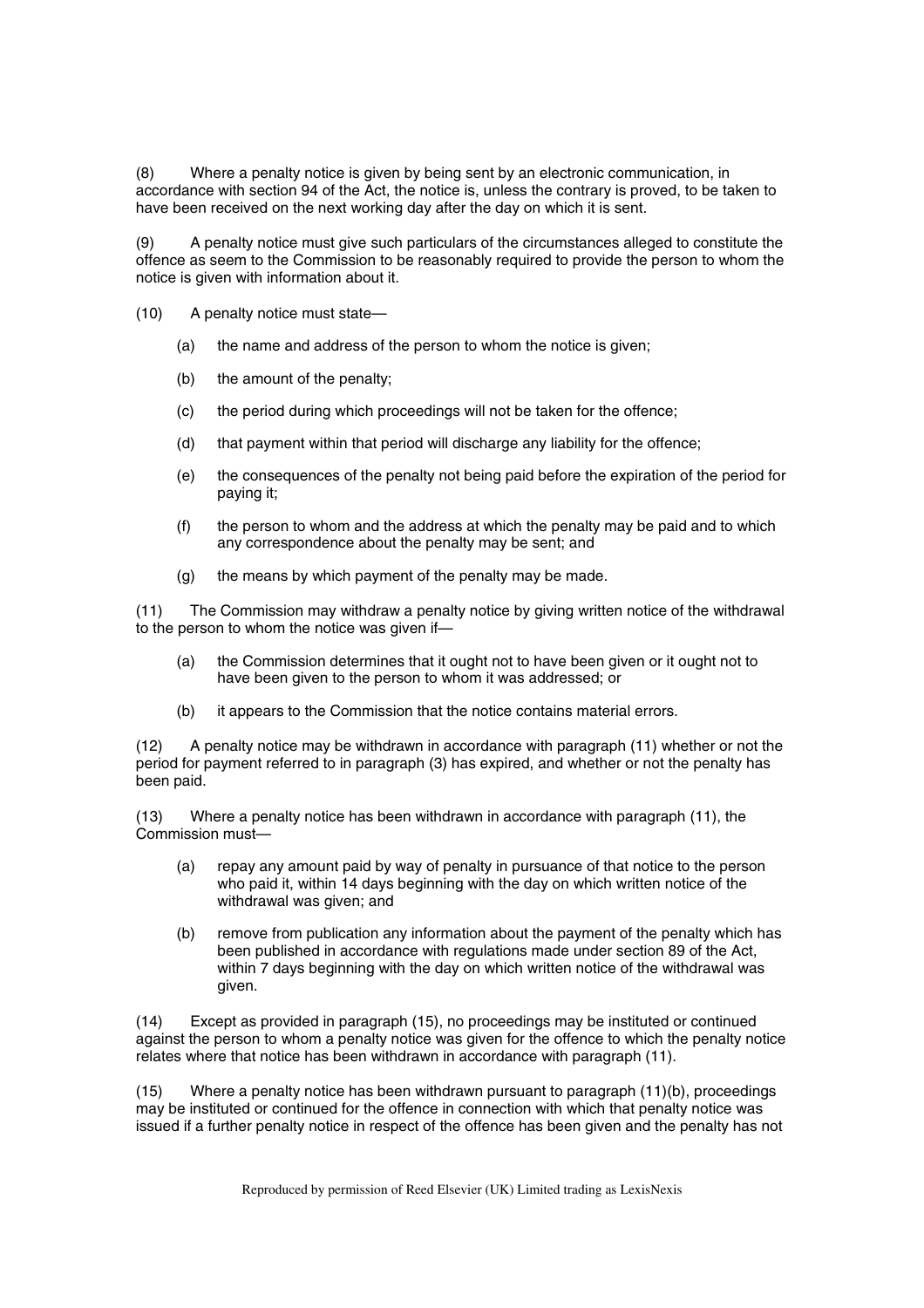been paid before the expiration of the period for payment referred to in paragraph (3).

(16) In this regulation—

"electronic communication" has the same meaning as in the Electronic Communications Act 2000;

"working day" means any day other than—

- (a) a Saturday or Sunday;
- (b) Christmas Day or Good Friday; or

(c) a day which is a bank holiday in England and Wales under the Banking and Financial Dealings Act 1971;

"debit card" means a card the use of which by its holder to make a payment results in a current account of the holder at a bank, or at any other institution providing banking services, being debited with the payment;

"credit card" means a card which is a credit-token within the meaning of section 14 of the Consumer Credit Act 1974.

## **NOTES**

#### **Initial Commencement**

*Specified date* 

Specified date: 1 April 2010: see reg 1.

## Part 7 Revocation

#### **Revocation**

### **29**

The Health and Social Care Act 2008 (Registration of Regulated Activities) Regulations 2009 are revoked.

## **NOTES**

## **Initial Commencement**

*Specified date*  Specified date: 1 April 2010: see reg 1.

## [Part 8] Review]

#### **NOTES**

#### **Amendment**

Inserted by SI 2012/1513, regs 2, 7. Date in force: 18 June 2012: see SI 2012/1513, reg 1(2)(a).

#### **[Review]**

### **NOTES**

### **Amendment**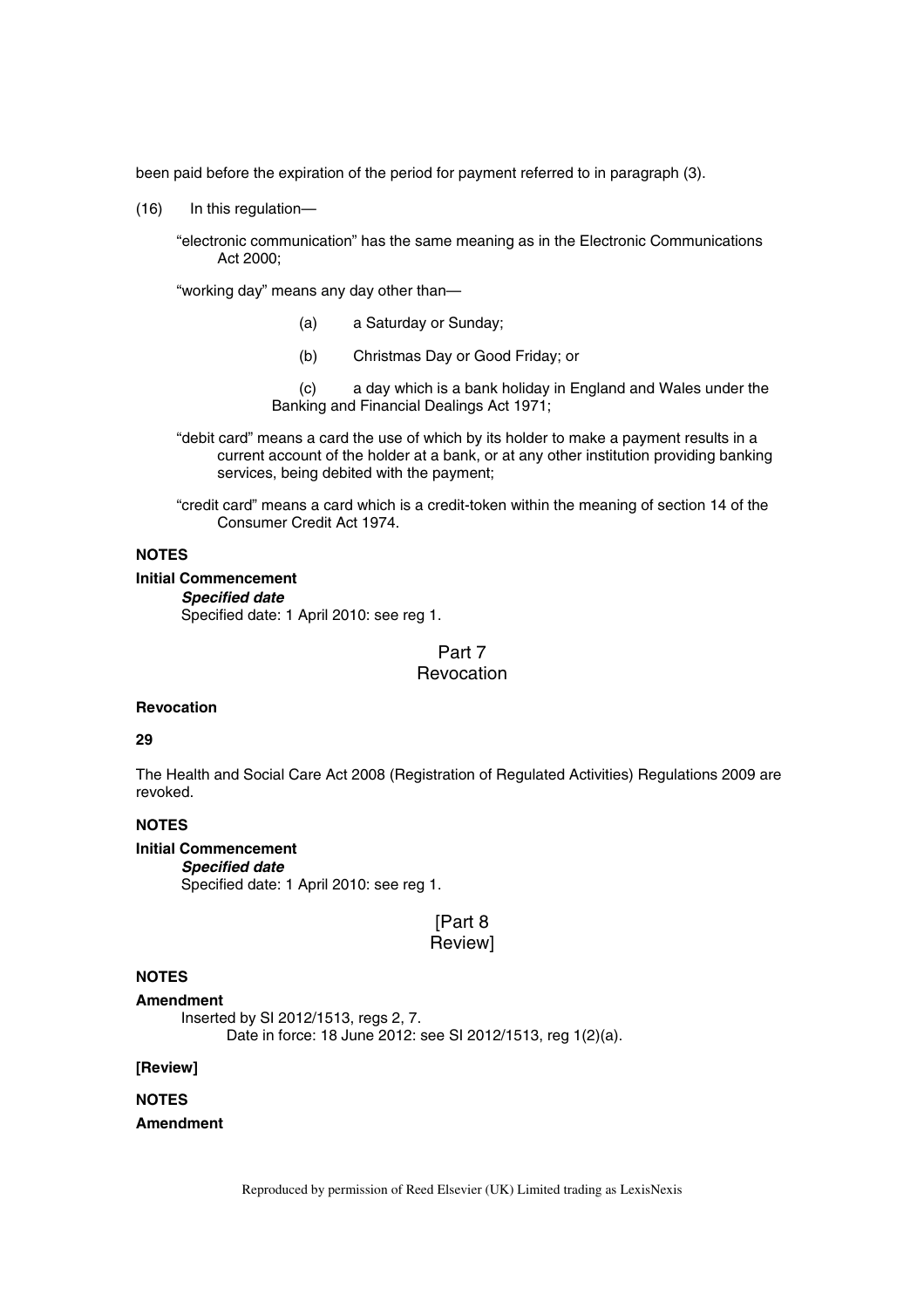Inserted by SI 2012/1513, regs 2, 7. Date in force: 18 June 2012: see SI 2012/1513, reg 1(2)(a).

**[30]** 

- [(1) Before 1st October 2017, the Secretary of State must-
	- (a) carry out a review of these Regulations;
	- (b) set out the conclusions of the review in a report; and
	- (c) publish the report.
- (2) The report must in particular—
	- (a) set out the objectives intended to be achieved by the regulatory system established by these Regulations;
	- (b) assess the extent to which those objectives are achieved; and
	- (c) assess whether those objectives remain appropriate and, if so, the extent to which they could be achieved with a system that imposes less regulation.]

## **NOTES**

#### **Amendment**

Inserted by SI 2012/1513, regs 2, 7. Date in force: 18 June 2012: see SI 2012/1513, reg 1(2)(a).

Signed by authority of the Secretary of State for Health.

*Mike O'Brien*

Minister of State,

Department of Health

15th March 2010

## **SCHEDULE 1 REGULATED ACTIVITIES**

Regulation 3

#### **Personal care**

**1** 

(1) Subject to sub-paragraphs (2) and (3), the provision of personal care for persons who, by reason of old age, illness or disability are unable to provide it for themselves, and which is provided in a place where those persons are living at the time the care is provided.

(2) This paragraph does not apply where paragraph 2 (accommodation for persons who require nursing or personal care) or paragraph 4 (accommodation and nursing or personal care in the further education sector) applies.

(3) The following types of provision are excepted from sub-paragraph (1)—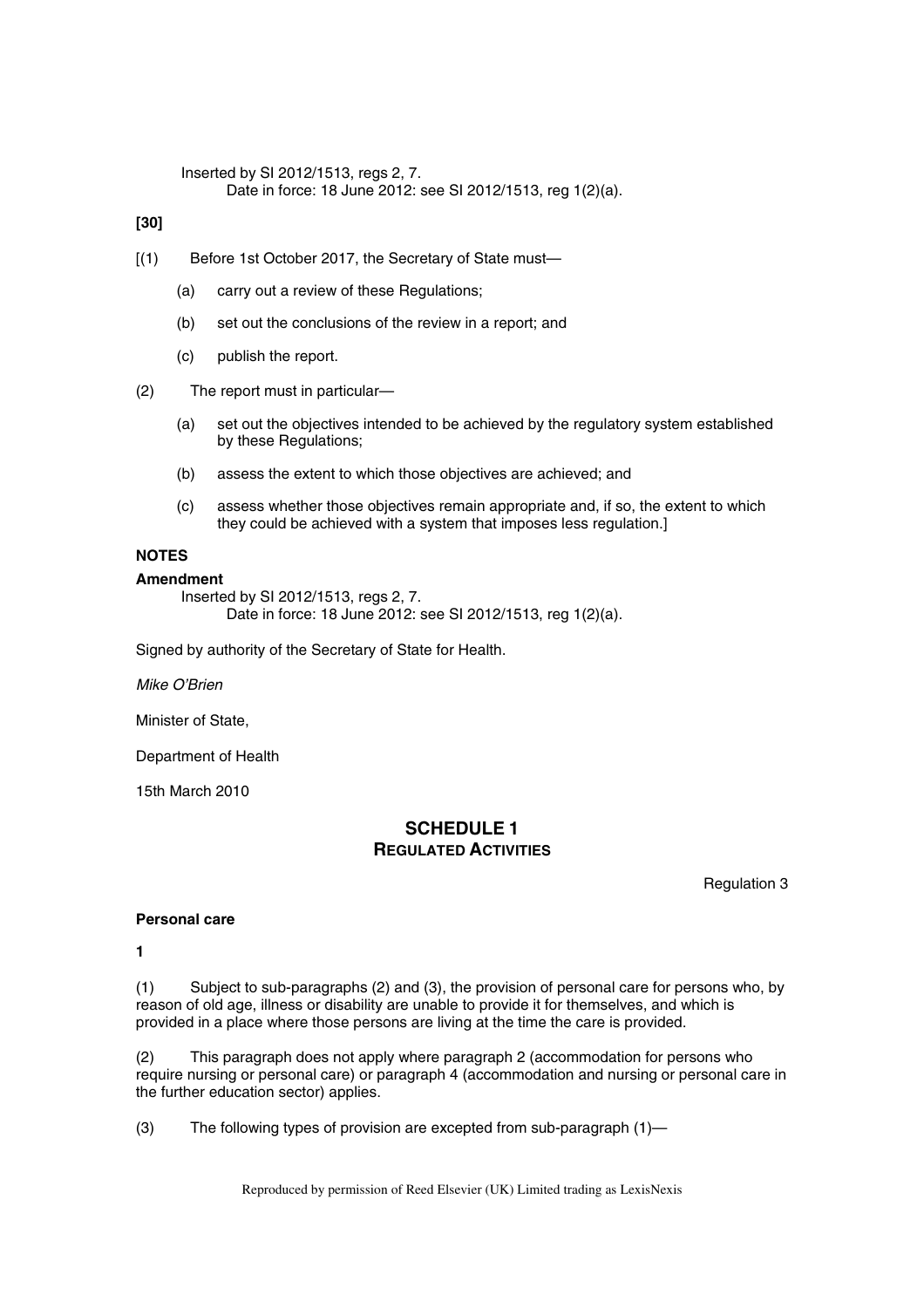- (a) the supply of carers to a service provider by an undertaking acting as an employment agency or employment business for the purposes of that provider carrying on a regulated activity;
- (b) the introduction of carers to an individual (other than a service provider) by a person (including an employment agency or an employment business) having no ongoing role in the direction or control of the service provided to that individual;
- [(c) the services of a carer employed by an individual or related third party, without the involvement of an undertaking acting as an employment agency or employment business, and working wholly under the direction and control of that individual or related third party in order to meet the individual's own care requirements; and]
- (d) the provision of personal care by a person managing a prison or other similar custodial establishment (other than a hospital within the meaning of Part 2 of the 1983 Act).

(4) In sub-paragraph (3), "carer" means an individual who provides personal care to a person referred to in sub-paragraph (1)[,

"related third party" means—

(a) an individual with parental responsibility (within the meaning of section 3 of the Children Act 1989) for a child to whom personal care services are to be provided;

(b) an individual with power of attorney or other lawful authority to make arrangements on behalf of the person to whom personal care services are to be provided;

(c) a group of individuals mentioned in either of paragraphs (a) and (b) making arrangements on behalf of one or more persons to whom personal care services are to be provided;

(d) a trust established for the purpose of providing services to meet the health or social care needs of a named individual].

## **Accommodation for persons who require nursing or personal care**

**2** 

- (1) The provision of residential accommodation, together with nursing or personal care.
- (2) Sub-paragraph (1) does not apply to the provision of accommodation—
	- (a) to an individual by an adult placement carer under the terms of a carer agreement;
	- (b) in a school; or
	- (c) in an institution within the further education sector [or in a 16 to 19 Academy].

## **Accommodation for persons who require treatment for substance misuse**

**3** 

The provision of residential accommodation for a person, together with treatment for drug or alcohol misuse, where acceptance by the person of such treatment is a condition of the provision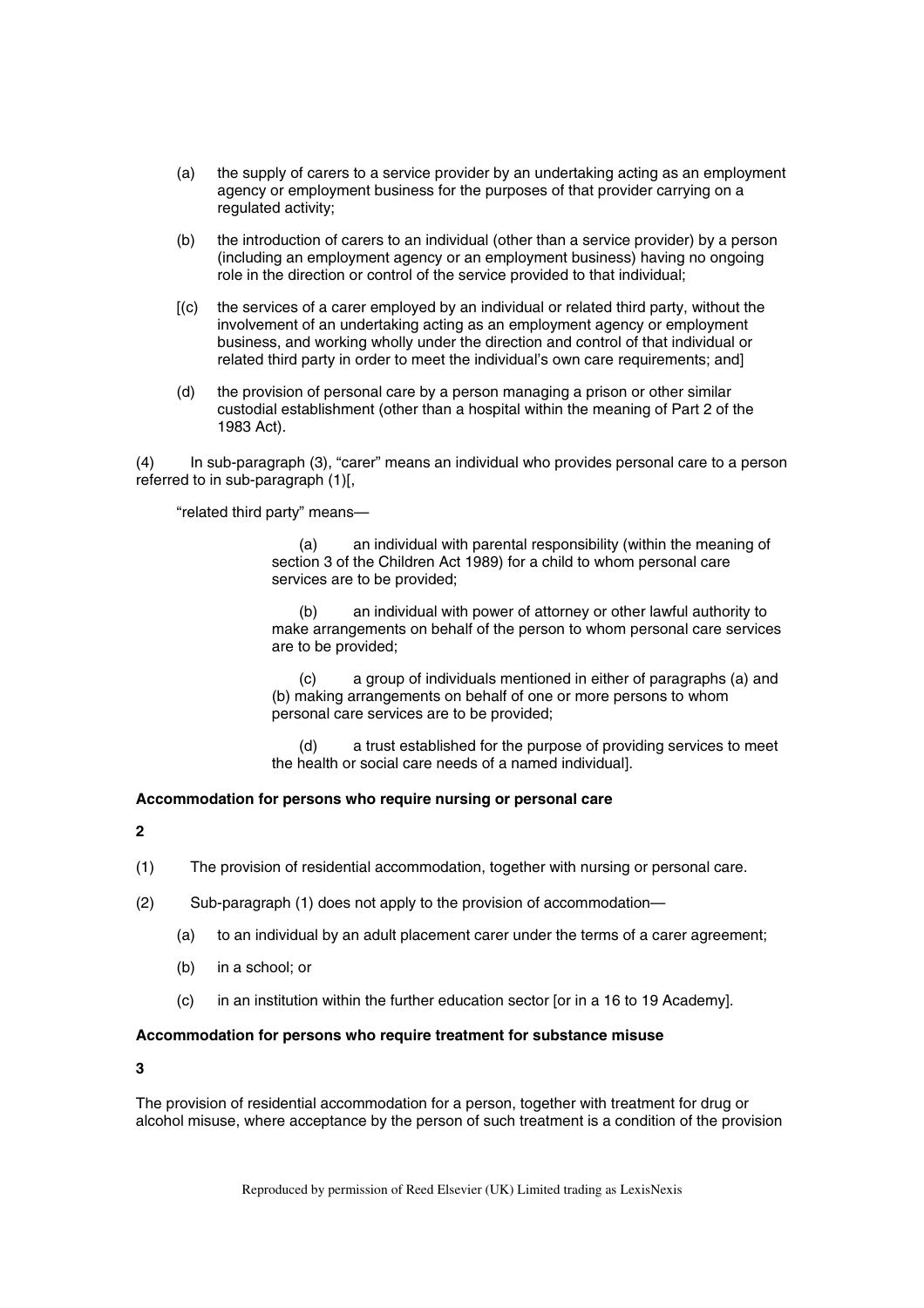of the accommodation.

## **Accommodation and nursing or personal care in the further education sector**

**4** 

(1) Subject to sub-paragraph (2), the provision of residential accommodation together with nursing or personal care for persons in an institution within the further education sector.

(2) Sub-paragraph (1) only applies where the number of persons to whom nursing or personal care and accommodation are provided is more than one tenth of the number of students to whom both education and accommodation are provided.

## **Treatment of disease, disorder or injury**

**5** 

(1) Subject to sub-paragraph (2), the provision of treatment for a disease, disorder or injury by or under the supervision of—

- (a) a health care professional, or a multi-disciplinary team which includes a health care professional; or
- (b) a social worker, or a multi-disciplinary team which includes a social worker, where the treatment is for a mental disorder.
- (2) The activities set out in sub-paragraph (3) are excepted from sub-paragraph (1).
- (3) The activities referred to sub-paragraph (2) are—
	- (a) assessment or medical treatment for persons detained under the 1983 Act;
	- (b) the provision of treatment by means of surgical procedures;
	- (c) diagnostic and screening procedures;
	- (d) services in slimming clinics;
	- (e) the practice of alternative and complementary medicine, with the exception of the practice of osteopathy or chiropractic;
	- (f) the provision of treatment in a sports ground or gymnasium (including associated premises) where it is provided for the sole benefit of persons taking part in, or attending, sporting activities and events;
	- (g) the provision of treatment (not being first aid for the purposes of paragraph 14 of Schedule 2) under temporary arrangements to deliver health care to those taking part in, or attending, sporting or cultural events;
	- (h) the provision of hyperbaric therapy, being the administration of oxygen (whether or not combined with one or more other gases) to a person who is in a sealed chamber which is gradually pressurised with compressed air, where the primary use of that chamber is—

(i) pursuant to regulation 6(3)(b) of the Diving at Work Regulations 1997 or regulation 8 or 12 of the Work in Compressed Air Regulations 1996, or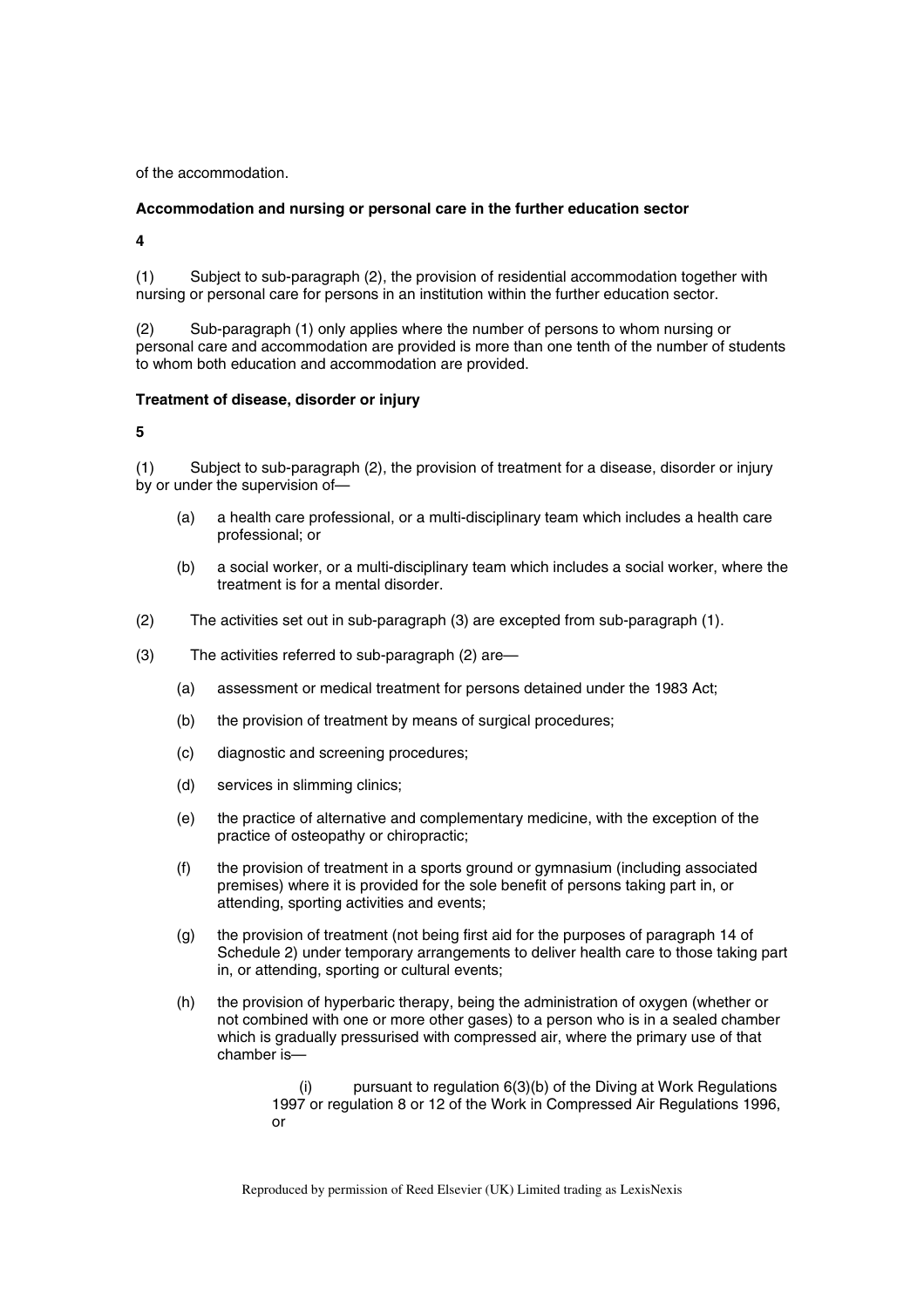(ii) otherwise for the treatment of workers in connection with the work which they perform; and

- (i) the carrying on of any of the activities authorised by a licence granted by the Human Fertilisation and Embryology Authority under paragraph 1 of Schedule 2 to the Human Fertilisation and Embryology Act 1990.
- (4) In this paragraph—
	- (a) "health care professional" means a person who is—
		- (i) a medical practitioner,
		- (ii) a dental practitioner,
		- (iii) a dental hygienist,
		- (iv) a dental therapist,
		- (v) a dental nurse,
		- (vi) a dental technician,
		- (vii) an orthodontic therapist,
		- (viii) a nurse,
		- (ix) a midwife,
		- (x) a biomedical scientist,
		- (xi) a clinical scientist,
		- (xii) an operating department practitioner,
		- (xiii) a paramedic, or
		- (xiv) a radiographer;
	- (b) "biomedical scientist", "clinical scientist", "operating department practitioner", "paramedic" and "radiographer" mean persons registered as such with the Health Professions Council pursuant to article 5 of the 2001 Order;
	- (c) "dental practitioner" means a dentist registered as such with the General Dental Council pursuant to section 14 of the Dentists Act 1984;
	- (d) "dental hygienist", "dental therapist", "dental nurse", "dental technician" and "orthodontic therapist" mean persons registered as such with the General Dental Council in the dental care professionals register;
	- (e) "mental disorder" means any disorder or disability of the mind, including dependence on alcohol or drugs;
	- (f) "midwife" means a registered midwife;
	- (g) "social worker" means a person who is registered as such [in Part 16 of the register maintained by the Health and Care Professions Council under article 5 of the Health and Social Work Professions Order 2001].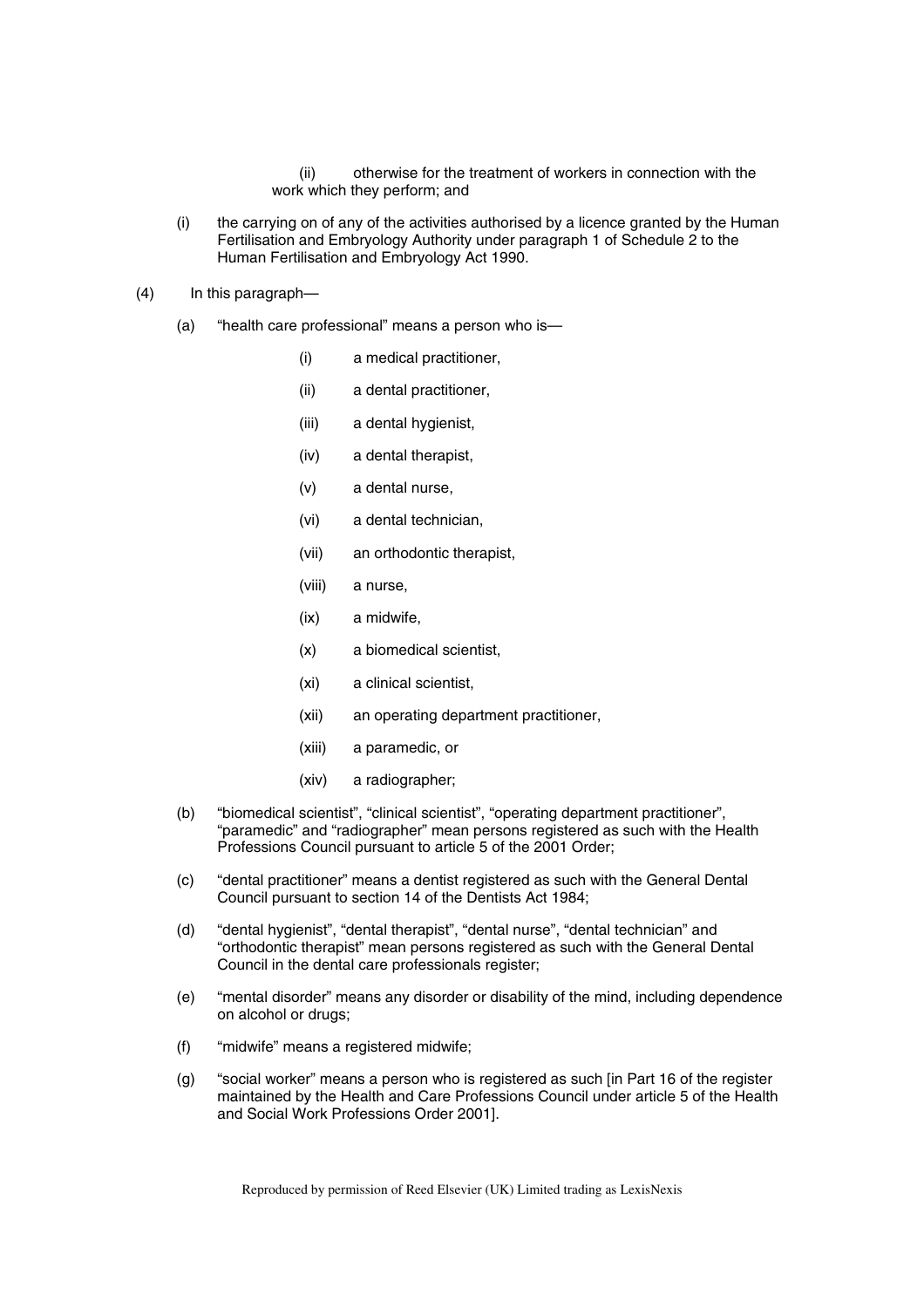#### **Assessment or medical treatment for persons detained under the 1983 Act**

**6** 

(1) [Subject to sub-paragraph (1A),] the assessment of, or medical treatment (other than surgical procedures) for, a mental disorder affecting a person in a hospital where that person is—

- (a) detained in that hospital pursuant to the provisions of the 1983 Act (with the exception of section 135 or 136);
- (b) recalled to that hospital under section 17E of that Act; or
- (c) detained in that hospital pursuant to an order or direction made under another enactment, where that detention takes effect as if the order or direction were made pursuant to the provisions of the 1983 Act.

[(1A) Sub-paragraph (1) does not apply to the assessment or treatment by a registered medical practitioner appointed for the purposes of Part 4 of the 1983 Act in giving a certificate under sections 57 (treatment requiring consent and a second opinion), 58 (treatment requiring consent or a second opinion) or 58A (electro-convulsive therapy) of that Act.]

- (2) In this paragraph—
	- (a) "hospital" means a hospital within the meaning of Part 2 of that Act;
	- (b) "medical treatment" has the same meaning as in section 145 of that Act; and
	- (c) "mental disorder" has the same meaning as in section 1 of that Act.

### **Surgical procedures**

**7** 

(1) Subject to sub-paragraphs (2) to (5), surgical procedures (including all pre-operative and post-operative care associated with such procedures) carried on by a health care professional for—

- (a) the purpose of treating disease, disorder or injury;
- [(aa) the purpose of sterilisation or reversal of sterilisation;]
- (b) cosmetic purposes, where the procedure involves the use of instruments or equipment which are inserted into the body; or
- (c) the purpose of religious observance.

(2) Subject to sub-paragraph (3), the following procedures are excepted from sub-paragraph  $(1)$ —

- (a) nail surgery and nail bed procedures carried out by a health care professional on any area of the foot; and
- (b) surgical procedures involving the curettage, cautery or cryocautery of warts, verrucae or other skin lesions carried out by—
	- (i) a medical practitioner, or
	- (ii) another health care professional on any area of the foot.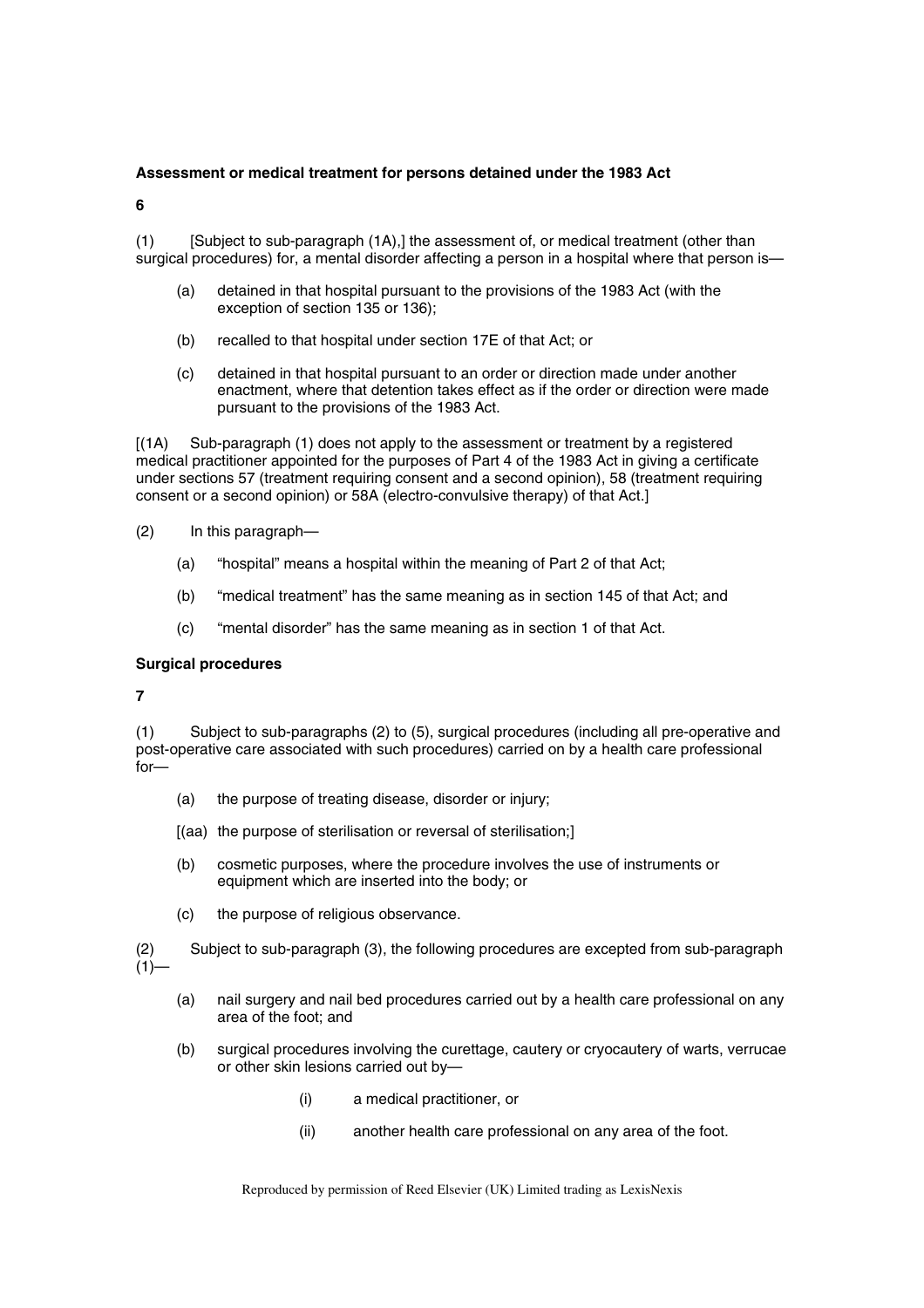- (3) Sub-paragraph (2) only applies where the procedures are carried out—
	- (a) without anaesthesia; or
	- (b) using local anaesthesia.
- (4) The following cosmetic procedures are excepted from sub-paragraph (1)(b)—
	- (a) the piercing of any part of the human body;
	- (b) tattooing;
	- (c) the subcutaneous injection of a substance or substances for the purpose of enhancing a person's appearance; and
	- (d) the removal of hair roots or small blemishes on the skin by the application of heat using an electric current.

#### **Diagnostic and screening procedures**

#### **8**

(1) Subject to [sub-paragraphs (3), (4A) and (4C)], diagnostic and screening procedures involving—

- (a) the use of X-rays and other methods in order to examine the body by the use of radiation, ultrasound or magnetic resonance imaging;
- (b) the use of instruments or equipment which are inserted into the body to—
	- (i) view its internal parts, or
	- (ii) gather physiological data;
- (c) the removal of tissues, cells or fluids from the body for the purposes of discovering the presence, cause or extent of disease, disorder or injury;
- (d) the use of equipment in order to examine cells, tissues and other bodily fluids for the purposes of obtaining information on the causes and extent of a disease, disorder or injury; and
- (e) the use of equipment to measure or monitor physiological data in relation to the—
	- (i) audio-vestibular system,
	- (ii) vision system,
	- (iii) neurological system,
	- (iv) cardiovascular system,
	- (v) respiratory system,
	- (vi) gastro-intestinal system, or
	- (vii) urinary system,

for the purposes of obtaining information on the causes and extent of a disease, disorder or injury, or the response to a therapeutic intervention, where such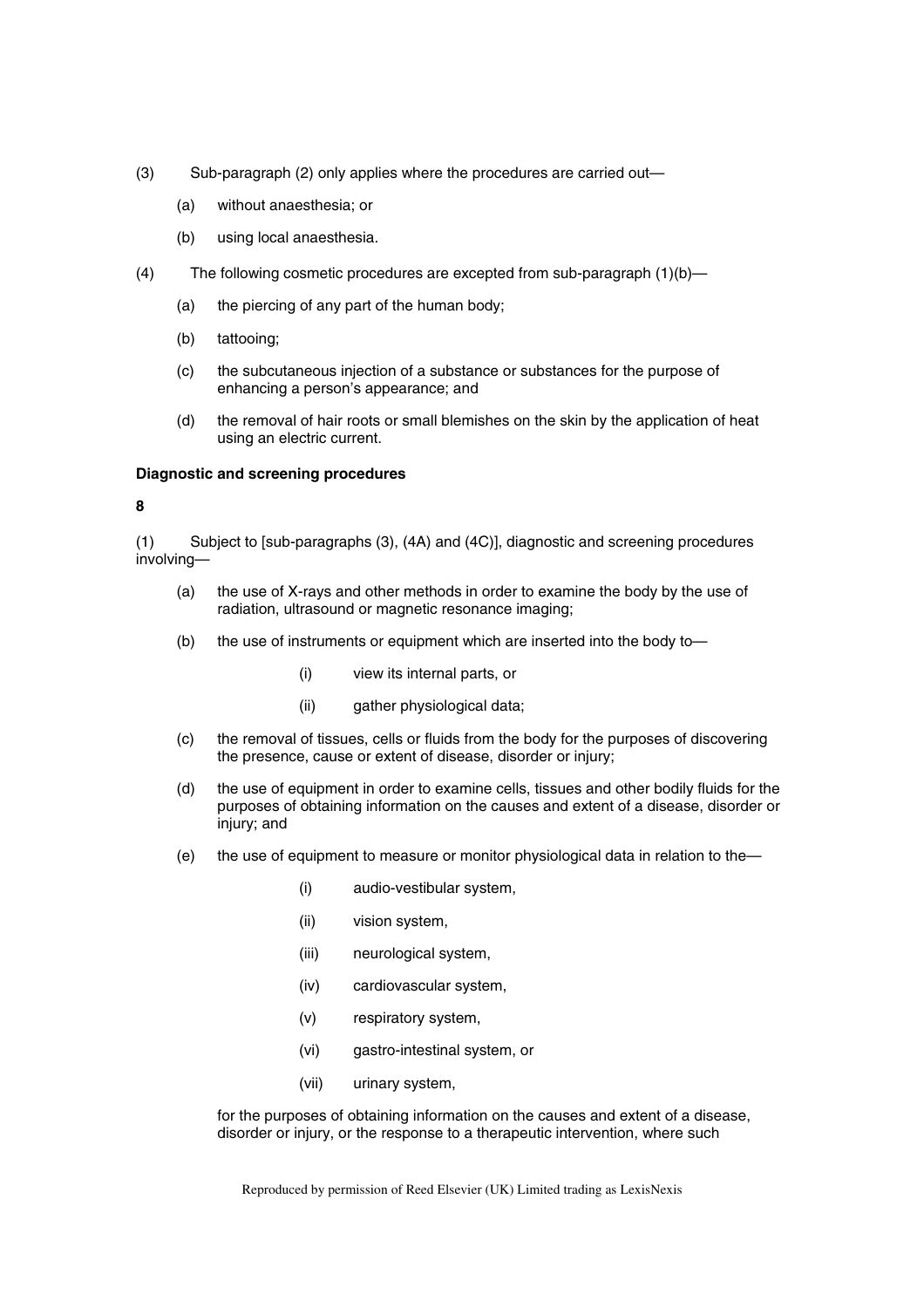information is needed for the purposes of the planning and delivery of care or treatment.

(2) Subject to [sub-paragraphs (3), (4A) and (4C)], the analysis and reporting of the results of the procedures referred to in sub-paragraph (1).

(3) The procedures specified in sub-paragraph (4), and the analysis and reporting of the results of those procedures, are excepted from sub-paragraphs (1) and (2).

- (4) The procedures referred to in sub-paragraph (3) are—
	- (a) the taking of blood samples where—

(i) the procedure is carried out by means of a pin prick [or from a vein], and

(ii) it is not necessary to send such samples for analysis to a place which is established for the purposes of carrying out tests or research in relation to samples of bodily cells, tissues or fluids;

- (b) the taking and analysis of samples of bodily tissues, cells or fluids in order to ascertain—
	- (i) the existence of a genetically inherited disease or disorder, or

(ii) the influence of an individual's genetic variation on drug response,

where such procedures are part of neither the planning and delivery of care or treatment nor a national screening programme, other than for cancer;

- (c) the carrying out of procedures as part of a national cancer screening programme by a body established solely for the purpose of such a programme;
- (d) fitness screening procedures carried out in a gymnasium in order to ascertain that a person is sufficiently healthy to use fitness equipment or take part in fitness routines safely;
- (e) the taking of X-rays by chiropractors;
- (f) the use of ultrasound equipment by physiotherapists; and
- $[(q)$  the carrying out of a hearing needs assessment or the supply and fitting of a hearing aid carried out by a hearing aid dispenser or a person acting under the direction or supervision of a hearing aid dispenser where—
	- (i) the patient is aged 19 or over, or
	- (ii) the patient is under 19 years old and the procedure is carried out in, or arranged by, a school or 16 to 19 Academy;
- (h) the taking of urine samples where it is not necessary to send such samples for analysis to a place which is established for the purposes of carrying out tests or research in relation to samples of bodily cells, tissues or fluids;
- (i) the taking and analysing of wound swabs, hair samples or nail clippings;
- (j) the non-ambulatory recording of blood pressure;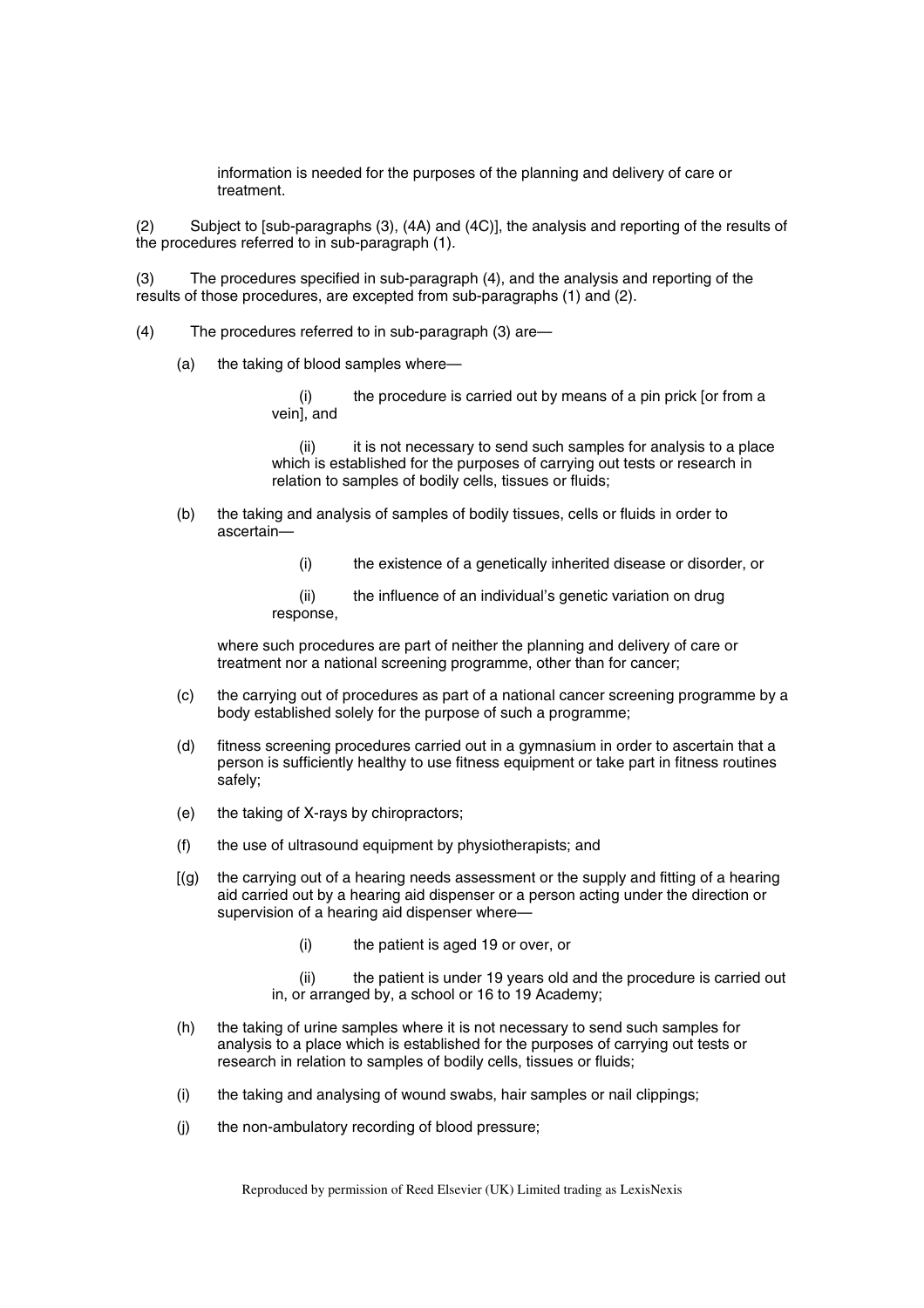- (k) the use of 12-lead electrocardiography;
- (l) the use of a peak flow meter to measure peak expiratory flow;
- (m) pulse oximetry when used for the purpose of spot recording;
- (n) spirometry when carried out for screening, non-diagnostic or monitoring purposes; and
- (o) diagnostic and screening procedures carried out by a person in connection with any of the activities listed in Schedule 2 (activities for which licences may be granted) to the Human Fertilisation and Embryology Act 1990 for which a licence has been granted to that person under section 16 (grant of licence) of that Act].

[(4A) Where a service provider is registered in respect of an activity listed in any other paragraph of this Schedule, the procedures specified in sub-paragraph (4B), and the analysis and reporting of the results of those procedures, are excepted from sub-paragraphs (1) and (2) of this paragraph.

- (4B) The procedures referred to in sub-paragraph (4A) are—
	- (a) the taking of blood or urine samples;
	- (b) the analysis of urine or stool samples by means of dip stick or other reagent; and
	- (c) the taking of tissue samples by means of—

a swab specimen from any external part of the body or from the mouth, ear, nose or throat, or

(ii) skin scrapings.

(4C) The carrying out of diagnostic and screening procedures mentioned in sub-paragraph (1) or analysis and reporting of such procedures for research is excepted from sub-paragraphs (1) and (2) where those procedures, or that analysis and reporting, do not form any part of an individual's care or treatment.]

- (5) For the purposes of this paragraph—
	- [(za) "16 to 19 Academy" has the same meaning as in section 1B of the Academies Act 2010;]
	- (a) "chiropractor" means a person registered with the General Chiropractic Council pursuant to section 3, 4, 5 or 5A of the Chiropractors Act 1994;
	- [(aa) "hearing aid dispenser" means a person registered as such with the Health Professions Council pursuant to article 5 of the 2001 Order;] and
	- (b) "physiotherapist" means a person registered as such with the Health Professions Council pursuant to article 5 of the 2001 Order.

### **Management of supply of blood and blood derived products etc**

**9** 

- $[(1)]$  [Subject to sub-paragraph  $(2)$ ,] the management of-
	- (a) the supply of blood, blood components and blood derived products intended for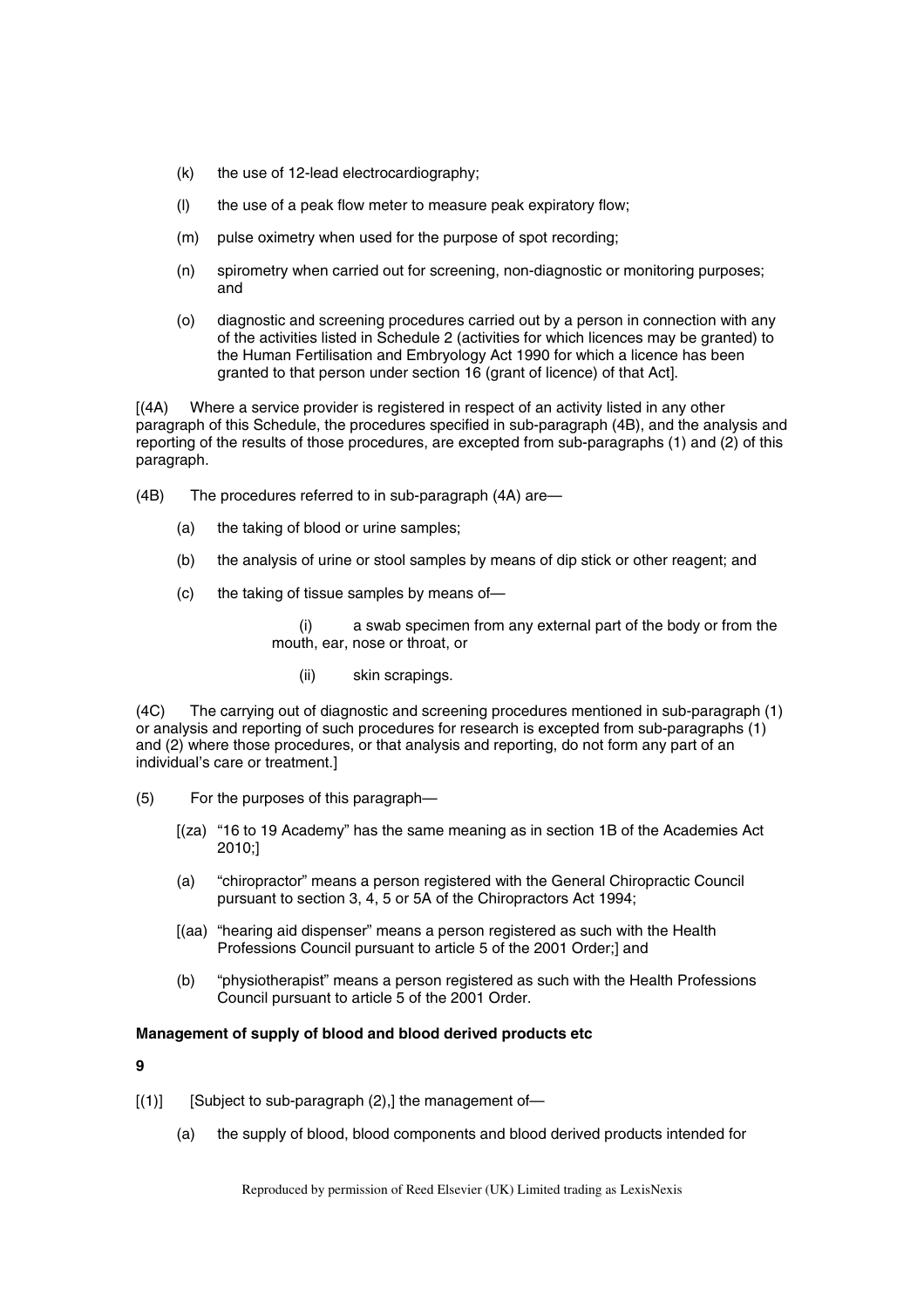transfusion;

- (b) the supply of tissues and tissue derived products intended for transplant, grafting or use in a surgical procedure; and
- (c) the matching and allocation of donor organs intended for transplant, and of stem cells and bone marrow intended for transfusion.

[(2) Sub-paragraph (1) does not apply to the management of the supply of blood, blood components, tissues and products mentioned in sub-paragraph (1)(a) and (b) where that management does not involve direct physical contact with patients or donors.

- (3) For the purposes of this paragraph—
	- "donor" means a person from whom anything mentioned in sub-paragraph (1)(a) or (b) is derived;
	- "patient" means a person to whom anything mentioned in sub-paragraph (1)(a) or (b) is administered.]

#### **Transport services, triage and medical advice provided remotely**

#### **10**

(1) [Subject to sub-paragraphs (2A) and (2B),] transport services provided . . . by means of a vehicle which is designed for the primary purpose of carrying a person who requires treatment.

(2) Medical advice in cases where immediate action or attention is needed, or triage provided, over the telephone or by electronic mail by a body established for that purpose.

[(2A) Transport services which are provided within the confines of the site or venue being used for an activity or event mentioned in paragraph 5(3)(f) or (g) are excepted from sub-paragraph (1).

- (2B) The provision of an air ambulance is excepted from sub-paragraph (1) where—
	- (a) the aircraft is registered with the Civil Aviation Authority pursuant to article 6 (aircraft to be registered) of the Air Navigation Order 2009; and
	- (b) the person providing the air ambulance does not provide treatment to a patient.]

(3) For the purposes of this paragraph—

- (a) "triage" means the assignment of degrees of urgency to diseases, disorders or injuries in order to decide the order and place of treatment of service users; and
- (b) "vehicle" includes an air or water ambulance.

#### **Maternity and midwifery services**

**11** 

(1) Subject to sub-paragraph (2), maternity and midwifery services carried on by, or under the supervision of, a health care professional.

- (2) The following services are excepted from sub-paragraph (1)—
	- (a) midwifery services, where the provision of those services is carried on by an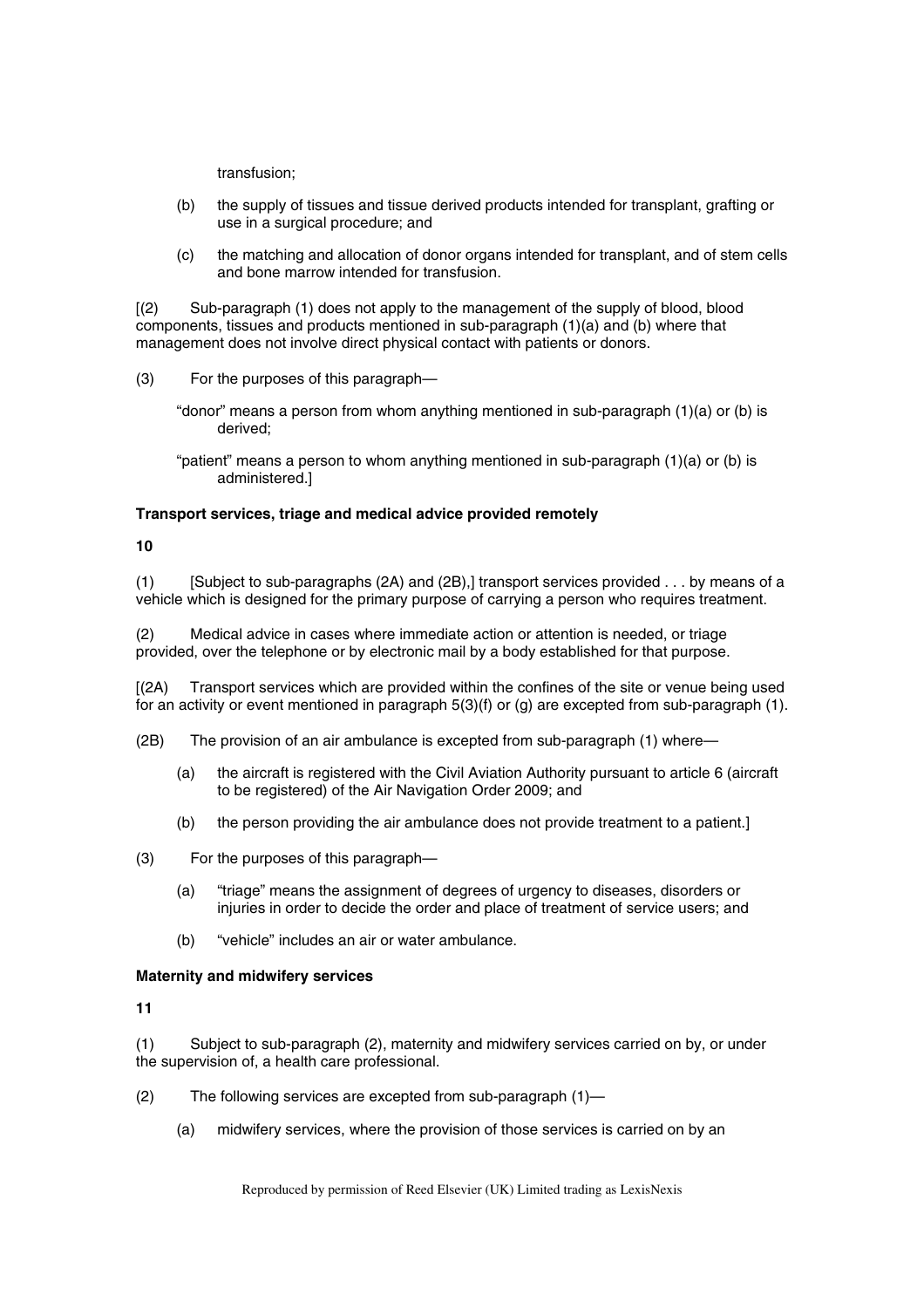individual—

- (i) acting on their own behalf,
- (ii) otherwise than in pursuance of the 2006 Act, and
- (iii) who provides such services only to service users in their own homes;
- (b) the provision of advice, information and support in relation to pregnancy, childbirth or the acquisition of parenting skills, where provided by a body whose primary purpose or function is not the provision of health care (other than that advice, information and support);
- (c) services provided under arrangements relating to the care of pregnant women and women who are breast feeding made pursuant to section 254 of, and Schedule 20 to, the 2006 Act (local social services authorities).

### **Termination of pregnancies**

**12** 

The termination of pregnancies.

### **Services in slimming clinics**

**13** 

Services provided in a slimming clinic consisting of the provision of advice or treatment by, or under the supervision of, a medical practitioner, including the prescribing of medicines for the purposes of weight reduction.

### **Nursing care**

**14** 

(1) Subject to sub-paragraph (2), the provision of nursing care, including nursing care provided in a person's own home which is not—

- (a) provided as part of any other regulated activity; and
- (b) exempted from being a regulated activity under any other paragraph in this Schedule.
- (2) The following types of provision are excepted from sub-paragraph (1)—
	- (a) the supply of nurses to a service provider by an undertaking acting as an employment agency or employment business for the purposes of that provider carrying on a regulated activity;
	- (b) the introduction of nurses to an individual (other than a service provider) by a person (including an employment agency or an employment business) having no ongoing role in the direction or control of the service provided to that individual; and
	- (c) the services of a nurse employed by an individual, without the involvement of an undertaking acting as an employment agency or an employment business, and working wholly under the direction and control of that individual in order to meet that individual's own nursing requirements.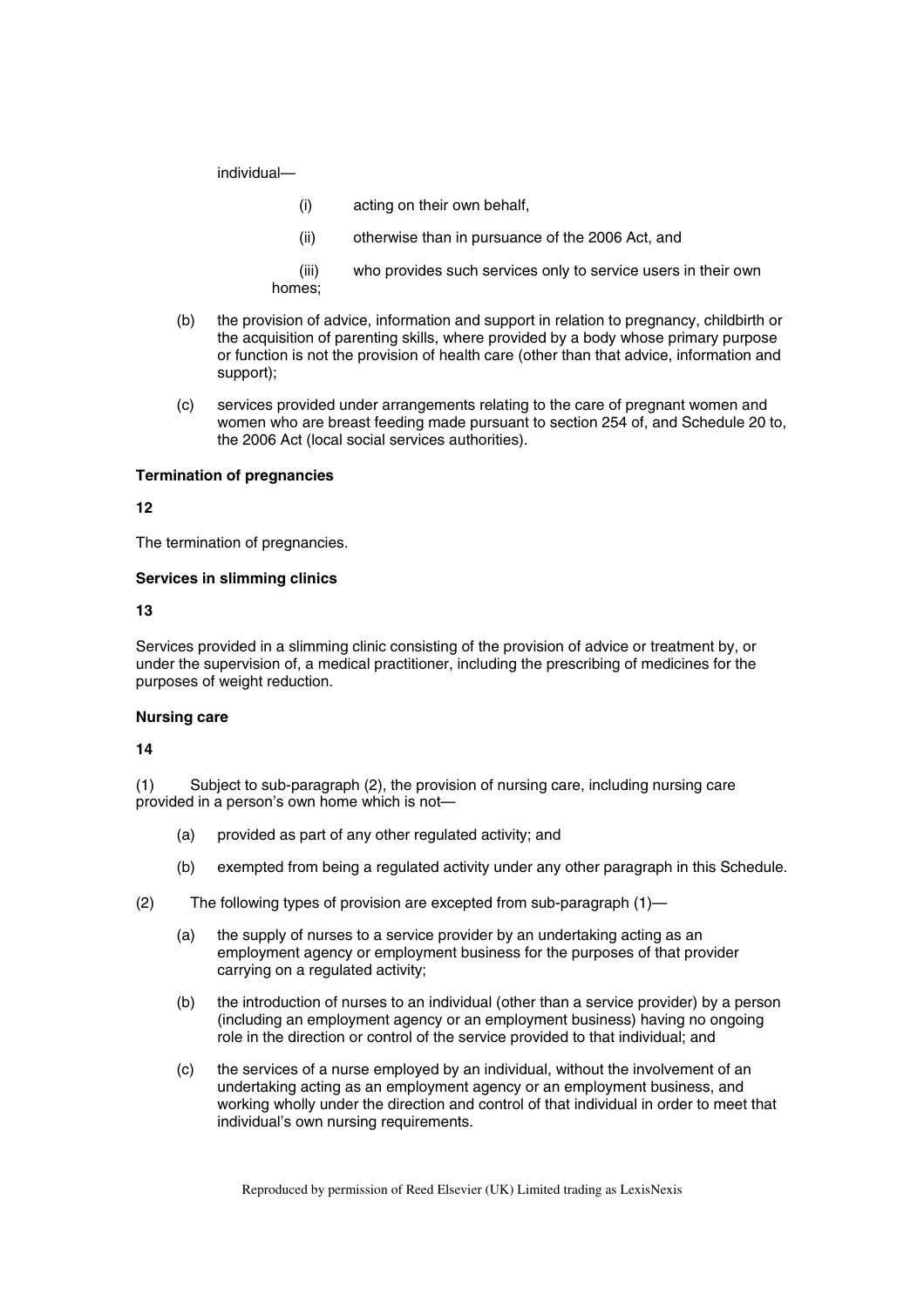#### **Family planning services**

#### **15**

The insertion or removal of an intrauterine contraceptive device carried out by, or under the supervision of, a health care professional.

### **NOTES**

### **Initial Commencement**

*Specified date* 

Specified date: 1 April 2010: see reg 1.

#### **Amendment**

Para 1: sub-para (3)(c) substituted by SI 2012/1513, regs 2, 8(1), (2)(a).

Date in force: 18 June 2012: see SI 2012/1513, reg 1(2)(a).

Para 1: in sub-para (4) definition "related third party" inserted by SI 2012/1513, regs 2, 8(1), (2)(b).

Date in force: 18 June 2012: see SI 2012/1513, reg 1(2)(a).

Para 2: in sub-para (2)(c) words "or in a 16 to 19 Academy" in square brackets inserted by SI 2012/979, art 2, Schedule, para 27.

Date in force: 1 May 2012: see SI 2012/979, art 1(b).

Para 5: in sub-para (4)(g) words from "in Part 16" to "Health and Social Work Professions Order 2001" in square brackets substituted by SI 2012/1479, art 11, Schedule, Pt 2, para 88(1), (3).

Date in force: 1 August 2012: see SI 2012/1479, art 1(2). Para 6: in sub-para (1) words "Subject to sub-paragraph (1A)," in square brackets inserted by SI 2012/1513, regs 2, 8(1), (3)(a).

Date in force: 18 June 2012: see SI 2012/1513, reg 1(2)(a).

Para 6: sub-para (1A) inserted by SI 2012/1513, regs 2, 8(1), (3)(b).

Date in force: 18 June 2012: see SI 2012/1513, reg 1(2)(a). Para 7: sub-para (1)(aa) inserted by SI 2012/1513, regs 2, 8(1), (4).

Date in force: 1 October 2012: see SI 2012/1513, reg 1(2)(b).

Para 8: in sub-para (1) words "sub-paragraphs (3), (4A) and (4C)" in square brackets substituted by SI 2012/1513, regs 2, 8(1), (5)(a).

Date in force: 18 June 2012: see SI 2012/1513, reg 1(2)(a).

Para 8: in sub-para (2) words "sub-paragraphs (3), (4A) and (4C)" in square brackets substituted by SI 2012/1513, regs 2, 8(1), (5)(a).

Date in force: 18 June 2012: see SI 2012/1513, reg 1(2)(a).

Para 8: in sub-para (4)(a)(i) words "or from a vein" in square brackets inserted by SI 2012/1513, regs 2, 8(1), (5)(b).

Date in force: 18 June 2012: see SI 2012/1513, reg 1(2)(a).

Para 8: sub-para  $(4)(g)$ –(o) substituted, for sub-para  $(4)(g)$  as originally enacted, by SI 2012/1513, regs 2, 8(1), (5)(b).

Date in force: 18 June 2012: see SI 2012/1513, reg 1(2)(a).

Para 8: sub-paras (4A)–(4C) inserted by SI 2012/1513, regs 2, 8(1), (5)(c). Date in force: 18 June 2012: see SI 2012/1513, reg 1(2)(a).

Para 8: sub-para (5)(za) inserted by SI 2012/1513, regs 2, 8(1), (5)(d)(i).

Date in force: 18 June 2012: see SI 2012/1513, reg 1(2)(a).

Para 8: sub-para (5)(aa) inserted by SI 2012/1513, regs 2, 8(1), (5)(d)(ii). Date in force: 18 June 2012: see SI 2012/1513, reg 1(2)(a).

Para 9: sub-para (1) numbered as such by SI 2012/1513, regs 2, 8(1), (6)(a).

Date in force: 18 June 2012: see SI 2012/1513, reg 1(2)(a).

Para 9: in sub-para (1) words "Subject to sub-paragraph (2)," in square brackets inserted by SI 2012/1513, regs 2, 8(1), (6)(b).

Date in force: 18 June 2012: see SI 2012/1513, reg 1(2)(a).

Para 9: sub-paras (2), (3) inserted by SI 2012/1513, regs 2, 8(1), (6)(c).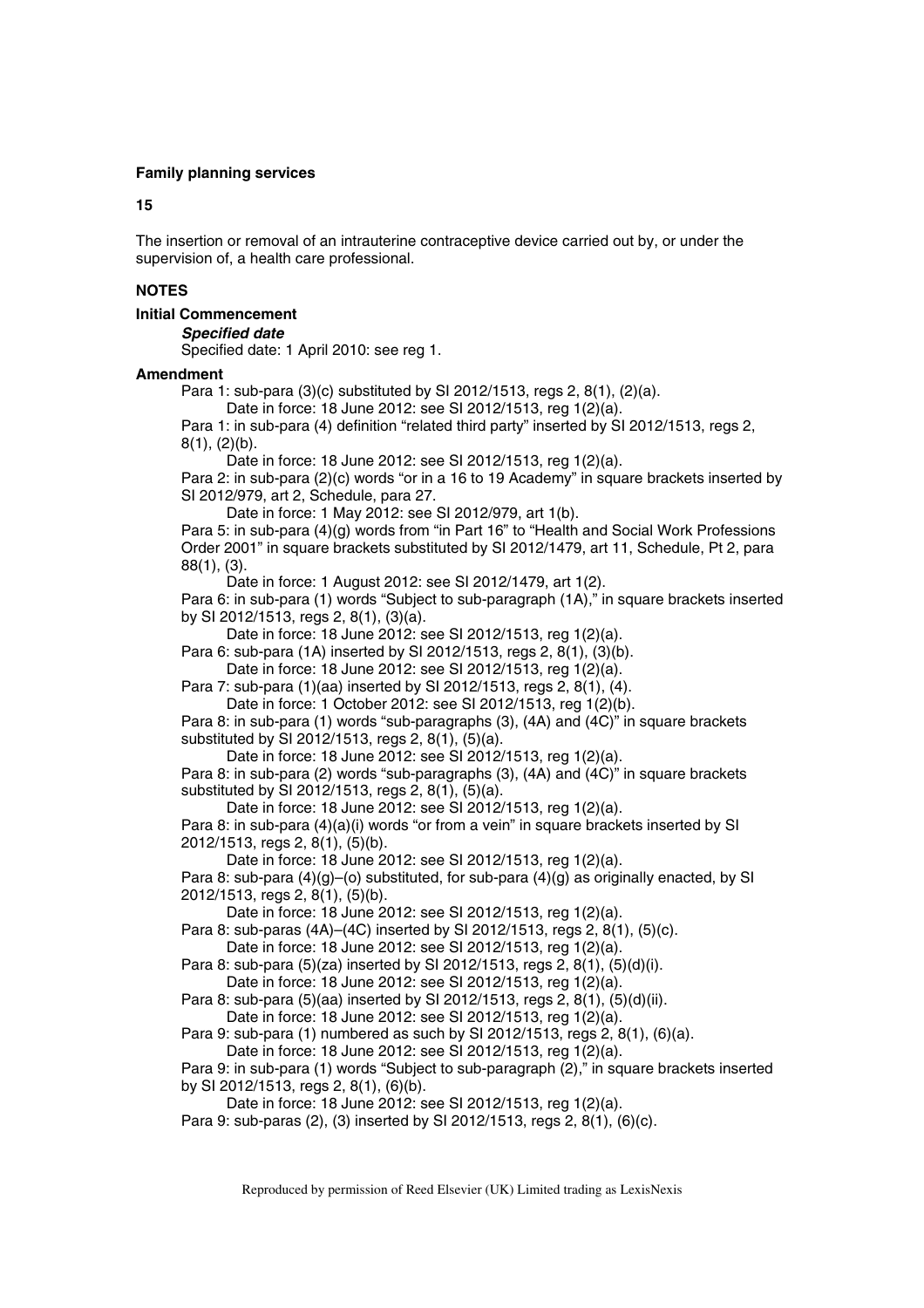Date in force: 18 June 2012: see SI 2012/1513, reg 1(2)(a). Para 10: in sub-para (1) words "Subject to sub-paragraphs (2A) and (2B)," in square brackets inserted by SI 2012/1513, regs 2, 8(1), (7)(a). Date in force: 18 June 2012: see SI 2012/1513, reg 1(2)(a).

Para 10: in sub-para (1) words omitted revoked by SI 2011/2711, reg 2(1), (5).

Date in force: 30 November 2011: see SI 2011/2711, reg 1.

Para 10: sub-paras (2A), (2B) inserted by SI 2012/1513, regs 2, 8(1), (7)(b). Date in force: 18 June 2012: see SI 2012/1513, reg 1(2)(a).

## **SCHEDULE 2 REGULATED ACTIVITIES: GENERAL EXCEPTIONS**

Regulations 3(7) and (8)

## **1**

- (1) Any activity which is carried on—
	- (a) in the course of a family or personal relationship; and
	- (b) for no commercial consideration.
- (2) A family relationship includes a relationship between two persons who—
	- (a) live in the same household; and
	- (b) treat each other as though they were members of the same family.
- (3) A personal relationship is a relationship between or among friends.
- (4) A friend of a person (A) includes a person who is a friend of a member of A's family.

### **2**

Any activity which involves the carrying on of an establishment or agency within the meaning of the Care Standards Act 2000 for which Her Majesty's Chief Inspector of Education, Children's Services and Skills is the registration authority under that Act.

## **3**

The provision of all medical services (including medical services provided otherwise than under the 2006 Act) by a provider whose sole or main purpose is the provision of primary medical services—

(a) under arrangements made pursuant to the following sections of the 2006 Act—

[(i) section 3A (power of clinical commissioning groups as to commissioning certain health services),]

(ii) section 83(2)(b) (primary medical services),

(iii) section 92 (arrangements by [the Board] for the provision of primary medical services); or

(b) under a contract entered into pursuant to section 84 of that Act (general medical services contracts: introductory).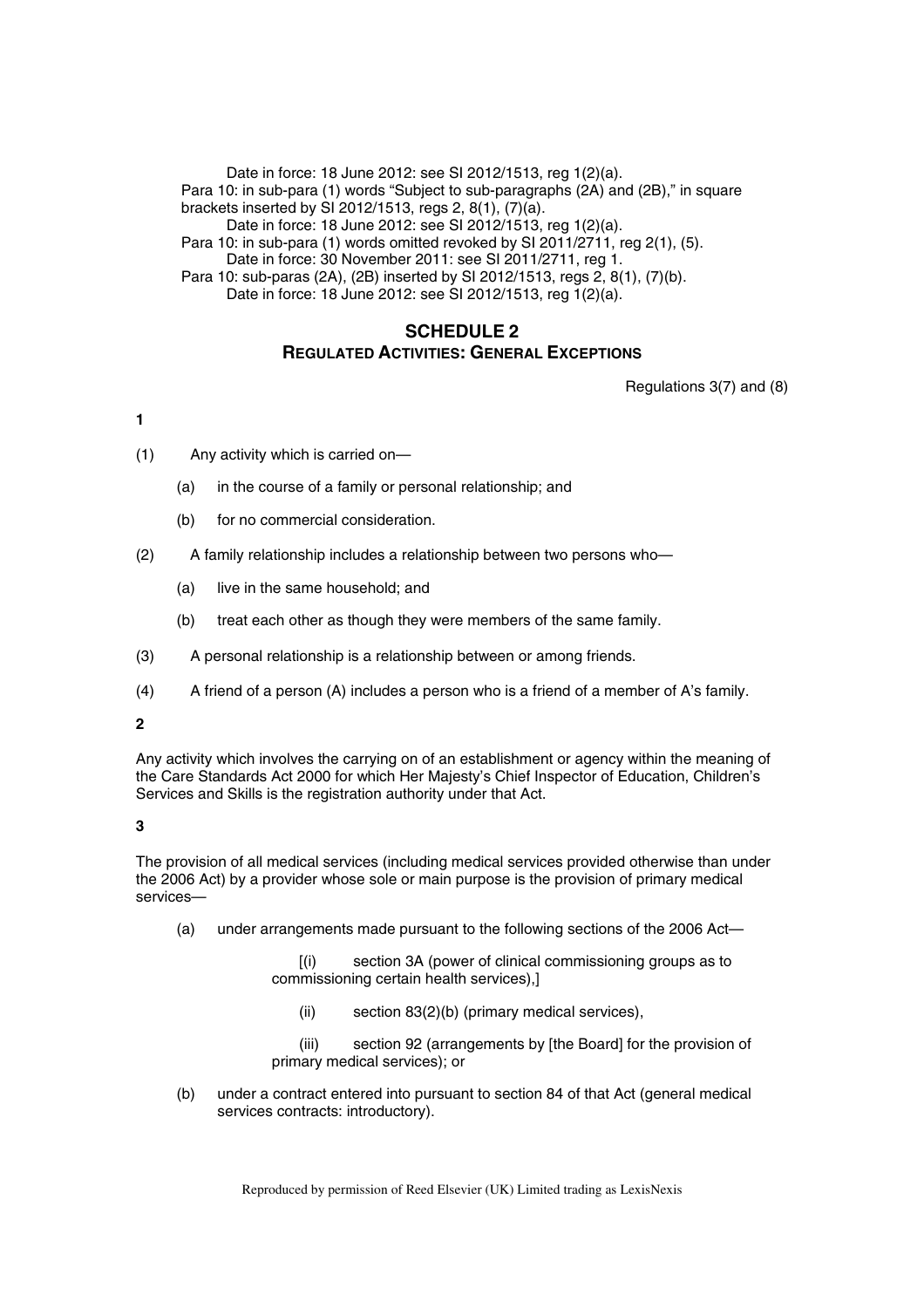#### *4*

*Subject to paragraph 5, and except where paragraph 3 applies, the provision of treatment in a surgery or consulting room otherwise than under arrangements made pursuant to the 2006 Act by—*

- *(a) an individual medical practitioner who also provides services (whether there or elsewhere) under arrangements made pursuant to the 2006 Act; or*
- *(b) a group of medical practitioners all of whom also provide services (whether there or elsewhere) under arrangements made pursuant to the 2006 Act.*

**[4**

(1) Subject to paragraph 5, and except where paragraph 3 applies, the provision of treatment in a surgery or consulting room by a medical practitioner who is (or group of medical practitioners who are)—

- (a) a service provider in respect of a regulated activity specified in paragraph 5 of Schedule 1 (treatment of disease, disorder or injury) or employed by such a service provider; and
- (b) either on the medical performers list for a designated body or employed by a service provider that is a designated body.

(2) In this paragraph, "designated body" means a body prescribed by regulation 4 of the Medical Profession (Responsible Officers) Regulations 2010.]

**5** 

Paragraph 4 does not apply in relation to—

- (a) treatment carried out under anaesthesia [(other than local anaesthesia for the purposes of a procedure mentioned in paragraph 7(2) of Schedule 1)] or intravenously administered sedation;
- (b) *dental treatment carried out under general anaesthesia;*
- *(c) obstetric services and, in connection with childbirth, medical services;*
- [(c) medical services provided in connection with childbirth;]
- (d) the termination of pregnancies;
- (e) cosmetic surgery, with the exception of the procedures referred to in paragraph 7(4) of Schedule 1;
- (f) haemodialysis or peritoneal dialysis;
- *(g) endoscopy; or*
- [(g) endoscopy other than using a device which does not have a lumen or other channel for the purpose or design of passing fluid or instruments through, or removing body tissue or fluid or any other item from, a person's body;]
- (h) the provision of hyperbaric therapy, being the administration of oxygen (whether or not combined with one or more other gases) to a person who is in a sealed chamber which is gradually pressurised with compressed air, where such therapy is carried out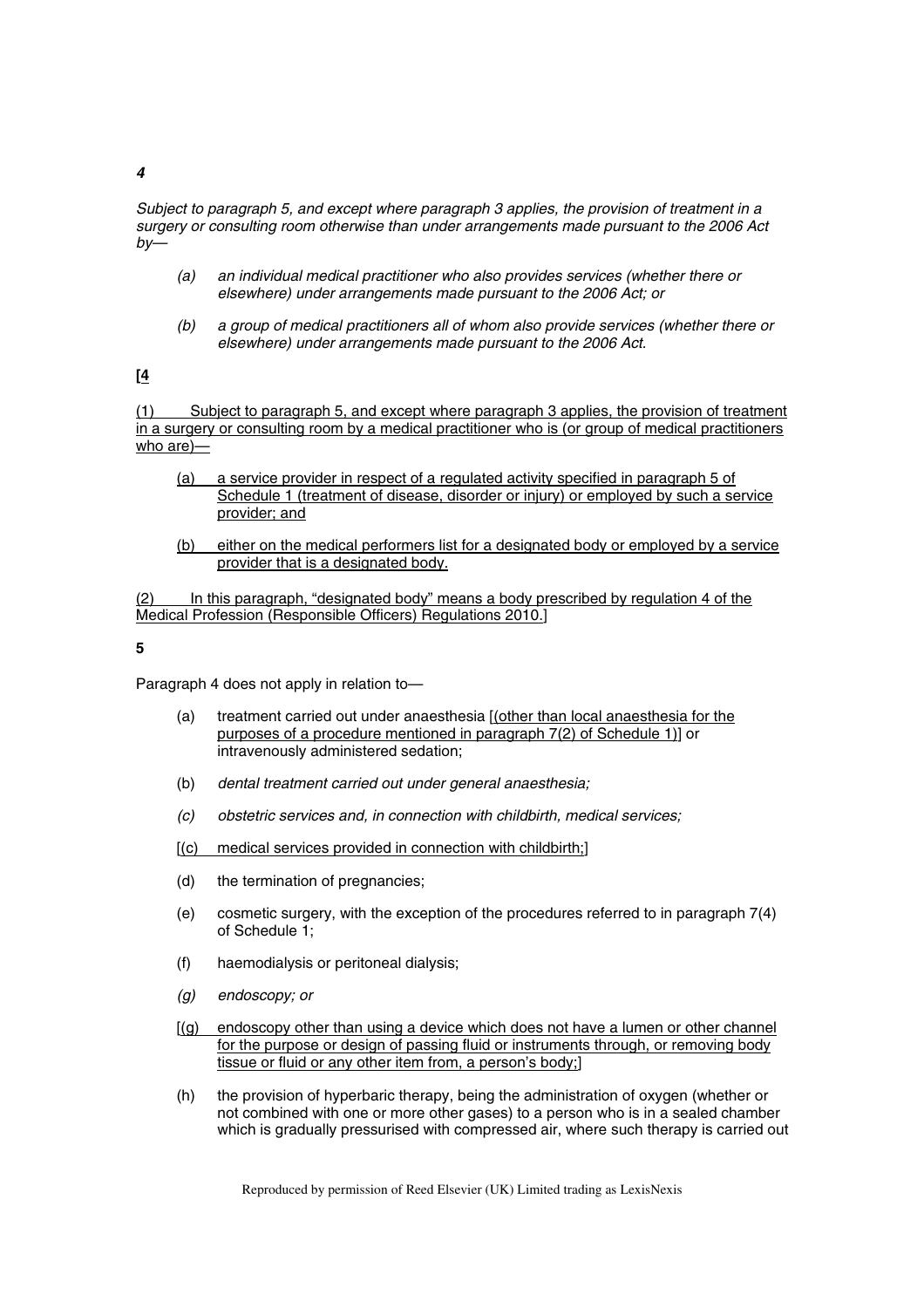by or under the supervision or direction of a medical practitioner[; or

- (i) intravenous, intrathecal or epidural administration of medicines or diagnostic agents;
- (j) the therapeutic or diagnostic use of x-rays, radiation, protons or magnetic resonance imaging; or
- (k) invasive cardiac physiology tests].

#### **6**

The provision by a general medical practitioner (other than one who is a provider for the purposes of paragraph 3) of—

- (a) primary medical services under arrangements made pursuant to the sections of the 2006 Act referred to in paragraph 3(a) and (b); or
- (b) any of the services listed in paragraph 5 in premises which are the premises used by that practitioner for the purpose of the provision of primary medical services under the 2006 Act.

## **7**

The provision of services (other than in a surgery, consulting room or hospital) involving treatment by medical practitioners working for the purposes of an undertaking which also provides such services in pursuance of the 2006 Act.

#### **8**

Medical [or dental] services provided (otherwise than [in conjunction with the provision of accommodation] in a hospital) only under arrangements made on behalf of service users by—

- (a) their employer;
- (b) a government department; or
- (c) an insurance provider with whom the service users hold an insurance policy, other than an insurance policy which is solely or primarily intended to provide benefits in connection with the diagnosis or treatment of physical or mental illness, disability or infirmity.

**9** 

. . .

**10** 

Forensic medical [or dental] services provided under arrangements made with a police authority as defined in section 101 (interpretation) of the Police Act 1996.

**11** 

. . .

### **12**

Primary ophthalmic services provided under Part 6 of the 2006 Act and services of a kind which, if provided in pursuance of that Act, would be provided as primary ophthalmic services under that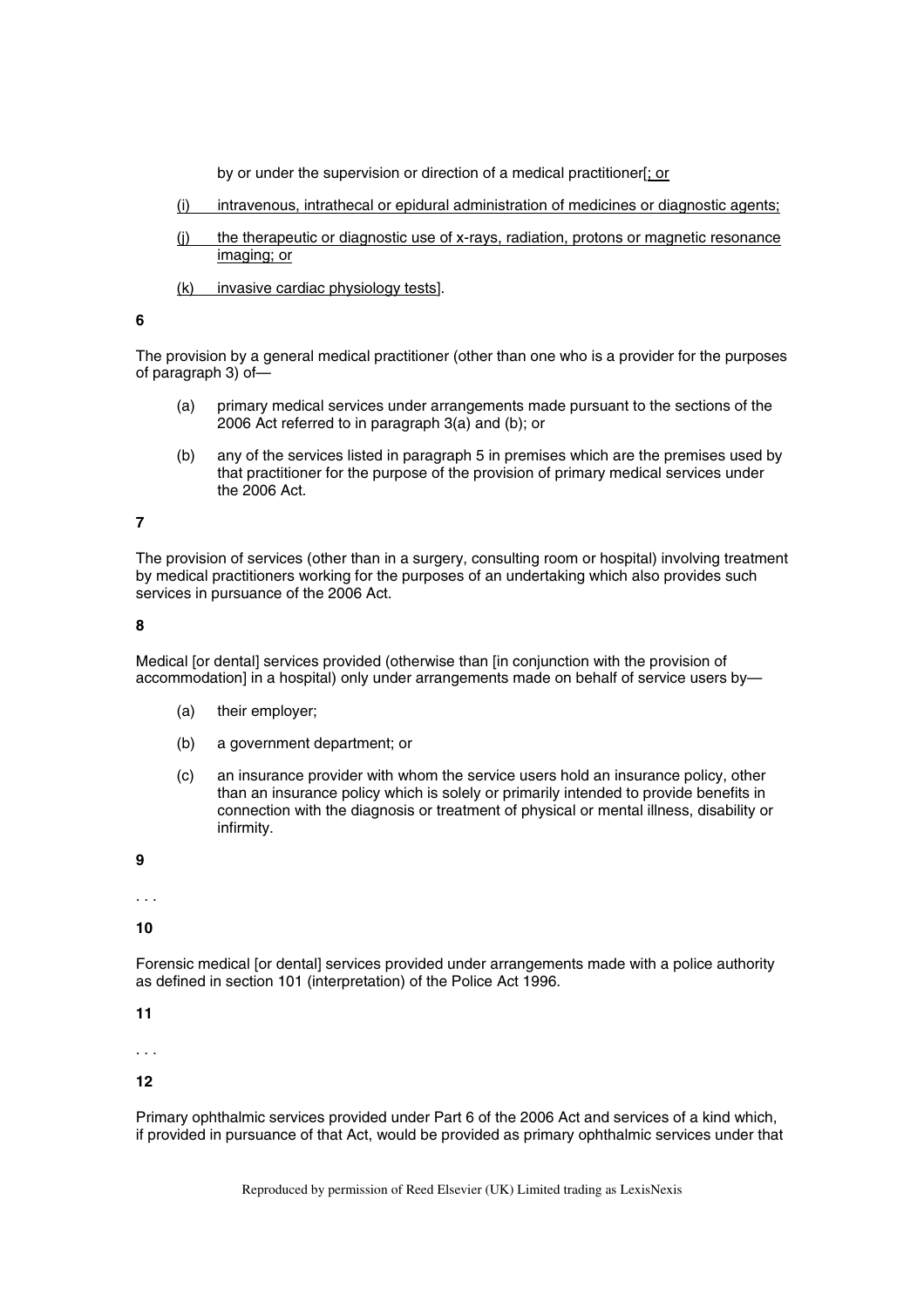Part.

**13** 

Pharmaceutical services and local pharmaceutical services provided under Part 7 of the 2006 Act[, services of a kind which, if provided in pursuance of that Act, would be provided as pharmaceutical services or local pharmaceutical services under that Part or services provided, in pursuance of that Act, at or from premises that are a registered pharmacy (within the meaning given by section 74 of the Medicines Act 1968)].

## **14**

The provision of first aid by—

- (a) health care professionals where it is provided in unexpected or potentially dangerous situations requiring immediate action:
- (b) organisations established for that purpose; or
- (c) non-health care professionals trained to deliver such treatment.

### **15**

Defence medical and dental services being—

- (a) health or dental care provided by the Armed Services;
- (b) education and training provided by the Armed Services to service and other personnel in connection with the provision of health or dental care, including the maintenance of the clinical skills of such personnel; and
- (c) any service or facility falling within sub-paragraph (a) or (b) provided on behalf of the Armed Services under any agreement or arrangement made with the Armed Services.

## **16**

Treatment provided in a school to the pupils of that school by a nurse who is engaged and directed by the school.

## **17**

In this Schedule—

(a) "insurance provider" means—

(i) a person regulated by the [Financial Conduct Authority or the Prudential Regulation Authority] who sells insurance, or underwrites the risk of such insurance, or

- (ii) the agent of such a person; and
- (b) "primary dental services" includes the provision of dental implants.

## [**Exemption for the Olympics and Paralympics**

**18**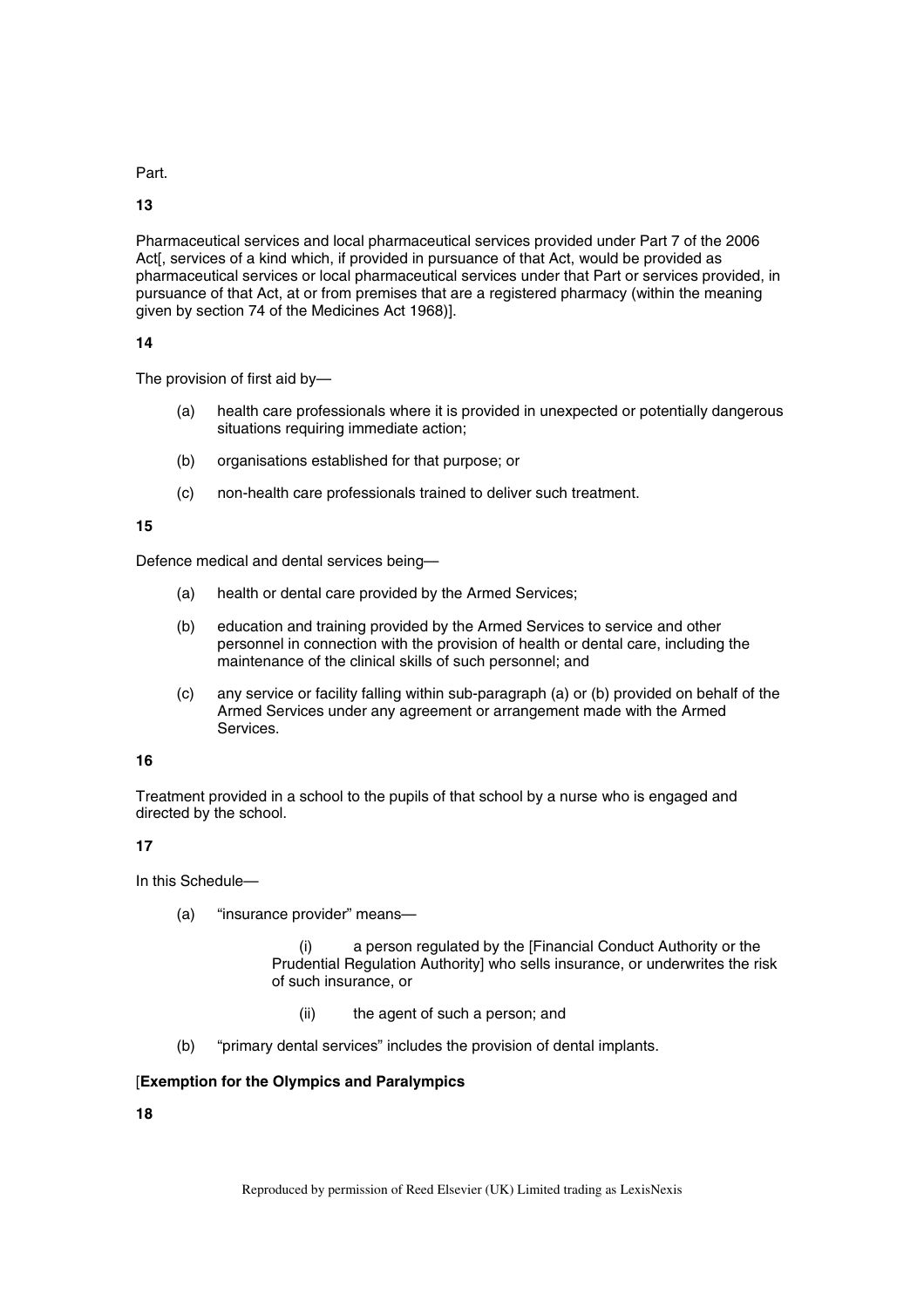(1) Any activity which is carried on under temporary arrangements in relation to those persons taking part in, or attending, a London Olympic event during the London Olympics period.

(2) In this paragraph, "London Olympic event" and "London Olympics period" have the meanings given by section 1 (interpretation of principal terms) of the London Olympic Games and Paralympic Games Act 2006.]

#### **NOTES**

|  | <b>Initial Commencement</b> |
|--|-----------------------------|
|--|-----------------------------|

#### *Specified date*

Specified date: 1 April 2010: see reg 1.

#### **Amendment**

Para 3: sub-para (a)(i) substituted by SI 2013/235, art 11, Sch 2, Pt 1, para 150(1), (2)(a). Date in force: 1 April 2013: see SI 2013/235, art 1(2). Para 3: in sub-para (a)(iii) words "the Board" in square brackets substituted by SI 2013/235, art 11, Sch 2, Pt 1, para 150(1), (2)(b). Date in force: 1 April 2013: see SI 2013/235, art 1(2). Para 4: substituted by SI 2012/1513, regs 2, 9(1), (2). Date in force: 1 October 2013: see SI 2012/1513, reg 1(2)(c). Para 5: in sub-para (a) words from "(other than local" to "of Schedule 1)" in square brackets inserted by SI 2012/1513, regs 2, 9(1), (3)(a). Date in force: 1 October 2013: see SI 2012/1513, reg 1(2)(c). Para 5: sub-para (b) revoked by SI 2012/1513, regs 2, 9(1), (3)(b). Date in force: 1 October 2013: see SI 2012/1513, reg 1(2)(c). Para 5: sub-para (c) substituted by SI 2012/1513, regs 2, 9(1), (3)(c). Date in force: 1 October 2013: see SI 2012/1513, reg 1(2)(c). Para 5: sub-para (g) substituted by SI 2012/1513, regs 2,  $9(1)$ ,  $(3)(d)$ . Date in force: 1 October 2013: see SI 2012/1513, reg 1(2)(c). Para 5: sub-paras (i)–(k) inserted by SI 2012/1513, regs 2, 9(1), (3)(e). Date in force: 1 October 2013: see SI 2012/1513, reg 1(2)(c). Para 8: words "or dental" in square brackets inserted by SI 2012/1513, regs 2, 9(1), (4)(a). Date in force: 18 June 2012: see SI 2012/1513, reg 1(2)(a). Para 8: words "in conjunction with the provision of accommodation" in square brackets inserted by SI 2012/1513, regs 2, 9(1), (4)(b). Date in force: 18 June 2012: see SI 2012/1513, reg 1(2)(a). Para 9: revoked by SI 2011/2711, reg 2(1), (6). Date in force: 30 November 2011: see SI 2011/2711, reg 1. Para 10: words "or dental" in square brackets inserted by SI 2012/1513, regs 2, 9(1), (5). Date in force: 18 June 2012: see SI 2012/1513, reg 1(2)(a). Para 11: revoked by SI 2011/2711, reg 2(1), (6). Date in force: 30 November 2011: see SI 2011/2711, reg 1. Para 13: words from ", services of a kind" to "Medicines Act 1968)" in square brackets substituted by SI 2013/235, art 11, Sch 2, Pt 1, para 150(1), (3). Date in force: 1 April 2013: see SI 2013/235, art 1(2). Para 17: in sub-para (a)(i) words "Financial Conduct Authority or the Prudential Regulation Authority" in square brackets substituted by SI 2013/472, art 3, Sch 2, para 186. Date in force: 1 April 2013: see SI 2013/472, art 1(1). Para 18: inserted by SI 2012/1513, regs 2, 9(1), (6). Date in force: 18 June 2012: see SI 2012/1513, reg 1(2)(a). **SCHEDULE 3** 

## **INFORMATION REQUIRED IN RESPECT OF PERSONS SEEKING TO CARRY ON, MANAGE OR WORK FOR THE PURPOSES OF CARRYING ON, A REGULATED ACTIVITY**

Regulations 4, 5, 6 and 21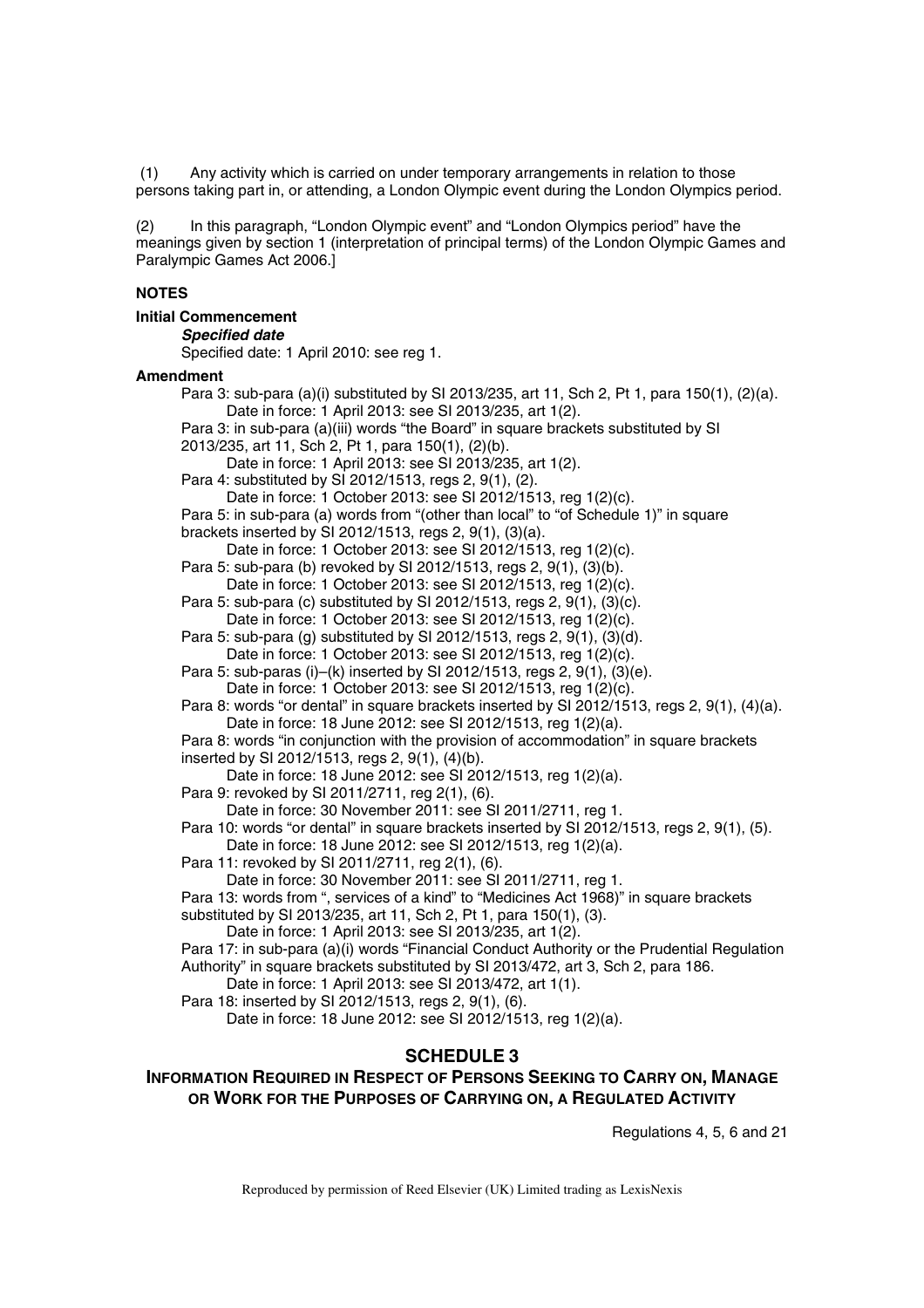**1** 

Proof of identity including a recent photograph.

### **2**

Where the certificate is required for a purpose referred to in—

- (a) section 113A(2)(b) of the Police Act 1997, a criminal record certificate issued under section 113A of that Act together with, after the appointed day and where applicable, relevant information relating to children or vulnerable adults; or
- (b) section 113B(2)(b) of the Police Act 1997, an enhanced criminal record certificate issued under section 113B of that Act together with, where applicable, suitability information relating to children or vulnerable adults.

### **3**

Satisfactory evidence of conduct in previous employment concerned with the provision of services relating to—

- (a) health or social care; or
- (b) children or vulnerable adults.

#### **4**

Where a person (P) has been previously employed in a position whose duties involved work with children or vulnerable adults, satisfactory verification, so far as reasonably practicable, of the reason why P's employment in that position ended.

#### **5**

Satisfactory documentary evidence of any relevant qualification.

### **6**

A full employment history, together with a satisfactory written explanation of any gaps in employment.

#### **7**

Satisfactory information about any physical or mental health conditions which are relevant to the person's ability to carry on, manage or work for the purposes of, the regulated activity.

#### **8**

For the purposes of this Schedule—

- (a) "the appointed day" means the day on which section 30 of the Safeguarding Vulnerable Groups Act 2006 comes into force;
- (b) "relevant information relating to children or vulnerable adults" has the same meaning as in section 31(2) and (3) of that Act;
- (c) "satisfactory" means satisfactory in the opinion of the Commission; and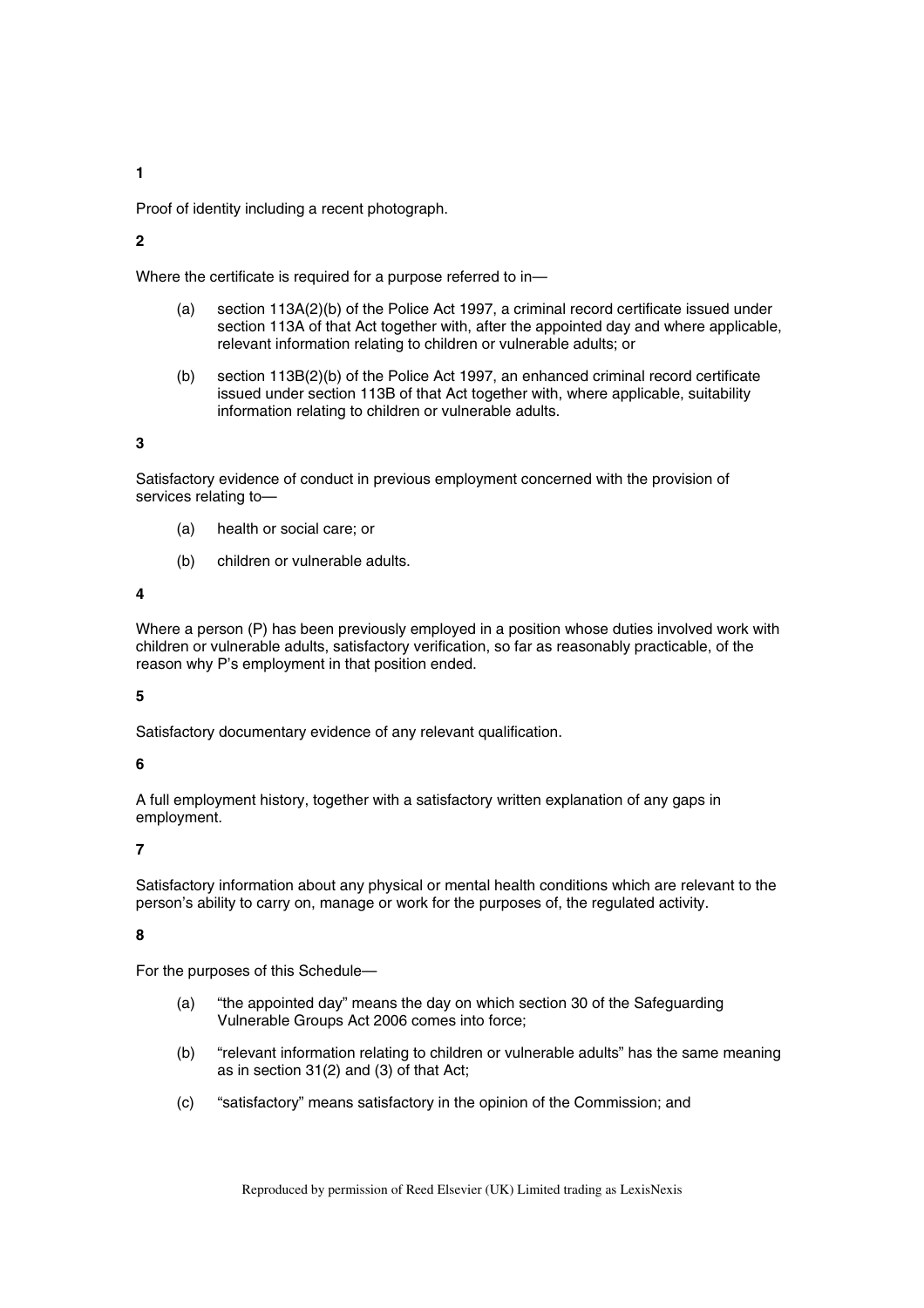(d) "suitability information relating to children or vulnerable adults" means the information specified in sections 113BA and 113BB respectively of the Police Act 1997.

## **NOTES**

## **Initial Commencement**

*Specified date* 

Specified date: 1 April 2010: see reg 1.

## **SCHEDULE 4 FIXED PENALTY OFFENCES**

Regulation 28

| [FTB                                                                                          |                                                                                                                                                                                           |                                                                                                                                                     |  |  |
|-----------------------------------------------------------------------------------------------|-------------------------------------------------------------------------------------------------------------------------------------------------------------------------------------------|-----------------------------------------------------------------------------------------------------------------------------------------------------|--|--|
| Provision creating offence                                                                    | General nature of offence                                                                                                                                                                 | Monetary amount of penalty                                                                                                                          |  |  |
| [Regulation 25 of the Care<br><b>Quality Commission</b><br>(Registration) Regulations<br>2009 | Contravention of, or failure to<br>comply with, any of the<br>provisions of regulations 12<br>and 14 to 20 of the Care<br><b>Quality Commission</b><br>(Registration) Regulations<br>2009 | £1250 in the case of an<br>offence committed by a<br>service provider<br>£625 in the case of an offence<br>committed by a registered<br>manager]    |  |  |
| Regulation 27 of these<br>Regulations                                                         | Contravention of, or failure to<br>comply with, requirements<br>relating to quality and safety of<br>service provision in relation to<br>a regulated activity                             | £4,000 in the case of an<br>offence committed by a<br>service provider;<br>£2,000 in the case of an<br>offence committed by a<br>registered manager |  |  |
| Section 10(1) of the Act                                                                      | Carrying on a regulated<br>activity without being<br>registered                                                                                                                           | £4,000                                                                                                                                              |  |  |
| Section 33 of the Act                                                                         | Failure to comply with<br>conditions                                                                                                                                                      | £4,000 in the case of an<br>offence committed by a<br>service provider;<br>£2,000 in the case of an<br>offence committed by a<br>registered manager |  |  |
| Section 34(1) of the Act                                                                      | Carrying on a regulated<br>activity whilst registration is<br>suspended                                                                                                                   | £4,000                                                                                                                                              |  |  |
| Section 34(2), (3) or (4) of the<br>Act                                                       | Managing a regulated activity<br>whilst registration is cancelled<br>or suspended                                                                                                         | £2,000                                                                                                                                              |  |  |
| Section 63(7) of the Act                                                                      | Obstructing entry and<br>inspection                                                                                                                                                       | £300                                                                                                                                                |  |  |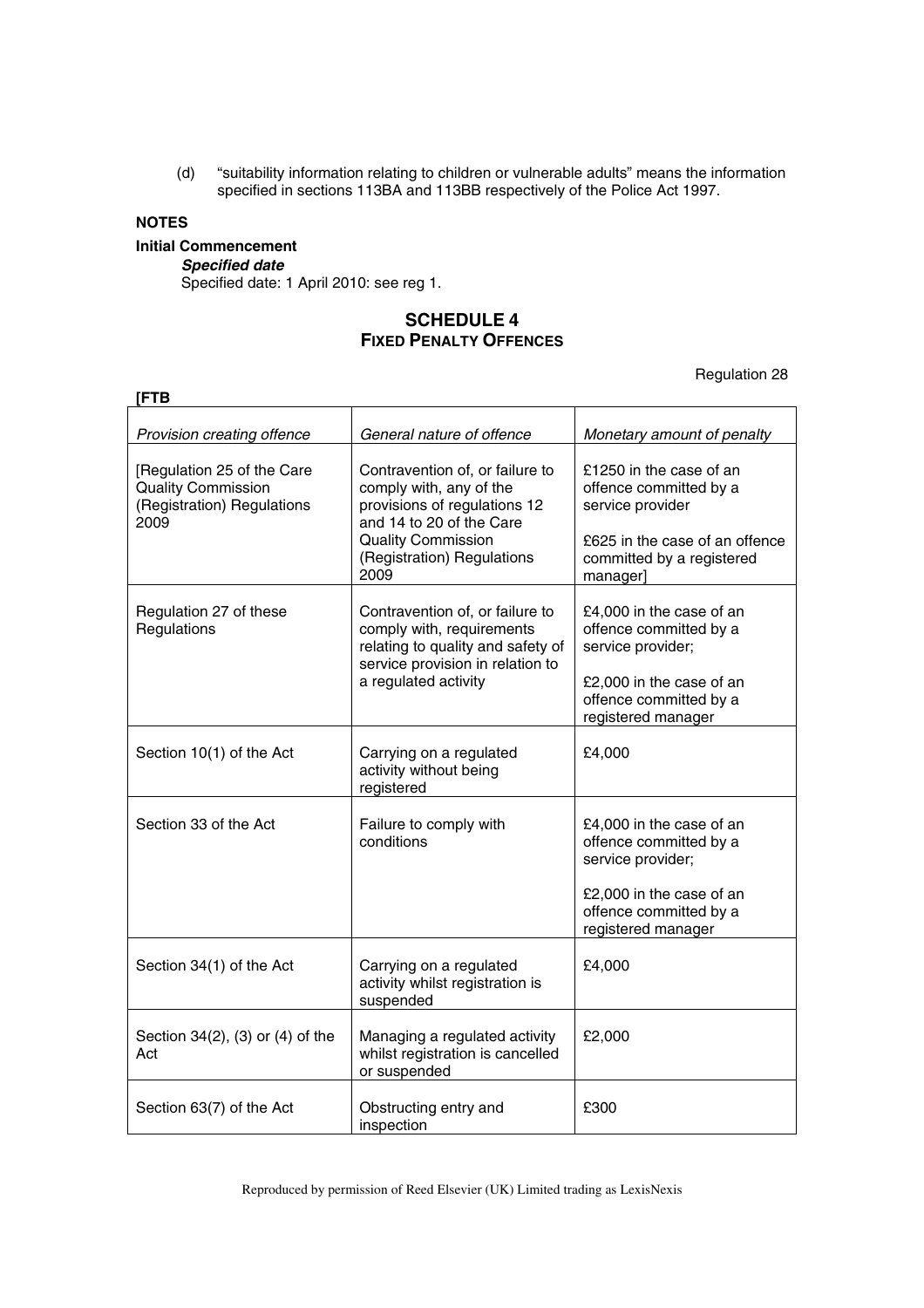| Section 64(4) of the Act | Failure to provide documents<br>and information | £300 |
|--------------------------|-------------------------------------------------|------|
| Section 65(4) of the Act | Failure to provide an<br>explanation            | £300 |

#### **NOTES**

#### **Initial Commencement**

*Specified date* 

Specified date: 1 April 2010: see reg 1.

#### **Amendment**

Entry relating to "Regulation 25" inserted by SI 2012/921, reg 11. Date in force: 18 June 2012: see SI 2012/921, reg 1(2)(a).

## **EXPLANATORY NOTE**

#### *(This note is not part of the Regulations)*

These Regulations, which are to come into force on 1st April 2010, are made under the Health and Social Care Act 2008 ("the Act") and prescribe the kinds of activities that will be regulated activities for the purposes of Part 1 of the Act, and the requirements that will apply in relation to the way in which those activities are carried on. Part 1 of the Act establishes the Care Quality Commission and provides for the registration of persons carrying on a prescribed regulated activity. It also provides powers to make regulations imposing requirements in relation to the carrying on of those regulated activities.

Part 1 (regulations 1 and 2) are general provisions dealing with citation, commencement and interpretation.

In Part 2, regulation 3 deals with the activities that will be regulated activities for the purposes of section 8(1) of the Act. The activities are set out in Schedule 1 to the Regulations together with certain activity specific exemptions. Regulation 3(3) provides that, until 1st October 2010, an activity will only be a regulated activity if it is carried on by an English NHS body. Regulation 3(4) provides that where social care services are provided by an English NHS body which continues to be registered in respect of those services under the Care Standards Act 2000 then, in so far as those services are capable of being a regulated activity for the purposes of these Regulations, they will not be so until 1st October 2010. An activity is only a regulated activity if it is carried on in England (regulation 3(5)). In addition, regulation 3(7) provides that the activities listed in Schedule 2 (general exceptions) are not to be regulated activities for the purposes of the Regulations. Regulation 3(6) and (8) contain provisions relating to the time limiting of certain specified wording and provisions in Schedules 1 and 2.

In Part 3, regulations 4 to 7, and Schedule 3, contain requirements relating to the persons registered in respect of the carrying on or management of a regulated activity ("registered persons"), and require certain information to be available in relation to those persons. Where a regulated activity is carried on by a body other than a partnership, that body must nominate an individual ("the nominated individual") in respect of whom this information must be available (regulation 5(2)). Regulation 7 imposes general requirements as to the need for appropriate training in the case of a registered person.